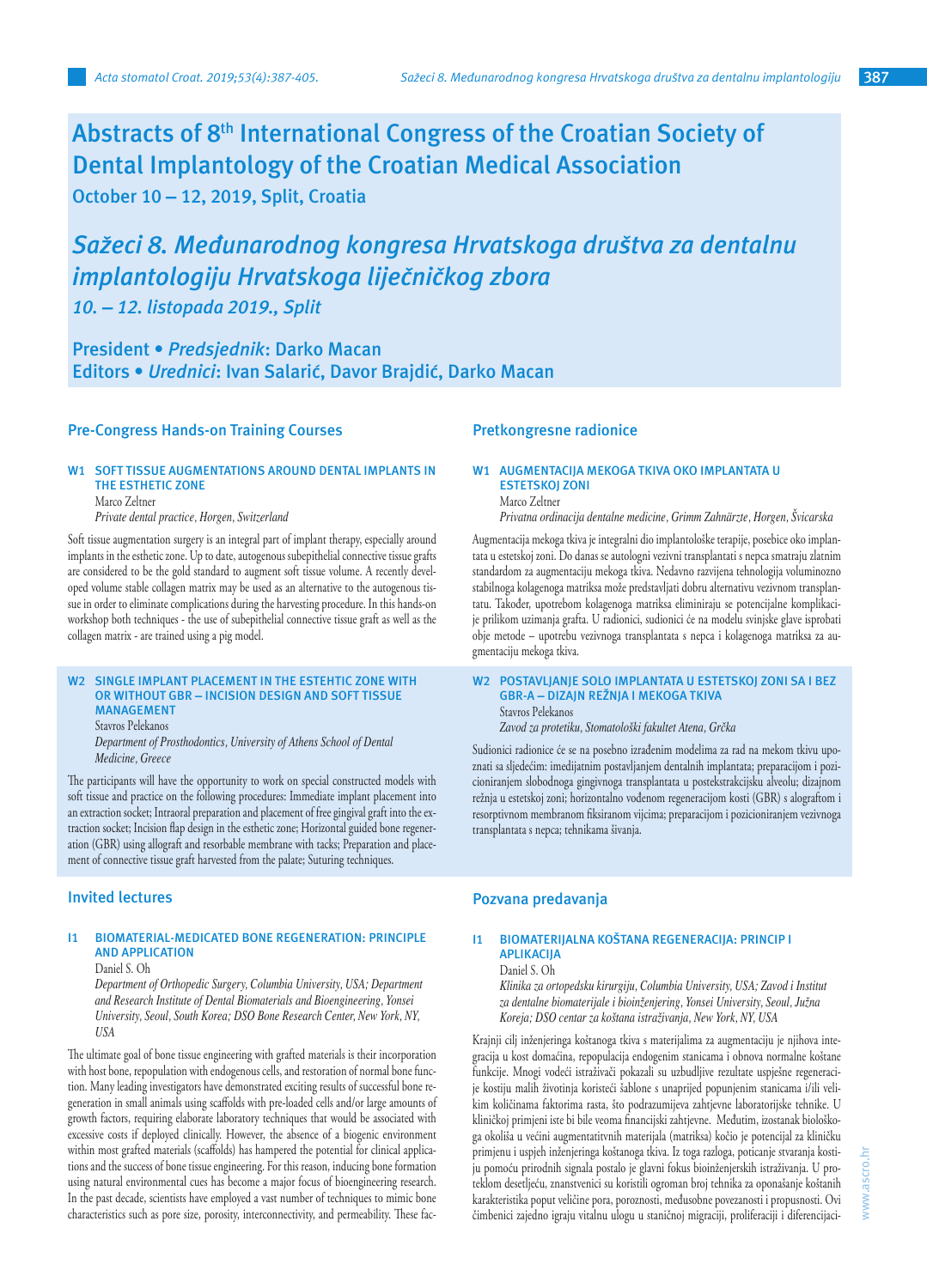tors collectively play a vital role in cell migration, proliferation, and differentiation as well as nutrient flow and cell communication, all of which are crucial for proper bone healing. Notwithstanding these extensive efforts, highly organized structural synthetic constructs have a limited potential to promote endogenous cell ingrowth and habitation. Most of these approaches have resulted in *in-vitro* tissue ingrowth with cross-sections of less than a few µm to several mm from the external surface and incomplete integration with host bone. Pioneering host cells are unable to migrate deep into the constructs due to a lack of nutrients and oxygen; cell colonization at the scaffold periphery consumes oxygen. These cell colonization acts as an effective barrier to the diffusion of oxygen and nutrients into the inner part of the constructs. To address these obstacles, our study proposes a hydroxyapatite-based biogenic microenvironment scaffold (BMS) as a bone bioengineering construct, which has demonstrated superior retention and habitation of bone marrow cells. Additionally, this construct induces rapid intramembranous ossification by endogenous osteoblasts. A unique three – dimensional - shaped multi-scale-structural scaffold (BMS) that exhibits highly effective fluid adsorption and retention effectively absorbs bone marrow cells and natural bone repair-promoting factors in extracellular fluids at the surgical site. 1) Porous trabecular network: similar to human trabecular bone (300-400 µm); 2) Micro - size channels (25-70 µm) within each trabecular septum: mimic intra-osseous channels such as Haversian canals and Volkmann's canals with body fluid access, diffusion, nutritional supply, gas exchange, and communication around the cells. 3) Nano-size pores (~400 nm) on the surface of each septum: allow immobilized cells to anchor. The time is ripe for research that can translate this new technique into clinical practice.

#### **I2 IS IMPLANT DESIGN IMPORTANT FOR LONG-TERM IMPLANT SUCCESS?** Uğur Tekin

*Department of Oral and Maxillofacial Surgery, Ege University, Izmir-Turkey*

The design elements of dental implant systems currently in use affect the quality of osseointegration and their relationship to overall long-term success patterns. The engineering design of implants is based on many interrelated factors, including the geometry of the implant, mechanical properties and the initial and long-term stability of the implant-tissue interface. There is no one "optimal" design criterion. However, implants can be engineered to maximize strength, interfacial stability and load transfer by using different materials, surfaces, and thread designs. Limited information is currently available in addressing how implant thread design influences the overall implant success. Implant design effect on osseointegration in simple and complex cases will be shown.

#### **I3 THE BIOLOGICAL APPROACH IN IMPLANT DENTISTRY** Babak Saidi

#### *Practice for oral surgery and general dentistry, Neuss, Germany*

Implant dentistry has undergone a lot of changes in the last years. Extensive surgical protocols have made room for less invasive protocols, immediate loading revived itself, short and extra short implants are as predictable as long implants, changes in pre-diagnostical and prosthetical concepts make implant protocols safer and more predictable and using autologous growth factors in combination with adapted implants surfaces provides better bone to implant healing, in a shorter time period. But the crucial question is always, does the implant system we work with, provide all these benefits? This lecture will give an overview of the many advantages which user has when using a combination of autologous growth factors and a perfectly prepared implant surface. Surgically and prosthetically innovative techniques will be demonstrated.

#### **IMMEDIATE LOADING - FROM DIGITAL PLANNING TO FINAL RESTORATION**

Marisa Zenha

*Private dental practice; Reconstructive and Maxillofacial Plastic Surgery Service, Vila Nova de Gaia Hospital, Porto, Portugal*

Immediate loading protocols for full arch rehabilitations are well documented. This technique makes it possible to manage the soft tissues at the level of the emergence profile and obtain a scalloped mucosa, all on the day of the surgery, making it an attractive option for both the patient and the surgeon. Primary stability is the key prerequisite for loading. It is required at least 30 Ncm and an ISQ of 60 to have sufficient primary stability which may be influenced by device-related factors, such as the implant's overall design, the implant material, and implant surface modification; patient anatomy and bone quality, as well as, the technique used. The technological revolution has reached many fields in dentistry including implant rehabilitation of fully edentulous patients. Digital workflows are increasingly used and allow for straightforward and cost-effective protocols that improve patient satisfaction. The advanced technologies are presented in all rehabilitation stages: firstly, on the surgical planning, through 3D imaging and implant planning software. Secondly, CAD/CAM technology and computer-guided and navigated implant surgery make im-

ji, kao i protoku hranjivih sastojaka i staničnoj komunikaciji te su svi ključni za pravilno zarastanje kostiju. Bez ovih važnih karakteristika, visoko organizirani strukturni sintetski materijali imaju ograničen potencijal za promicanje endogenoga koštanoga rasta i pohranjivanja stanica. Većina ovih pristupa rezultirala je *in vitro* rastom tkiva s presjecima od nekoliko µm do nekoliko mm od vanjske površine te nepotpunom integracijom s domaćinom kosti. Stanice domaćina nisu u mogućnosti migrirati duboko u materijal zbog nedostatka hranjivih tvari i kisika, a kolonizacija stanica na periferiji materijala troši kisik. Ova kolonizacija stanica na periferiji materijala djeluje kao učinkovita barijera za difuziju kisika i hranjivih tvari u unutarnji dio istoga. Kako bi se riješile ove prepreke, naša studija predlaže materijal temeljen na hidroksiapatitu s biogenom mikrookolinom, koji je pokazao vrhunsko zadržavanje i naseljavanje stanica koštane srži. Uz to, ovaj materijal inducira brzo intramembransko okoštavanje endogenim osteoblastima. Jedinstven trodimenzionalni višestruko-strukturni matriks (BMS) koji pokazuje visoko učinkovitu adsorpciju i zadržavanje tekućine, učinkovito apsorbira stanice koštane srži i prirodne čimbenike koji potiču stvaranje kostiju u izvanstaničnim tekućinama na mjestu kirurškog zahvata. 1) Porozna trabekularna mreža: slično ljudskoj trabekularnoj kosti (300-400 µm); 2) Kanali mikro veličine (25-70 µm) unutar svakoga trabekularnoga septuma: oponašaju intra-osealne kanale poput Haversovih i Volkmannovih kanala s pristupom tjelesnoj tekućini, difuziji, opskrbi hranjivim tvarima, izmjenom plinova i komunikacijom između stanica; 3) Pore nano veličine (~ 400 nm) na površini svakoga septuma omogućavaju sidrenje imobiliziranih stanica. Došlo je vrijeme za istraživanja koja će ovu novu tehniku i materijal prevesti u kliničku praksu.

#### **I2 JE LI DIZAJN IMPLANTATA VAŽAN ZA DUGOTRAJNOST IMPLANTOLOŠKOG LIJEČENJA?** Uğur Tekin

*Klinika za oralnu i maksilofacijalnu kirurgiju, Ege University, Izmir, Turska*

Dizajn sustava dentalnih implantata utječe na kvalitetu oseointegracije i odnos prema nizu čimbenika dugoročnosti uspješnoga liječenja. Dizajn implantata temelji se na mnogim međusobno povezanim čimbenicima, uključujući geometriju implantata, mehanička svojstva te inicijalnu i dugoročnu stabilnost sučelja implantata i tkiva. Ne postoji "optimalni" kriterij dizajna implantata. Međutim, implantati se mogu modificirati kako bi se povećala čvrstoća, međufazna stabilnost i prijenos opterećenja korištenjem različitih dizajna, površine i navoja. Nedovoljno je informacija trenutno dostupno u literaturi o utjecaju dizajna implantata na sveukupni uspjeh implantološkoga liječenja. Prikazat će se utjecaj dizajna implantata na oseintegraciju u jednostavnim i složenim slučajevima.

#### **I3 BIOLOŠKI PRISTUP U IMPLANTOLOGIJI**

Babak Saidi

*Privatna ordinacija dentalne medicine i oralne kirurgije, Neuss, Germany*

Implantologija je posljednjih godina doživjela mnogo promjena. Opsežni kirurški protokoli napravili su prostor za manje invazivne protokole, kao što su imedijatno postavljanje implanata, kratki i ekstra kratki implantati. Promjene u pre-dijagnostičkim i protetskim konceptima čine implantološke protokole sigurnijima i predvidljivijima te se pomoću autolognih faktora rasta u kombinaciji s prilagođenim površinama implantata omogućuje bolje zarastanje kosti u kraćem vremenskom razdoblju. No, ključno je pitanje uvijek, pruža li sustav implantata s kojim radimo sve ove prednosti? Ovo predavanje dat će pregled mnogih prednosti koje liječnik ima kada koristi kombinaciju autolognih faktora rasta i pripremljene površine implantata. Prikazat će se kirurške i protetski inovativne tehnike.

#### **I4 IMEDIJATNO OPTEREĆENJE – OD PLANIRANJA DO KONAČNOGA RADA**

Marisa Zenha

*Jedinica za rekonstrukcijsku i maksilofacijalnu plastičnu kirurgiju, Bolnica Vila Nova de Gaia; Privatna ordinacija dentalne medicine, Porto, Portugal*

Dobro su dokumentirani protokoli za imedijatno opterećenje dentalnih implantata za kompletnu sanaciju čeljusti. Ova tehnika omogućuje upravljanje mekim tkivima na razini izlaznog profila i dobivanje zadovoljavajuće debljine sluznice, sve na dan operacije, što ju čini atraktivnom opcijom za pacijenta i za kirurga. Primarna stabilnost ključni je preduvjet za opterećenje. Potrebno je najmanje 30 Ncm i ISQ od 60 primarne stabilnosti na koju mogu utjecati razni čimbenici kao što su cjelokupni dizajn implantata, materijal implantata, modifikacija površine implantata, anatomija i kvaliteta kostiju pacijenta, kao i tehnika koja se koristi. Tehnološka revolucija zahvatila je mnoga područja stomatologije, uključujući i rehabilitaciju potpuno bezubih pacijenata. Digitalni protokoli se sve više koriste i omogućuju jednostavan i ekonomičan pristup, a time i zadovoljstvo pacijenata. Napredne tehnologije predstavit će se u svim fazama rehabilitacije: prvo, u kirurškom planiranju, putem 3D snimanja i softvera za planiranje postave implantata. Drugo, CAD/CAM tehnologija i računalno navigirana ugradnja implantata čine rezultate postav-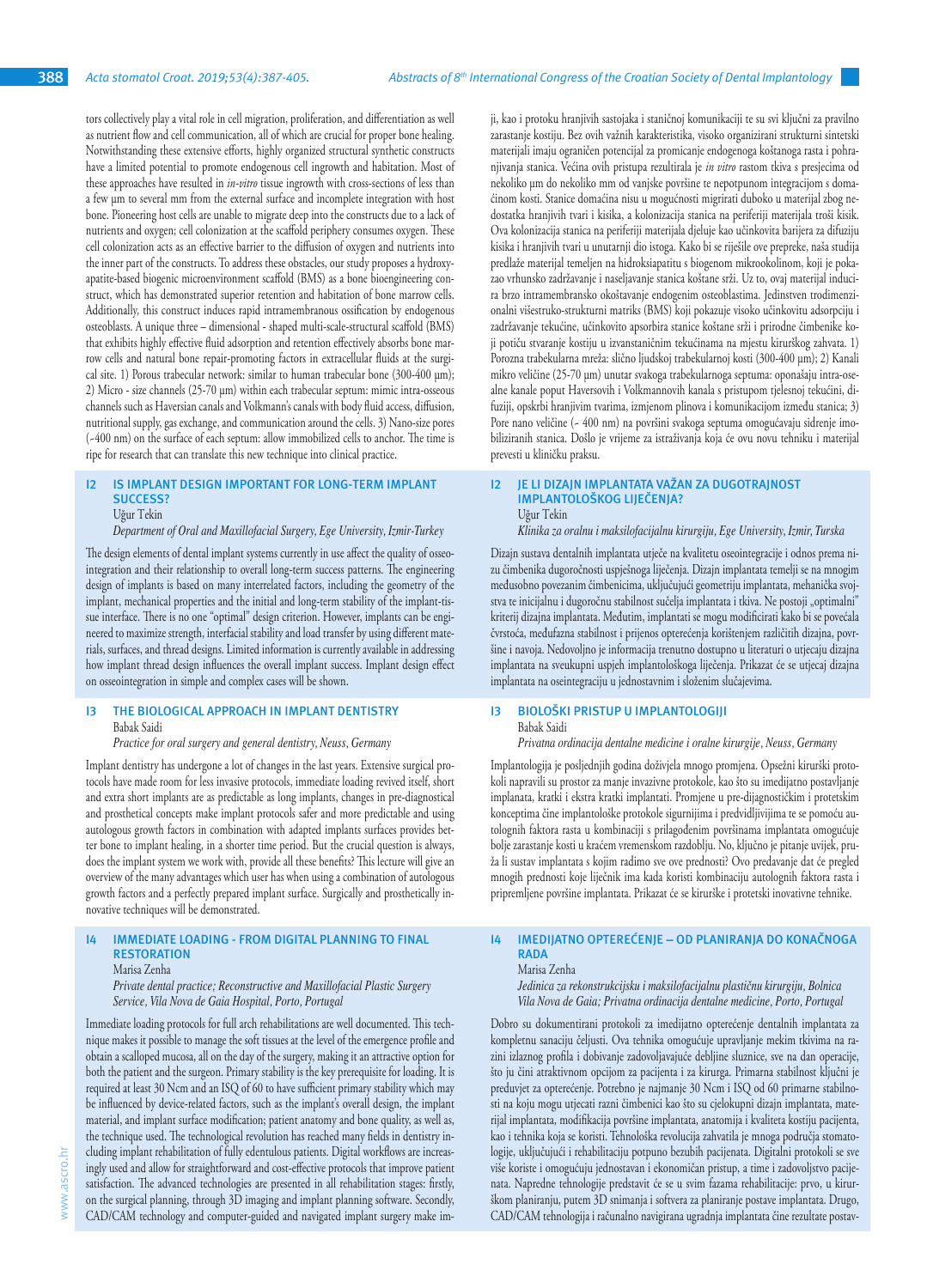plant placement outcomes more predictable. And finally, for the restoration, using digital impressions and CAD/CAM technology for the data processing enables us to design the temporary and final prosthesis and manufacture the prosthetic components fort the desired result. Digital workflow has opened up a new future for implant dentistry, enabling implant prosthetic dentistry to take a major step forward. In this presentation, I will be showing and discussing the digital workflow involved in the rehabilitation of a patient using a surgical guide and immediate loading of Straumann BLX implants.

### **I5 TREATMENT MODALITIES IN DEVELOPING THE TRANSMUCOSAL CONTOUR AROUND IMPLANTS. WHAT IS NEW?**

#### Stavros Pelekanos

*Department of Prosthodontics, University of Athens Dental School, Greece*

It is a great challenge for the clinician to choose a methodology before tooth extraction for the establishment of the new biologic width and transmucosal profile of the future implant. It is important to decide: immediate implant placement or not, immediate placement of the healing abutment, immediate loading or complete coverage of the site. The soft and/or hard tissue enhancement in the majority, if not all, of the cases in the aesthetic zone is absolutely necessary in order to achieve a highly aesthetic and natural appearance of the implant prosthodontics. Timing, the material selection, treatment modality, as well as the type of the prosthetic restoration, further complicate the decision-making and affect the final result, especially in patients with thin biotype. This presentation will focus on the methodology of the implant site development, especially in demanding aesthetic cases, on today's knowledge of the biology of different materials, abutment selection (customized vs. prefabricated abutments, screw- vs. cement-retained), and give some guidelines to achieve optimum aesthetic results. Finally, new approaches with the help of clinical case presentations will be discussed.

#### **I6 CEMENT, SCREW OR CLICK? FIRST IMPRESSIONS WITH NEW CONOMETRIC CONCEPT** Martin Wanendeya

*Specialist Referral Centre, London, UK*

Screw and cement retention are well understood and documented and used for single tooth crowns, and their advantages and disadvantages well known. Conometric or friction retention has been used in a limited way for a long time for over denture retention and new conometric concept now gives a predictable way in which this can be used on single teeth, offering its own advantages. In this lecture we will discuss the history of friction retention, and it's current use with new conometric concept as well as demonstrate where can be one of the options you can offer to your patients.

#### **I7 SOFT TISSUE VOLUME AROUND DENTAL IMPLANTS – IMPORTANCE AND CLINICAL CONSIDERATIONS** Marco Zeltner

*Private dental practice, Horgen, Switzerland*

Aesthetic demands of patients being provided with implant-borne fixed reconstructions have increased over the years. On the level of the peri-implant tissues, objective parameters exist to evaluate the outcomes of implant therapy including 2D and 3D changes of the peri-implant tissues. In case of volume deficiencies on the buccal side of dental implants, soft tissue augmentation surgery has been considered an integral part of implant therapy. Most frequently, autogenous subepithelial connective tissue grafts are used to augment soft tissue volume and according to the literature, are considered to be the gold standard. However, the harvesting procedure is classified as being difficult and may be associated with the risk of intra- and postoperative complications. Therefore, research activities have focused on alternative devices to replace autogenous tissue and thereby eliminating the harvesting procedure. The lecture discusses the importance of soft tissue augmentations around dental implants and reviews available techniques and future trends.

#### **FULL ARCH IMMEDIATE FUNCTION ON 4 IMPLANTS** Joost Brouwers

*Refferal Clinic for Oral Implant Therapy and Reconstructive Dentistry, Amersfoort; Academish Centrum Tandheelkunde Amsterdam (ACTA), Netherlands*

Worldwide edentulism has become a great concern. Although the prevalence of edentulism has declined over the last decade, complete tooth loss remains a major disease worldwide. More than 36 million Americans do not have any teeth, and 120 million people in the U.S. are missing at least one tooth. Edentulism affects our most vulnerable populations, the aging and the economically disadvantaged. Consequences of missing teeth include significant nutritional changes, obesity, diabetes, coronary artery disljanja implantata predvidljivijim. I na kraju, za restauraciju nam korištenje digitalnih otisaka i CAD/CAM tehnologije za obradu podataka omogućuje dizajniranje privremenoga i konačnoga protetskoga rada i protetskih komponenti. Digitalni tijek rada otvorio je novi pravac u implantologiji, omogućujući implanto-protetici da napravi veliki korak naprijed. U ovom ću izlaganju prikazati i raspravljati o digitalnom tijeku rada uključenom u rehabilitaciji pacijenta pomoću kirurške navigacije i neposrednog postavljanja Straumann BLX implantata.

#### **I5 OPCIJE LIJEČENJA ZA DOBIVANJE TRANSMUKOZNE KONTURE OKO IMPLANTATA. ŠTO JE NOVO?** Stavros Pelekanos

*Zavod za protetiku, Stomatološki fakultet Atena, Grčka*

Za kliničara je velik izazov odabrati pristup prije vađenja zuba za uspostavljanje nove biološke širine i definiciju transmukoznog profila oko budućeg implantata. Od velike je važnosti je donijeti odluku: imedijatno postavljanje implantata ili ne, neposredno postaviti gingiva formere, trenutno opteretiti ili potpun pokriti režnjem. Povećanje mekoga i/ili tvrdoga tkiva je u većini, ako ne i kod svih slučajeva u estetskoj zoni apsolutna nužnost, kako bi se postigao izrazito estetski i prirodan izgled krunice na implantatu. Vrijeme, odabir materijala, način liječenja kao i vrsta protetskog nadomjestka dodatno kompliciraju donošenje odluka i utječu na krajnji rezultat, posebno u bolesnika s tankim biotipom gingive. Ova prezentacija usredotočit će se na metodološki aspekt pripreme kirurškoga polja, s posebnim naglaskom na estetsku zonu, na današnje znanje o biologiji različitih materijala, odabir abutmenta (individualni u odnosu na komercijalne, pričvršćene vijcima u odnosu na cementom fiksirane) i dati smjernice za postizanje optimalnih estetskih rezultata. Na koncu će se raspravljati o novim pristupima uz pomoć prikaza kliničkih slučajeva.

## **I6 CEMENT, VIJAK ILI KLIK? PRVI DOJMOVI O NOVOM KONOMETRIJSKOM KONCEPTU** Martin Wanendeya

*Privatna ordinacija dentalne medicine, London, UK*

Dobro su istražene i dokumentirane fiksacije krunice vijkom i cementom na implantatu te su dobro poznate njihove prednosti i nedostaci. Upotreba konometrijske ili frikcijske retencije je već duže vrijeme ograničena za retenciju proteze. Novi konometrijski koncept sada omogućava predvidljiv način za upotrebu na pojedinačnim zubima, nudeći i svoje prednosti. U ovom predavanju raspravljat ćemo o povijesti frikcijske retencije, dojmovima o novom konometrijskom konceptu i pokazati ćemo situacije u kojima se ovaj koncept može upotrijebiti na pacijentima.

#### **I7 VOLUMEN MEKOGA TKIVA OKO IMPLANTATA – VAŽNOST I KLINIČKA RAZMATRANJA**  Marco Zeltner

*Privatna ordinacija dentalne medicine, Horgen, Švicarska*

Tijekom godina povećavali su se estetski zahtjevi pacijenata za fiksnim rekonstrukcijama na implantatima. Na razini periimplantatnog tkiva postoje objektivni parametri za procjenu rezultata terapije, uključujući 2D i 3D promjene tkiva oko implantata. U slučaju nedostatka volumena na bukalnoj stijenci zubnih implantata, operacija povećanja mekog tkiva smatra se sastavnim dijelom terapije implantatima. Najčešće se autologni vezivni transplantati koriste za povećanje volumena mekoga tkiva, a u literaturi se smatraju zlatnim standardom. Međutim, postupak uzimanja transplantata je zahtjevan i može biti povezan s rizikom od intra i postoperativnih komplikacija. Stoga se usredotočilo na izradu alternativnih materijala za zamjenu autolognoga tkiva, a time i eliminiranje postupka uzimanja grafta. Predavanje govori o važnosti augmentacije mekih tkiva oko dentalnih implantata te će dati pregled dostupnih tehnika i suvremenih trendova.

# **I8 IMEDIJATNA FUNKCIJA CIJELOG LUKA ČELJUSTI NA 4 IMPLANTATA**  Joost Brouwers *Referalna ordinacija za oralnu implantologiju i rekonstrukcijsku*

*stomatologiju, Amersfoort; Akademski centar za stomatologiju (ACTA), Amsterdam, Nizozemska* 

Bezubost u svijetu je postala veliki problem. Iako je prevalencija bezubosti u posljednjem desetljeću u padu, potpuni gubitak zubi i dalje je najčešća bolest širom svijeta. Više od 36 milijuna Amerikanaca nema zube, a 120 milijuna ljudi u Sjedinjenim Državama nedostaje barem jedan zub. Bezubost utječe na naše najugroženije stanovništvo, starije i ekonomski ugrožene. Posljedice nedostatka zubi su značajne prehrambene promjene, pretilost, dija-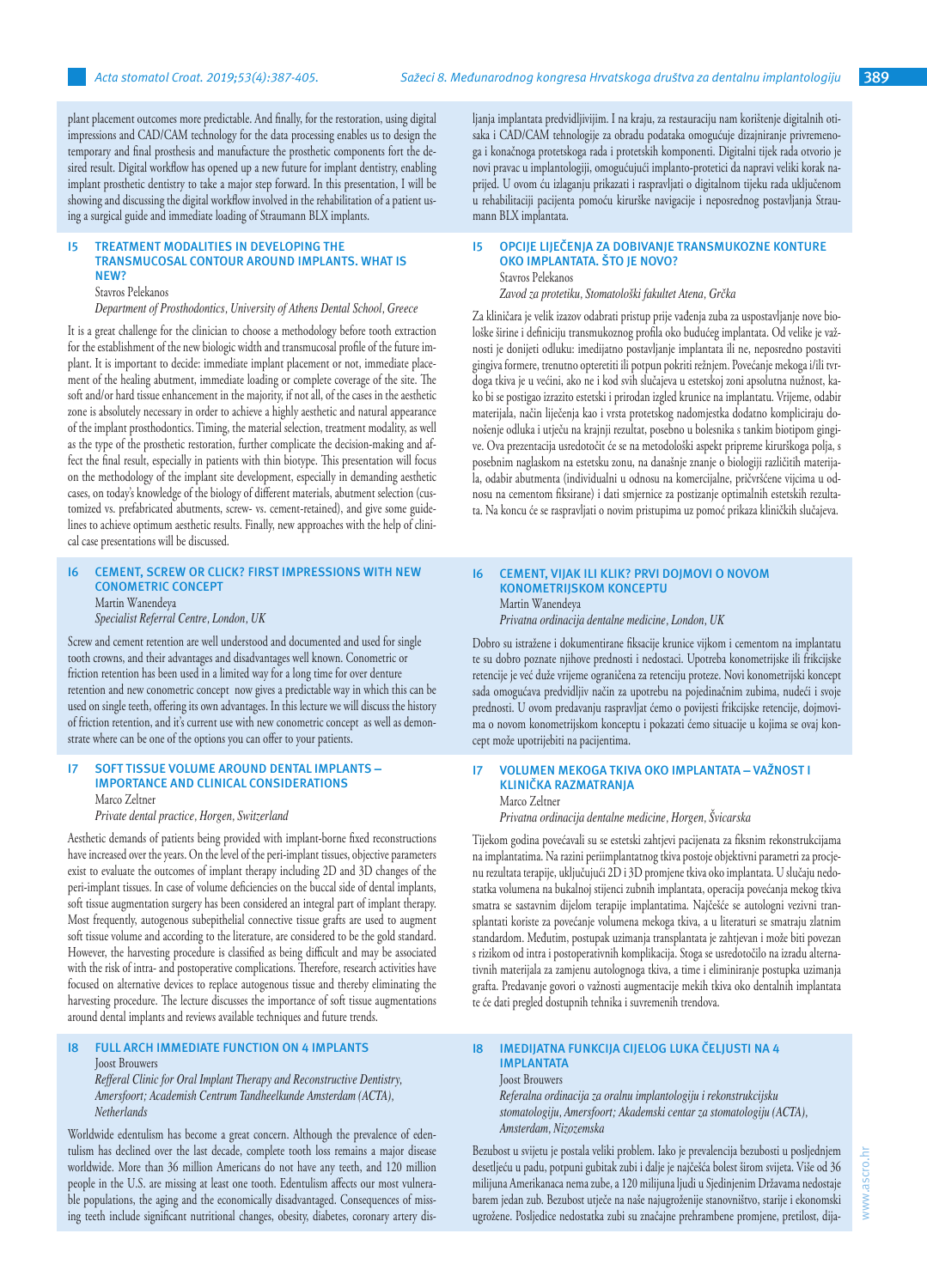ease and psychosocial problems. In the past, after becoming edentulous, patient had to wait for 6 months before implants could be placed. This protocol took so long that it discouraged many patients from undergoing this treatment. The past 20 years implant dentistry experienced interesting immediate implant loading treatment modalities. In the F.A.I.F. concept, only four implants are required to stabilize a full - arch fixed prosthesis. This treatment concept makes it possible to provide treatment for patients who experienced significant bone loss in the posterior maxilla and mandible without needing complex bone-grafting procedures. The F.A.I.F concept is not only for patients who are already edentulous, but it also can be successfully applied to patients with an infaust partial dentition. For those cases, two-tilted implant can be placed in the posterior regions and two axial implants in the anterior region, which can be restored the same day with a full arch screw retained temporary fixed prosthesis. These are the key factors that will be addressed: treatment planning, surgical procedure, prosthetic procedure and esthetic outcome.

# **Oral presentations**

#### **O1 BIFID MANDIBULAR CANAL AS A POTENTIAL SURGICAL PROBLEM IN DENTAL IMPLANTOLOGY**

Miličević A, Jambrošić V, Brajdić D, Đanić P, Zajc I, Salarić I, Macan D. *Department of Oral and Maxillofacial Surgery, University Hospital Dubrava; University of Zagreb School of Dental Medicine, Croatia*

The bifid mandibular canal represents an anatomical variation of the lower jaw and the first case was presented in 1973. The bifid mandibular canal can be detected by panoramic radiography imaging or CBCT analysis. The most commonly used classification is the one by Langleis. Panoramic radiography imaging were analysed and the incidence of bifid mandibular canal amounted to 4.93%. In our study, the most common types were type II and V according to Langleis, which also carry the most risk for iatrogenic injury of the lower alveolar nerve during surgical procedures such as dental implant placement. In addition to the dental implant placement, the bifid mandibular canal is a potential problem and can cause possible surgical complications after orthognathic surgery, bone grafting in the angle of the mandible and alveolotomy of the lower wisdom teeth. According to the literature, the incidence of bifid mandibular canal is 3-8% (panoramic radiography imaging analysis) and 7-13% (CBCT analysis). In conclusion, detailed analysis of radiologic imaging (panoramic radiography and CBCT images) should be obligatory before every intraoral surgical treatment in order to modify surgical procedure and prevent potential complications.

#### **O2 SUCCESS OF IMPLANT-PROSTHETIC THERAPY ON SHORT DENTAL IMPLANTS**

Kursar S<sup>1</sup>, Dulčić N<sup>2</sup>.

*1 Private dental practice, Trogir; <sup>2</sup> Department of Removable Prosthodontics, University of Zagreb School of Dental Medicine, Croatia*

In the past, implant-prosthetic therapy on short dental implants (<8 mm) had been associated with lower survival rates and unpredictable long-term outcomes. New insights and the development of materials that improve the surface and body of dental implants, implant shapes, types of abutments, prosthetic restorations and implant connections, as well as modern surgical and prosthetic procedures, significantly influence on the stress distribution in the cortical bone around the implant neck, the biomechanics of the peri-implant tissue, the microleakage between the implant abutment and body and thus on the possibility of prosthetic restorations on short dental implants. The purpose of this paper is to consider prosthetic and biomechanical success factors of implant-prosthetic therapy on short dental implants. The properties of short dental implants from different manufacturers, success rates of their use in different indications, the rates of biological and technical complications associated with short implant-supported restorations and the prosthetic factors of successful implant-prosthetic rehabilitation are well documented in the literature. By searching through the PubMed website, 136 articles on the topic were found, 15 of which were part of a meta-analysis, according to the inclusion/exclusion criteria. A total of 3336 inserted short dental implants with a length of  $\leq 8$  mm and a diameter of  $\geq 3$ mm were analysed. The success rate of these therapies amounted to 92.3%. In this paper we determined several success factors for implant-prosthetic therapy on short dental implants: insertion of short dental implants into a bone of higher density, placement of implants in the direction that allows axial force transference, use of rough surface implants, implants of a larger diameter and with more threads, implementation of the implant-protected occlusion concept with the omission of distal cantilevers on fixed prosthetic restorations, splinted implant restorations and fabrication of occlusal splints in bruxism cases.

betes, koronarna bolest i psihosocijalni problemi. Prije nekoliko godina, nakon što je pacijent postao bezub, morao je čekati 6 mjeseci prije postave implantata. Ovaj je protokol trajao toliko dugo da je obeshrabrio mnoge pacijente da se podvrgnu ovom tretmanu. U proteklih 20 godina implantologija je imala zanimljive modalitete s imedijatnim opterećenjem implantata. Prema F.A.I.F. načelu, potrebna su samo četiri implantata za stabilizaciju fiksne proteze u čeljusti. Ovaj koncept liječenja omogućuje liječenje pacijentima sa značajnim gubitkom koštanog tkiva u stražnjim regijama gornje i donje čeljusti bez potrebe za augmentacijom. Koncept F.A.I.F nije namijenjen samo za pacijente koji su bezubi, već se također može uspješno primijeniti na pacijente s djelomičnom bezubošću. U tim se slučajevima implantat može postaviti u stražnju regiju, a dva aksijalna implantata u prednjem dijelu, koja se mogu privremeno fiksirati isti dan. Ključne točke o kojima će se raspravljati su: planiranje liječenja, kirurški postupak, protetski postupak, estetski ishod.

# **Usmena izlaganja**

#### **O1 DVOSTRUKI MANDIBULARNI KANAL KAO POTENCIJALNI KIRURŠKI PROBLEM U DENTALNOJ IMPLANTOLOGIJI**

Miličević A, Jambrošić V, Brajdić D, Đanić P, Zajc I, Salarić I, Macan D. *Zavod za oralnu kirurgiju, Stomatološki fakultet Sveučilišta u Zagrebu, Klinika za kirurgiju lica, čeljusti i usta, Klinička bolnica Dubrava*

Dvostruki mandibularni kanal predstavlja anatomsku varijaciju u donjoj čeljusti, a prvi prikaz slučaja prezentiran je 1973. godine. Dvostruki mandibularni kanal može se otkriti detaljnom analizom ortopantomograma ili CBCT-a. U praksi je najčešća podjela prema Langleisu. U Klinici za kirurgiju lica, čeljusti i usta u KB Dubrava analizirali smo ortopantomograme te je učestalost dvostrukoga mandibularnoga kanala iznosila 4,93%. U našem istraživanju najučestaliji tipovi bili su tip II i V prema Langleisu koji su ujedno i najrizičniji za ozljedu donjega alveolarnoga živca prilikom ugradnje dentalnih implantata u molarnoj i premolarnoj regiji. Osim kod ugradnje dentalnih implantata dvostruki mandibularni kanal predstavlja problem i može biti uzrok eventualnih kirurških komplikacija i kod zahvata u ortognatskoj kirurgiji, uzimanja koštanih presadaka s angulusa mandibule te kod alveotomije donjih umnjaka. Prema literaturi učestalost dvostrukoga mandibularnoga kanala iznosi 3-8 % (analizom ortopantomograma) i 7-13% (analizom CBCT-a). Zaključno, obzirom na ne tako malu učestalost potrebno je prije svakoga intraoralnoga kirurškoga zahvata detaljno analizirati radiološke snimke (oropantomogram i CBCT) te prema potrebi modificirao kirurški postupak i prevenirale moguće kirurške komplikacije.

# **O2 USPJEŠNOST IMPLANTOPROTETSKE TERAPIJE NOŠENE KRATKIM DENTALNIM IMPLANTATIMA**

Kursar S<sup>1</sup>, Dulčić N.<sup>2</sup>

*1 Privatna ordinacija dentalne medicine, Trogir; <sup>2</sup> Zavod za mobilnu protetiku, Stomatološki fakultet Sveučilišta u Zagrebu*

U prošlosti je implantoprotetska terapija nošena kratkim dentalnim implantatima (< 8 mm) bila povezana s nižim stopama preživljavanja i s nepredvidivim dugoročnim ishodima. Nove spoznaje o razvoju materijala za poboljšanje površine i tijela dentalnih implantata, oblici implantata, vrste nadogradnji, protetskih nadomjestaka i veza s implantatom, kao i moderni kirurški i protetski postupci, bitno utječu na preraspodjelu sila u kortikalnoj kosti oko vrata implantata, biomehaniku periimplantatnog tkiva te mikropropuštanje između nadogradnje i tijela implantata, a time i na mogućnost uporabe kratkih dentalnih implantata kao nosača protetskih nadomjestaka. Svrha ovoga rada je razmotriti protetske i biomehaničke čimbenike uspješnosti implantoprotetske terapije nošene kratkim dentalnim implantatima. U literaturi su opisana svojstva kratkih dentalnih implantata različitih proizvođača, stope uspješnosti njihove uporabe u različitim indikacijama, stope bioloških i tehničkih komplikacija povezanih s implantoprotetskim nadomjescima nošenim kratkim dentalnim implantatima te protetski čimbenici uspješne implantoprotetske rehabilitacije. Putem *PubMed* mrežne stranice pronađeno je 136 članaka, od kojih je, prema kriterijima uključivanja/isključivanja, 15 bilo dio meta-analize. Analizirano je ukupno 3336 ugrađenih kratkih dentalnih implantata duljine ≤ 8 mm i promjera ≥ 3 mm, nosača implantoprotetskih nadomjestaka. Uspješnost terapije iznosila je 92,3%. U ovome radu utvrđeno je nekoliko čimbenika uspjeha implantoprotetske terapije nošene kratkim dentalnim implantatima: ugradnja kratkih dentalnih implantata u kost veće gustoće, pozicioniranje implantata u smjeru koji omogućuje aksijalni prijenos sila, uporaba implantata hrapave površine, većega promjera i većega broja navoja, postizanje koncepta implantatzaštićene okluzije uz izostavljanje distalnih privjesaka na fiksnim protetskim nadomjescima, povezivanje implantata protetskim nadomjestkom u blok te izrada okluzijskih udlaga u slučaju bruksizma.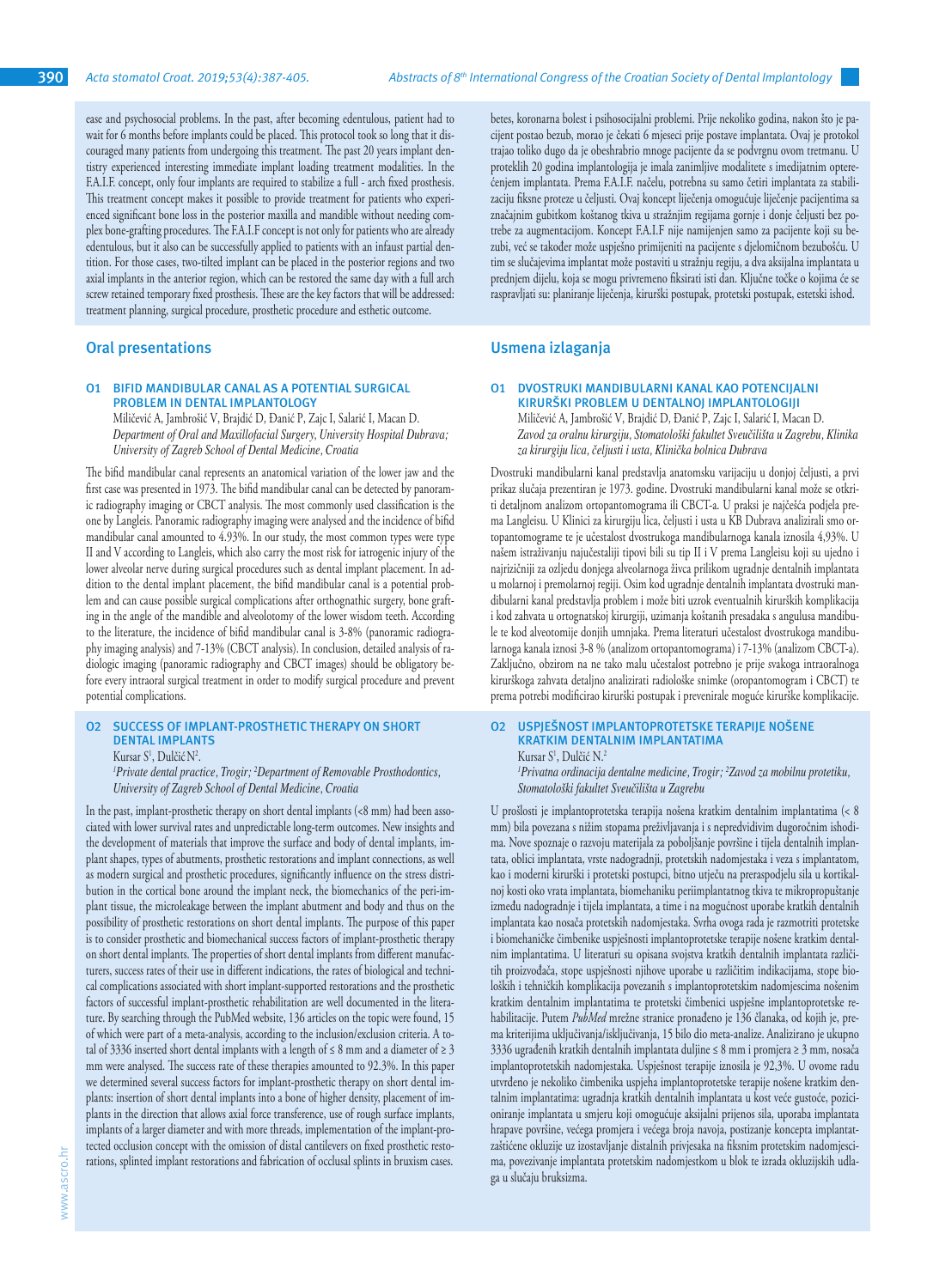# **O3 LOW-COST DENTAL IMPLANTS, ARE WE READY FOR FAILURE?** Lubina L<sup>1</sup>, Pelivan I<sup>2,4</sup>, Gabrić D<sup>3,4</sup>

*1 Private dental practice, Knin; <sup>2</sup> Department of Removable Prosthodontics; 3 Department of Oral Surgery; <sup>4</sup> University of Zagreb School of Dental Medicine, Croatia*

The piezoelectric knife is a relatively new technology introduced as a less radical method than classic osteotomy in oral surgery. It demonstrates a wide application range in implantology, from maxillary sinus floor elevation surgery, split crest method of ridge expansion and dental implant explantation. We present a case in which the patient referred to the Department of Oral Surgery, School of Dental Medicine in Zagreb. It was not possible to achieve a prosthetic rehabilitation of the osseointegrated implant at position 14 implanted two years ago due to the loss of the internal threads. Thereby, the abutment or cover screw could no longer be fixed in the implant. A CBCT image revealed a fully osseointegrated implant 12.5 mm long and 3.75 mm wide. Given the limited width of the bone and the patient's desire to have an implant supported prosthodontics, implant explantation using a piezoelectric knife was chosen in order to preserve as much alveolar bone as possible. After explantation, the postoperative alveolar defect was augmented using the xenogeneic bone replacement in combination with platelet-enriched fibrin (PRF) and covered with a PRF membrane. Wound was sutured with prolene 4.0. The patient came the day after surgery, stated that he had taken ibuprofen 400 mg preventively after the procedure, was completely free of pain, swelling and any disturbances. Six months after the procedure, a check-up was made and a new dental implant placed (GC Aadva, Japan; 12.0mm/4.0mm). High quality newly formed bone with sufficient width was observed. The surrounding soft tissue was scarless. Due to the primary stability and bone quality, implant was early prosthetically loaded with a lithium disilicate complete ceramic crown on an individually shaped CAD/CAM abutment made of zirconium oxide ceramics. For prosthetic reasons, a lithium-disilicate complete ceramic crown was also placed on the tooth 15. The use of a piezoelectic knife for dental implant explantation is a minimally invasive procedure that minimizes postoperative complications such as swelling, pain, and soft tissue damage.

# **O4 ADVANTAGES AND LIMITATIONS IN MINI DENTAL IMPLANT USE** Filipović Zore I<sup>1,3</sup>, Peršić Kiršić S<sup>2,3</sup>, Kovačić I<sup>2,3</sup>, Čelebić A<sup>2,3</sup>. *1 Department of Oral Surgery; <sup>2</sup> Department of Fixed Prosthodontics; 3 University of Zagreb School of Dental Medicine, Croatia*

Multiple factors affect the success of osseointegration of dental implants (DI): biocompatability, i.e. the material out which the DI is constructed, microstructure and surface finish of DI, design, sanitation during implementation, surgical techniques, conditions inside the mouth cavity, dosage and control of the prosthetic load and local and general factors in host bone metabolism. For the viability of functional osseointegration in implant-prothodontics, dimension, position and the number of DI which transfer chewing forces to the bone need to be accounted for. It is known that small forces act stimulatory (induces bone aposition), while forces too great cause bone thinning or the damage of the implant itself. Implantology consensus is that all DI narrower than 3.3 mm are considered narrow and DI with a diameter between 1.8-2.5 mm are considered mini implants - MDI. With the development of the practice, various methods have been developed for obtaining more quality and quantity of the bone tissue which allowed the implantation of implants with standard diameter. The development of titanium alloys with their diverse and high-quality surface led to the development of MDI that achieved osseointegration with satisfactory mechanical competency. When adhering to the ITI guidelines consensus from 2013 for positioning and indications for implantation and loading, final satisfactory results can be obtained. MDI are indicated for retention improvement and stability of mandibular total prosthesis on four MDI in the interforaminal region of the lower jaw. MDI are 10 mm or bigger in length. MDI are also indicated for replacing a tooth in the front region, in most cases in the lower jaw or the lateral incisor in the upper jaw, but with the acceptance of prosthodontic shortcomings of a single-part implant in the esthetical zone. Given their narrow diameter, MDI are more prone to breakage than standard DI, although they are made out of Ti90Va4Al6 alloy, with the degree of hardness of 5. This lecture will show all the advantages of MDI in clinical work, mistakes that result in complications and failures, especially in functional loading, as well as preliminary results of new basic research.

# **O3 LOW-COST IMPLANTATI - JESMO LI SPREMNI NA NEUSPJEHE?**

Lubina L<sup>1</sup>, Pelivan I<sup>2,4</sup>, Gabrić D<sup>3,4</sup>. *1 Ordinacija dentalne medicine, Knin; <sup>2</sup> Zavod za mobilnu protetiku; <sup>3</sup> Zavod za oralnu kirurgiju; <sup>4</sup> Sveučilište u Zagrebu Stomatološki fakultet* 

Piezoelektrični nož je relativno nova tehnologija koje se zadnjih godina počela koristiti kao poštednija metoda osteotomije pri oralno-kirurškim zahvatima. Pokazuje široku primjenu u implantologiji, od operacija podizanja dna maksilarnoga sinusa, split crest metoda širenja grebena pa do eksplantacije dentalnih implantata. Prikazujemo pacijenta koji se javio u Zavod za oralnu kirurgiju Stomatološkog fakulteta u Zagrebu nakon što nije bilo moguće protetski opteretiti oseointegrirani implantat na poziciji 14 ugrađen dvije godine ranije. Problem implantata je bio gubitak unutrašnjih navoja te se ni nadogradnja, niti pokrovni vijak, više nisu mogli fiksirati u implantat. Na CBCT snimci bio je vidljiv potpuno oseointegrirani implantat duljine 12,5 mm i promjera 3,75 mm. Obzirom na ograničenu širinu kosti te pacijentovu želju da se nakon oporavka implantira novi implantat, učinili smo poštedniju metodu eksplantacije pomoću piezoelektričnoga noža, kako bismo sačuvali što više alveolarne kosti. Koštani defekt smo augmentirali ksenogenim koštanim nadomjestkom u kombinaciji s trombocitima obogaćenim fibrinom (PRF) te prekrili PRF membranom i sašili prolenom debljine 4.0. Pacijent je sljedeći dan na kontrolom pregledu rekao da je nakon zahvata preventivno popio ibuprofen 400 mg, ali da bez bolova, otekline i ikakvih smetnji. Šest mjeseci nakon zahvata učinili smo kontrolnu snimku i odlučili se za ponovnu ugradnju dentalnog implantata (GC Aadva, Japan; 12.0mm/4.0mm). Nakon podizanja režnja vidljiva je izuzetno kvalitetna novostvorena kost dovoljne širine pogodna za implantaciju širega implantata. Okolno meko tkivo je bilo bez ožiljka. Obzirom na primarnu stabilnost i kakvoću kosti odlučili smo se za rano protetsko opterećenje te napravili litij-disilikatnu potpunu keramičku krunicu nošenu individualno oblikovanom CAD/ CAM nadogradnjom iz cirkonij-oksidne keramike. Iz protetskih razloga izradili smo i litij-disilikatnu potpunu keramičku krunicu na zubu 15. Zadnja kontrola pokazuje urednu klinički sliku. Upotreba piezoelektičnoga noža u eksplantacijskim tehnikama minimalno je invazivna metoda koja maksimalno smanjuje poslijeoperacijske komplikacije poput otekline, bolova i oštećenja mekoga tkiva.

**O4 PREDNOSTI I OGRANIČENJA UPORABE MINI DENTALNIH IMPLANTATA** Filipović Zore I<sup>1,3</sup>, Peršić Kiršić S<sup>2,3</sup>, Kovačić I<sup>2,3</sup>, Čelebić A<sup>2,3</sup>. *'Zavod za oralnu kirurgiju; <sup>2</sup>Zavod za fiksnu protetiku; <sup>3</sup>Sveučilište u Zagrebu Stomatološki fakultet*

Danas je poznato da je oseointegracija dentalnih implantata (DI) dinamički proces koji se odvija u nekoliko faza: mehaničkoj stabilnosti DI, biološkom odgovoru domaćina na DI i funkcionalnoj prilagodbi implantoprotetskoga nadomjestka u koštanom i mekotkivnom okruženju domaćina. Više čimbenika utječe na uspješnost oseointegracije DI: biokompatiblnost, odnosno vrsta materijala od kojeg je DI napravljen, mikrostuktura i obrada površine, dizajn, sterilnost tijekom usađivanja, operativne tehnike, situacija u usnoj šupljini, doziranje i kontrola protetskoga opterećenja te svakako opći i lokalni čimbenici u koštanome metabolizmu domaćina. Da bi funkcionalna oseointegracija bila održiva kod planiranja u implantoprotetici svakako treba voditi računa o dimenzijama, pozicijama i broju DI koji prenose jake žvačne sile na kost. Poznato je da male sile na kost djeluju stimulirajuće i izazivaju apoziciju kosti, dok velike sile kost destruiraju i u konačnici vode najčešće do periimplantitisa ili loma samog implantata. Danas u implantologiji postoji konsenzus da se svi implantati ispod debljine 3,3 smatraju uskim ili tzv. "slim implantatima", a ispod toga dijametra pa sve do 1,8 mini implantatima (MDI). Razvojem struke razvile su se razne mogućnosti dobivanja kvalitetnijega, ali i kvantitetnijega koštanoga tkiva tako da se kad god se može planiraju i ugrađuju implantati standardnih dimenzija. Razvoj legura titana, a još više njihova raznolika i kvalitetna obrada površine dovela je da se i MDI odlično oseointegriraju i pokazuju dobru mehaničku kompetenciju. Pridržavanjem smjernica ITI konsenzusa iz 2013. godine za pozicije i indikacije o ugradnji i opterećenju, dobivaju se u konačnici zadovoljavajući rezultati. MDI su indicirani za poboljšanje retencije i stabilnosti donjih potpunih proteza i to 4 MDI u interforaminalnoj regiji donje čeljusti dužine 10 mm ili više. MDI su također odobreni za nadomjestak jednoga zuba u prednjoj regiji, najčešće donjoj čeljusti, ali uz prihvaćanje protetskih nedostataka jednokomadnoga implantata u estetskoj zoni i za gornji lateralni sjekutić. Zbog izrazito male širine skloni su pucanju. U radu ćemo prikazati sve prednosti u kliničkome radu s MDI kao i pogreške koje rezultiraju komplikacijama i neuspjesima, osobito u funkcionalnom opterećenju, ali i preliminarne rezultate novih vlastitih bazičnih istraživanja.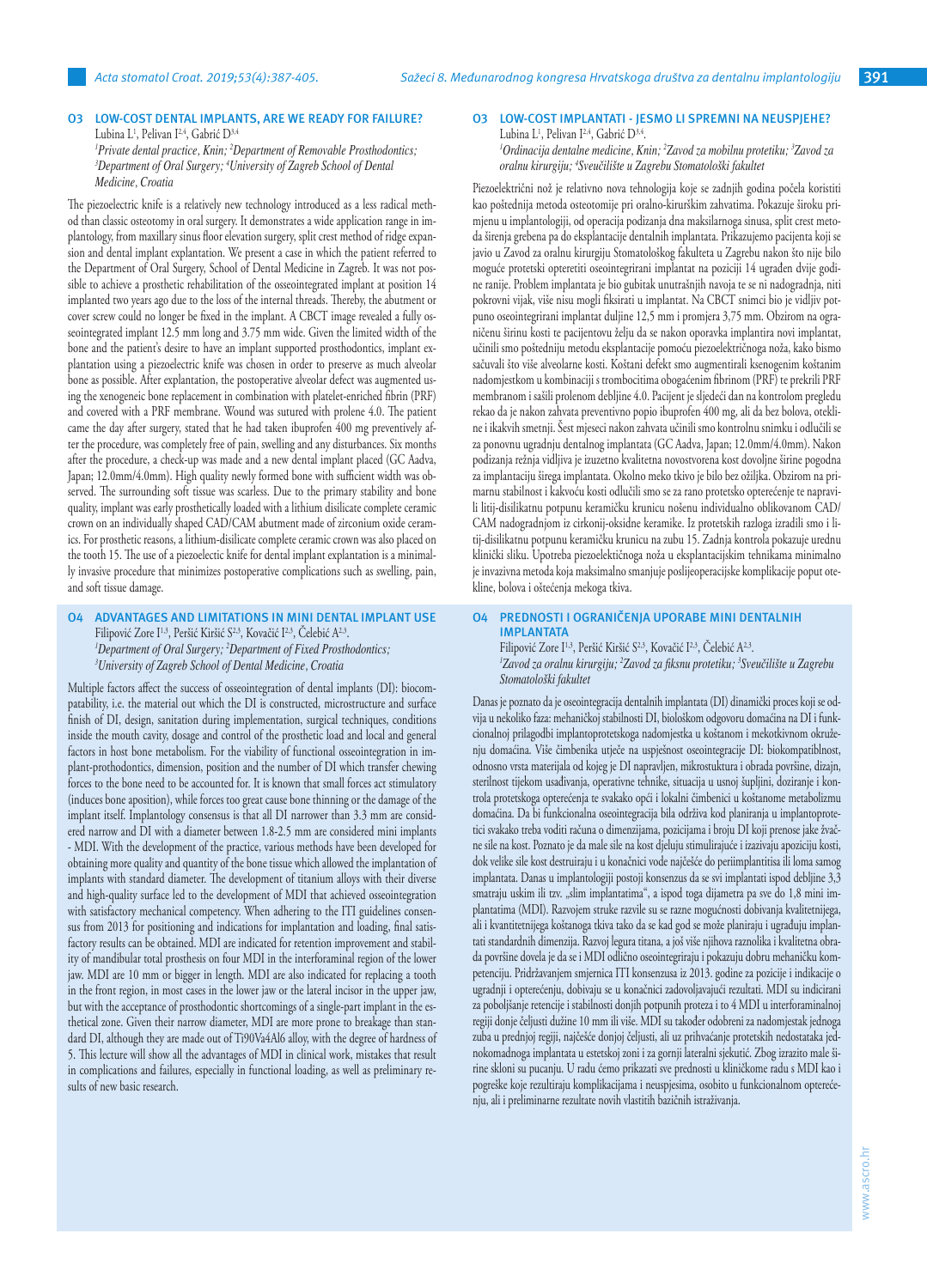#### **O5 BENEFITS OF COMPUTER-GUIDED IMPLANTOLOGY IN IMPLANTOPROSTHETIC SOLVING THE CONSTRICTED TRANSVERSAL SPACE – A CASE REPORT**

Thaler Djaković A<sup>1</sup>, Viskić J<sup>2,4</sup>, Filipović Zore I<sup>3,4</sup>. *1 Private dental practice, Zagreb; <sup>2</sup> Department of Fixed Prosthodontics; 3 Department of Oral Surgery; <sup>4</sup> University of Zagreb School of Dental Medicine, Croatia*

This paper presents the development of guided dental implant placement due to the technological capabilities and development of Cone Beam Computer Tomography (CBCT) as well as other specialized computer programs. A trend in modern dental implantology is to shorten the overall surgical and rehabilitation protocol, while using the least invasive surgical technique and at the same time overcoming possible errors and increasing precision. Today, the biggest challenge in implantology is the proper positioning of dental implants, i.e. prosthetically favourable implant placement. Traditional pre-surgical planning on planting models, direct-to-mouth analysis and the use of two-dimensional X-rays have been replaced by more advanced techniques. The first and probably most important influence on the development of new surgical protocols is 3D imaging and computer programs that enable the production of precise surgical guides printed in Computer Aided Design/Computer Aided Manufacture (CAD/CAM) technology. The development of Cone Beam Computer Tomography (CBCT), which has a relatively low radiation dose and very high-quality imaging of craniofacial structures, has enabled visualization of the working field in all three dimensions (axial, frontal and sagittal), while the development of computer programs for implant placement planning provided new guidelines in their planning. All of this encouraged the development of computer-generated surgical template CAD/CAM technologies that use data from Computed Tomography scans (CT scans). Computer-guided implantation provides the practitioner with a predictable protocol - from the planning of implant placement to the final prosthetic solution. Choosing the right implant position guarantees subsequent success in prosthetic rehabilitation. This approach also changes the established paradigm for lifting up large mucosal flaps for better visibility. This case study presents the M-guide(TM) protocol for computer-guided implantation from planning and implant placement to final prosthetics. The placement of two implants in a highly transversely constricted space at positions 14 and 24 will be presented. Since the smile line enables visibility of these teeth, it is necessary to achieve excellent aesthetic results. Because of the lack of space for implant placement, classic implantation method has greater likelihood for damaging the adjacent teeth. After implant placement, satisfactory ISQ was achieved and thereby implants were provided with immediate temporary prosthetic suprastructures.

# **O6 IMPLANT PLACEMENT USING THE DYNAMIC DENTAL IMPLANT NAVIGATION SYSTEM- NAVIDENT**

Ivoš A, Lauc T.

*Private dental policlinic "Apolonia", Zagreb, Croatia*

Precise and prosthetically driven dental implant planning is one of the main requirements for successful implant prosthetic therapy. Computer Aided Implantology (CAI) uses computer navigation to guide dental implant placement using Cone Beam CT (CBCT) 3D images. Static computer-aided implantology involves the creation of a template that is used during implant placement for more precise preparation and implantation. Dynamic Computer Navigation Implantology uses real-time software to manage implant placement as planned on the CBCT. This system monitors drill position, angulation and drilling depth throughout the procedure and provides real-time visual control allowing *free hand* drilling. The data show that computer-aided implantology is significantly more accurate than the one that does not involve the use of static or dynamic navigation. We present a case of implant placement after orthodontic therapy to a young female patient using the Navident dynamic dental implant navigation system in the lateral incisor area. Due to the very limited space, performance depended on great precision. Control RTG showed complete alignment with the planned implant position.

#### **O7 RED AESTHETICS QUALITY ACHIEVED WITH NEW TECHNOLOGIES IN IMPLANT-PROSTHODONTICS – A CASE REPORT**

Đenđo A, Paleško Tubikanec T, Vukić M, Markopoulos C, Cekić D. *Digital Smile Academy, Zagreb, Croatia*

Contemporary implant-prosthodontics is based on successful osseointegration and healing of the soft tissues. During the production of the definite prosthodontics, special consideration is given to the relationship between red and white aesthetics as the patients' contentment is one of the most important parameters of a successful treatment. Till this day, a number of new methods and technologies have been developed to facilitate the harmony

#### **O5 PREDNOSTI UPORABE KOMPJUTERSKI NAVOĐENE IMPLANTOLOGIJE KOD IMPLANTOPROTETSKOGA ZBRINJAVANJA MANJKA TRANSVERZALNOGA PROSTORA - PRIKAZ SLUČAJA**

Thaler Djaković A<sup>1</sup>, Viskić J<sup>2,4</sup>, Filipović Zore I<sup>3,4</sup>. *1 Privatna ordinacija dentalne medicine, Zagreb; <sup>2</sup> Zavod za fiksnu protetiku; 3 Zavod za oralnu kirurgiju; <sup>4</sup> Stomatološki fakultet Sveučilišta u Zagrebu*

U ovome radu prikazati ćemo razvoj ideje o vođenoj implantaciji na temelju novih tehnoloških mogućnosti te razvoja Cone Beam Computer Tomography (CBCT-a) i specijaliziranih kompjuterskih programa. Trend u suvremenoj implantologiji jest razviti kliničku proceduru koja omogućuje skraćenje ukupnoga kirurškoga i rehabilitacijskoga protokola, a pritom upotrebljavati što manje invazivnu kiruršku tehniku, prevladati pogreške i povećati preciznost u postavljanju implantata. Danas je najveći izazov u postavljanu implantata njihovo pravilno pozicioniranje. Takav pristup implantaciji nazivamo protetički vođeno postavljanje implantata. Tradicionalno pretkirurško planiranje na sadrenim modelima, analiza izravno u ustima i korištenje dvodimenzionalne rendgenske snimke zamijenjeni su naprednijim tehnikama. Prvi i vjerojatno najvažniji utjecaj na razvoj novih kirurških protokola ima 3D snimanje i kompjuterski programi koji omogućuju izradu preciznih kirurških vodilica koje se printaju u Computer Aided Design/Computer Aided Manufacture tehnologiji (CAD/CAM). Razvoj CBCT-a koji ima razmjerno nisku dozu zračenja i vrlo visoku kvalitetu snimanja kraniofacijalnih struktura omogućio je vizualizaciju radnoga polja u svim trima dimenzijama (aksijalnoj, frontalnoj i sagitalnoj), a razvoj računalnih programa za planiranje postavljanja implantata daje potpuno nove smjernice u njihovu planiranju. Sve je to potaknulo razvoj kompjuterski izrađene kirurške vodilice (engl. computer generated surgical template) CAD/ CAM tehnologije koje se koriste podacima s Computed Tomography skena (CT skena). Kompjuterski vođena implantacija osigurava praktičaru predvidljiv protokol – od planiranja postavljanja implantata do konačnoga protetičkoga rješenja. Odabir pravoga mjesta za implantaciju jamči kasniji uspjeh u protetičkoj rehabilitaciji. Ovaj pristup u planiranju mijenja i ustaljenu paradigmu o odizanju velikih sluzničkih režnjeva kako bi se omogućila što bolja vidljivost struktura u kirurškom polju. Prikazati ćemo M-guide (TM) protokol kompjuterski vođene implantacije od postavljanja indikacije i planiranja do konačnoga protetičkoga rada. Prikazati ćemo postavljanje dva implantata u izrazito transverzalno suženom prostoru na pozicijama 14 i 24. Obzirom da je linija smijeha takva da su ti zubi jako vidljivi, potreban je i izraziti estetski rezultat. Klasičnim načinom implantacije kirug bi se teško, zbog mogućnosti oštećenja susjednih zuba, ovdje odlučio bez oslobađanja prostora, na postavljanje implantata. Po ugradnji implantata postojao je zadovoljavajući ISQ pa su implantati opskrbljeni imedijatno privremenim protetskim suprastrukturama.

#### **O6 UGRADNJA IMPLANTATA POMOĆU SUSTAVA ZA DINAMIČKU KOMPJUTERSKI NAVIGIRANU IMPLANTOLOGIJU** Ivoš A, Lauc T.

*Stomatološka poliklinika "Apolonija", Zagreb*

Precizno i protetski vođeno planiranje dentalnih implantata jedan je od glavnih preduvjeta uspješne implanto-protetske terapije. Kompjuterski potpomognuta implantologija (*Computer Aided Implantology* - CAI) koristi računalnu navigaciju pri ugradnji dentalnih implantata na Cone Beam CT (CBCT) 3D snimci čeljusti. Statična kompjuterski potpomognuta implantologija podrazumijeva izradu šablone koja se koristi za vrijeme ugradnje implantata za preciznije prepariranje ležišta te implantaciju. Dinamička kompjuterski navigirana implantologija koristi softver koji u realnom vremenu upravlja ugradnjom implantata kao što je isplanirano na CBCT snimci. Ovakav sustav prati položaj svrdla, angulaciju i dubinu preparacije tijekom cijeloga zahvata te pruža vizualnu kontrolu u realnome vremenu omogućujući *free hand drilling*. Podaci pokazuju kako je kompjuterski potpomognuta implantologija značajno preciznija od one koja ne uključuje upotrebu statičke ili dinamičke navigacije. Prikazujemo slučaj ugradnje implantata nakon ortodontske terapije mladoj pacijentici pomoću sustava za dinamičku kompjuterski navigiranu implantologiju Navident na područje lateralnoga sjekutića. Zbog vrlo ograničenoga područja uspješnost zahvata je ovisila o preciznosti izvedbe. Kontrolnom RTG snimkom utvrđeno je potpuno podudaranje s planiranom pozicijom implantata.

#### **O7 KVALITETA CRVENE ESTETIKE DOBIVENA IMPLEMENTACIJOM NOVIH TEHNOLOGIJA U IMPLANTOPROTETICI – PRIKAZ SLUČAJA**

Đenđo A, Paleško Tubikanec T, Vukić M, Markopoulos C, Cekić D. *Digital Smile Academy, Zagreb*

Suvremena implantoprotetika zasniva se na kvalitetnoj oseointegraciji i kvalitetnome cijeljenju mekih tkiva. Kako je zadovoljstvo pacijenta jedan od glavnih kriterija procjene uspješnosti implantoprotetske terapije, prilikom izrade finalnoga rada izuzetan se značaj pridaje estetici crveno bijele interakcije. Danas je razvijen čitav niz novih metoda i tehnologija koje olakšavaju postizanje harmonije toga odnosa. U ovome radu prikazujem slu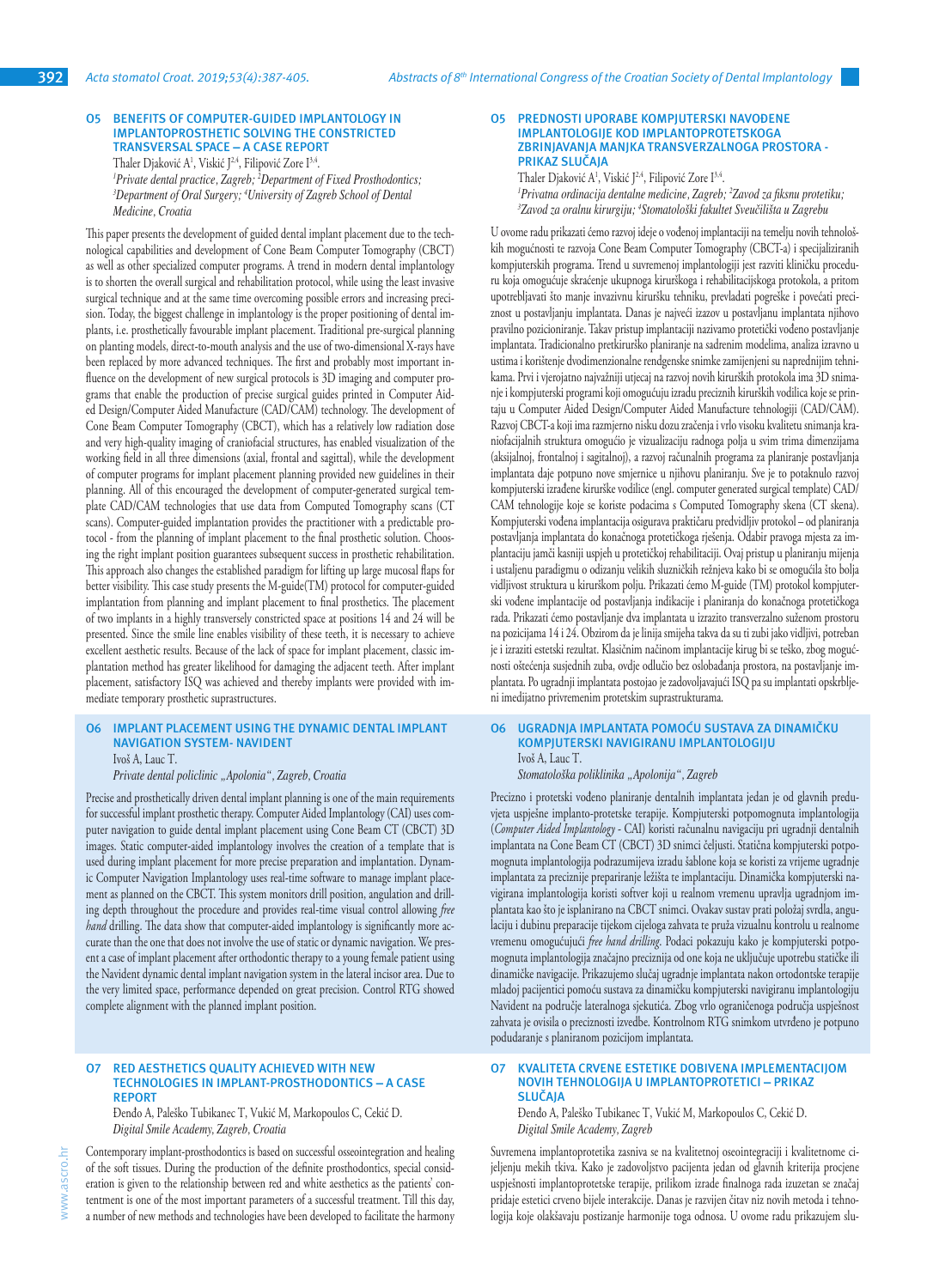of this relationship. We will present a case with a deficiency of the upper right central incisor lost due to a vertical fracture in a patient with high aesthetic expectations. With the implementation of Digital Smile Design, X-guide™ real-time computer-guided implantology, Socket shield technique, PRF and Cervico™ emergence profile design systems, a highly harmonious relationships were achieved when considering the red and white aesthetics.

#### **O8 EFFECTIVE ANALGESIA WITH IBUPROFEN LYSINE** Macan D.

*Klinika za kirurgiju lica, čeljusti i usta, Klinička bolnica Dubrava, Sveučilište u Zagrebu Stomatološki fakultet*

This presentation will present contemporary knowledge of pain (definition, causes, management) as well as the definition of analgesia and analgesics, and its use especially in the treatment of acute and postoperative oral and facial pain. Particular emphasis will be placed on the role of the fast-acting forms of ibuprofen, i.e. ibuprofen lysine, which leads to a faster onset of analgesic effect. Six hours after taking the drug, a large number of patients have good pain control, and 200 mg of the fast-acting ibuprofen formulation results in an equivalent or superior analgesic effect over the 400 mg standard ibuprofen formulation. Ibuprofen lysine is the lysine salt of ibuprofen. After oral administration, ibuprofen lysine dissociates to ibuprofen acid and lysine. Lysine increases the solubility of ibuprofen in water and thus leads to faster absorption. Indications and contraindications for the administration of ibuprofen will be presented, with particular reference to the cardiovascular risk of taking non-steroidal anti-inflammatory drugs. Epidemiological studies do not suggest that low-dose ibuprofen (eg, £1200 mg/day) would be associated with an increased risk of arterial thrombotic events. That is why the maximum daily dose of OTC Neofen Rapid (Belupo) is 1200 mg/day.

#### **O9 PRECISION COMPARISON OF INTRAORAL SCANING AND EXTRAORAL SCANNING OF PLASTER MODELS OBTAINED WITH IMPRESSIONS TAKEN WITH DIFFERENT IMPRESSION MATERIALS**

Pelivan I<sup>1</sup>, Lazić L<sup>2</sup>, Lazić A<sup>2</sup>.

*1 Department of Removable Prosthodontics, University of Zagreb School of Dental Medicine; <sup>2</sup> Private dental practice, Zagreb, Croatia*

The development of 3D technologies and the more frequent use of intraoral scanners in dental offices impose the need to compare them with conventional imaging techniques. In this paper, we will present a case where we compared the accuracy and dimensional differences between intraoral scanning and extraoral scanning of plaster models obtained with impressions taken with different materials. A 63 years-old patient was treated with four dental implants placed at positions 15, 14, 25, and 26 (Ankylos c / X, Dentsply Sirona Implants) using a two-stage technique. Plan was to rehabilitate the missing teeth by metalceramic individual crowns cemented on individual titanium CAD / CAM abutments (Atlantis , Dentsply Sirona Implants). The treatment plan also included single metal-ceramic crowns on teeth 13, 24 and 45. Impressions were taken using an open tray technique. In the upper jaw, a double one-time impression was taken with polyether (Impregum Duo Soft, 3M ESPE) - "model-1" and a single one-time impression with a polyvinyl siloxane mass (Aquasil Ultra + Medium, Dentsply Sirona) - "model-2". In the lower jaw, a double two-time impression was taken with polyvinylsiloxane mass (Aquasil Ultra + Heavy Regular with Aquasil XLV proofreading, Dentsply Sirona) - "model-3", and a single one-time polyvinylsiloxane mass (Aquasil Ultra + Medium, "Dentsply-Siro" PrimeScan (Dentsply Sirona). Intraoral scanner was used for intraoral scanning. Afterwards plaster models were prepared and scanned by a laboratory scanner. Digital models were obtained by scanning plaster models in the computer programme. These were then compared with digital models obtained by intraoral scanning. On the upper jaw models, measurements were made at three defined points: at the positions 13, 21 and 24, and on the lower jaw models at the positions 35, 41 and 46. For "Model-1" the differences in measuring points were: 0.093 mm, 0.227 mm and 0.146 mm. For "Model-2" the differences in measuring points were:  $0.071$  mm,  $0.001$  mm and  $0.07$  mm. For the "Model-3" the differences in measuring points were: 0.065 mm, 0.064 mm and 0.084 mm. For the "Model-4" the differences in measuring points were: 0.040 mm, 0.036 mm and 0.063 mm.

# **O10 QUALITATIVE ANALYSIS OF 3D PRINTED COCR FOR METAL-CERAMIC FIXED PROSTHODONTIC DENTURES**

Catić A<sup>1</sup>, Schauperl Z<sup>2</sup>.

*1 Department of fixed prosthodontics, University of Zagreb School of Dental Medicine; <sup>2</sup> Laboratory for materials, University of Zagreb Faculty of Engineering and Naval Architecture, Croatia*

3D printed CoCr for metal-ceramic crowns and bridges have become a standard in prosthetic dentistry. Still, aesthetic and functional durability of metal-ceramic crowns and čaj rješavanja nedostatka gornjega desnoga središnjega sjekutića izgubljenoga uslijed vertikalne frakture u pacijentice visokih estetskih očekivanja. Implementacijom Digital Smile Design-a, X-guide™ kompjuterski navođene implantologije u realnome vremenu, Socket shield tehnike, PRF i Cervico™ sustava za oblikovanje izlaznoga profila u ovom slučaju su postignuti izrazito harmonični odnosi u crveno bijeloj estetici.

# **O8 UČINKOVITA ANALGEZIJA IBUPROFEN LIZINOM** Macan D.

*Klinika za kirurgiju lica, čeljusti i usta, Klinička bolnica Dubrava, Sveučilište u Zagrebu Stomatološki fakultet*

U ovome će se izlaganju prikazati suvremene spoznaje o boli (definicija, uzroci, liječenje) kao i definicija analgezije i analgetika te primjena posebice u liječenju akutne i poslijeoperacijske oralne i facijalne boli. Posebno će se naglasiti uloga brzo djelujućih oblika ibuprofena, tj. ibuprofen lizina koji dovodi do bržega nastupa analgetskoga učinka. Šest sati nakon uzimanja lijeka veći broj bolesnika ima dobru kontrolu boli, a 200 mg brzodjelujuće formulacije ibuprofena dovodi do ekvivalentnog ili superiornog analgetskog učinka u odnosu na 400 mg standardne formulacije tablete ibuprofena. Ibuprofen lizin je lizinska sol ibuprofena. Nakon oralne primjene ibuprofen lizin disocira na ibuprofensku kiselinu i lizin. Lizin povećava topljivost ibuprofena u vodi i time dovodi do brže apsorpcije. Prikazat će se indikacije i kontraindikacije za primjenu ibuprofena s posebnim osvrtom na kardiovaskularni rizik uzimanja nesteroidnih protuupalnih lijekova. Epidemiološka ispitivanja ne upućuju na to da bi ibuprofen u niskoj dozi (npr. £1200 mg/dan) bio povezan s povećanim rizikom od arterijskih trombotičnih događaja. Upravo zato je maksimalma dnevna doza bezreceptnoga Neofen Rapida (Belupo) 1200 mg/dan.

# **O9 USPOREDBA PRECIZNOSTI INTRAORALNOGA SKENIRANJA I EKSTRAORALNOGA SKENIRANJA SADRENIH MODELA DOBIVENIH IZLIJEVANJEM OTISAKA OTISNUTIH RAZLIČITIM OTISNIM MASAMA**

Pelivan I<sup>1</sup>, Lazić L<sup>2</sup>, Lazić A<sup>2</sup>

*1 Zavod za mobilnu protetiku, Sveučilište u Zagrebu Stomatološki fakultet; 2 Privatna ordinacija dentalne medicine, Zagreb*

Razvoj 3D tehnologija i trend sve veće uporabe intraoralnih skenera u ordinacijama dentalne medicine nameću i potrebu njihove usporedbe s konvencionalnim tehnikama otiskivanja. U ovome radu na primjeru jedne pacijentice, uspoređena je preciznost, odnosno dimenzijske razlike između intraoralnoga skeniranja i ekstraoralnoga skeniranja sadrenih modela dobivenih uporabom različitih otisnih materijala. Pacijentici staroj 63 godine dvofaznom tehnikom postavljena su četiri dentalna implantata (Ankylos c/X, Dentsply Sirona Implants) na pozicije 15, 14, 25 i 26 s ciljem nadoknade izgubljenih zuba pomoću metal-keramičkih pojedinačnih krunica učvršćenih cementiranjem na individualnim titanskim CAD/CAM nadogradnjama (Atlantis, Dentsply Sirona Implants). Plan terapije uključivao je i pojedinačne metal-keramičke krunice na zubima 13, 24 i 45. Otisci su uzeti tehnikom otvorene žlice. U gornjoj čeljusti, dvostruki jednovremeni otisak uzet je polieterskom otisnom masom (Impregum Duo Soft, 3M ESPE) – "model-1", a jednostruki jednovremeni otisak polivinilsiloksanskom masom (Aquasil Ultra+Medium, Dentsply Sirona) – "model-2". U donjoj čeljusti, dvostruki dvovremeni otisak uzet je polivinilsiloksanskom masom (Aquasil Ultra+ Heavy Regular s Aquasil XLV korekturom, Dentsply Sirona) – "model-3", a jednostruki jednovremeni polivinilsiloksanskom masom (Aquasil Ultra+ Medium, Dentsply Sirona) – "model-4". Za intraoralno skeniranje korišten je intraoralni skener PrimeScan (Dentsply Sirona). Temeljem otisaka izliveni su i pripremljeni sadreni modeli koji su odskenirani laboratorijskim skenerom. U pripadajućem računalnom programu, preklapanjem su uspoređeni digitalni modeli dobiveni skeniranjem sadrenih modela s digitalnim modelima dobivenim intraoralnim skeniranjem. Na modelima gornje čeljusti mjerenja su rađena u tri definirane točke na područjima 13, 21 i 24, a na modelima donje čeljusti na područjima 35, 41 i 46. Za "model-1" razlike u mjernim točkama bile su: 0,093 mm, 0,227 mm i 0,146 mm. Za "model-2" razlike u mjernim točkama bile su: 0,071 mm, 0,001 mm i 0,07 mm. Za "model-3" razlike u mjernim točkama bile su: 0,065 mm, 0,064 mm i 0,084 mm. Za "model-4" razlike u mjernim točkama bile su: 0,040 mm, 0,036 mm i 0,063 mm.

# **O10 KVALITATIVNA ANALIZA COCR METALNE OSNOVE METAL-KERAMIČKIH NADOMJESTAKA**

Catić A<sup>1</sup>, Schauperl Z<sup>2</sup>. *1 Zavod za fiksnu protetiku, Sveučilište u Zagrebu Stomatološki fakultet;* 

*2 Laboratorij za materijale, Sveučilište u Zagrebu Fakultet strojarstva i brodogradnje*

Trodimenzionalna (3D) gradnja postala je standardna metoda proizvodnje protetskih nadomjestaka, posebice za CoCr metalne osnove metal-keramičkih nadomjestaka. Ipak,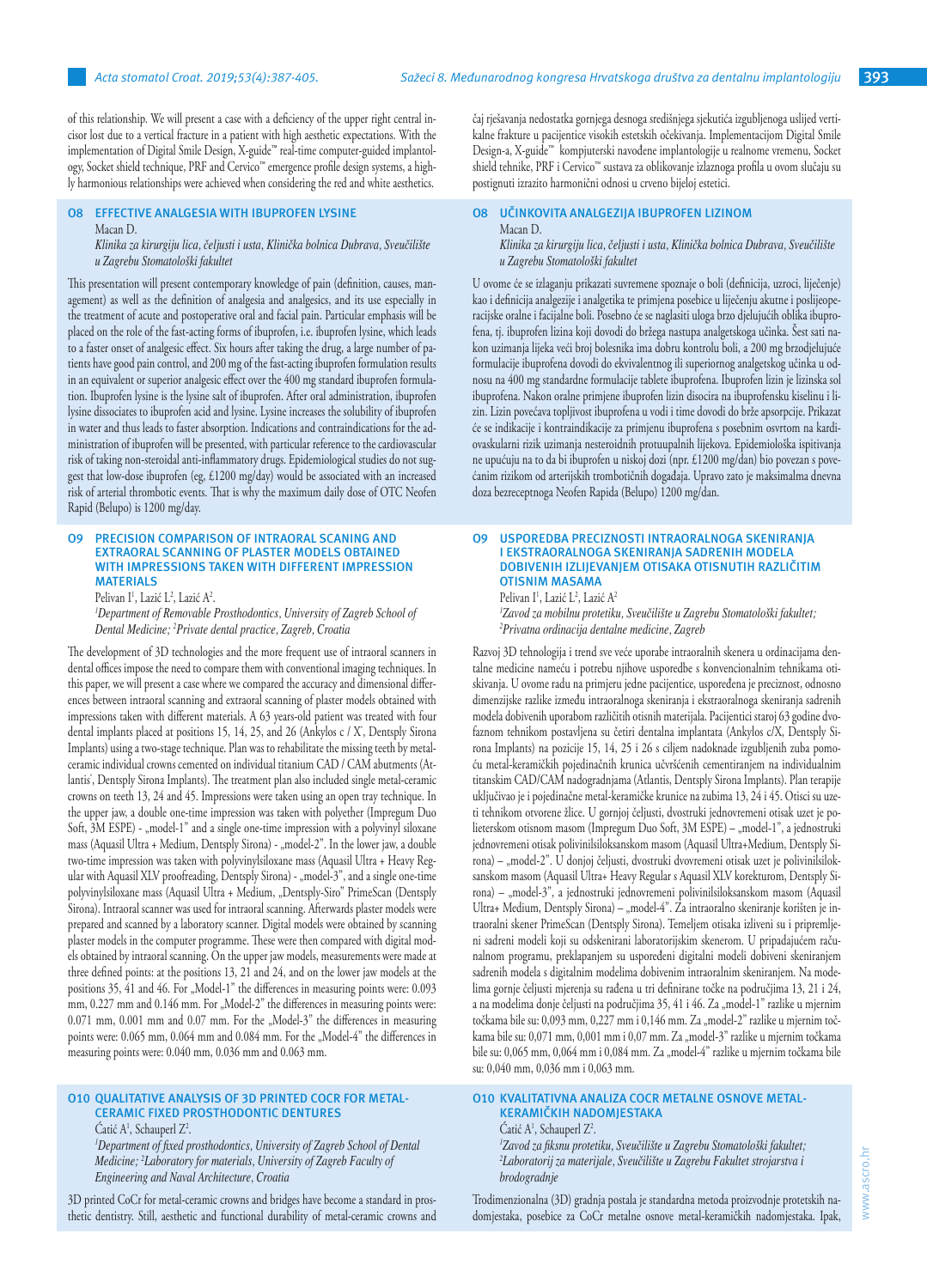bridges with 3D printed metal-base in correlation with the production methods has not been extensively investigated, so it has been used without relevant data on material characteristics, nor evidence-based conclusions and clinical recommendations regarding the material. Production phases have significant influence on the final products' characteristics. However, there is no standard for 3D printed metal production workflow, no input on atomized powder control, and SLS machine settings are often left to the laboratory technician to master and optimize for their own benefit. This results in unstandardized final product with questionable mechanical characteristics and ceramic bonding strength. 3D printed CoCr metal-base for metal-ceramic crowns and bridges in form of test tubes and actual crowns and bridges will be analyzed for its precision, volume definition, build-up parameters, surface chemistry characteristics and mechanical characteristics. Objectives: To understand the production process of 3D printed CoCr and its influence on the quality of the final product; To learn the indications and limitations of 3D printed CoCr; To understand the importance of standardization and quality control in 3D printed CoCr from the raw material to all production process aspects.

# **O11 IMPLANT-PROSTHODONTIC TREATMENT OF AN ODONTODYSPLASTIC SYNDROME OF THE MANDIBLE WITH AN INNOVATIVE SURGICAL TEMPLATE TECHNIQUE**

Morelato  $L^1$ , Pelivan  $L^{2,4}$ , Granić M<sup>3,4</sup>, Gabrić D<sup>3,4</sup>. *1 Dental policlinic, Poreč; <sup>2</sup> Department of Removable Prosthodontics; 3 Department of Oral Surgery; <sup>4</sup> University of Zagreb School of Dental Medicine, Croatia*

We present an implant-prosthetic solution of the case with edentulous lower jaw in a patient treated several years at the University of Zagreb School of Dental Medicine because of an odontodysplastic syndrome, which resulted in multiple tooth retention within the alveolar ridge. Alveolotomy of the retained lower canines and incisors was performed under general endotracheal anaesthesia. Due to large residual bone defects after surgery, augmentation was performed using xenogenic bone material and growth factors obtained from autologous patient blood (PRGF technology). After supplying the patient with temporary prosthesis in the lower jaw, a CBCT image of the jaw and prosthesis was made with radiopaque markers that allowed the two images to be merged in a specially developed program for making surgical templates. After detailed planning of the implant placement that followed prosthetic principles, a surgical template was created using the 3D printing process. Surgical templates are used so that the planned implant position on the CBCT imaging can be accurately transferred to clinical conditions. This enables minimal tissue trauma during implant placement and the implant placement procedure is significantly shortened. Detailed planning avoids possible surgical and prosthetic complications. The peculiarities of the innovatively designed and constructed surgical templates are the elimination of potential disadvantages that can be encountered with other surgical templates, such as insufficient cooling of the drill when preparing the implant site, opacity of the surgical field and the need for using special sets of drills made by individual manufacturers solely for this purpose, which significantly increases the cost of using surgical templates. After the insertion of dental implants, fixed prosthetic replacement was made on four implants.

# **O12 BIOLOGICAL BASE RECOUPMENT AND IMPLANTOPROSTHETIC TREATMENT AFTER A GUNSHOT WOUND IN THE LATERAL MANDIBLE – A CASE REPORT**

Rebić J<sup>1</sup>, Charoulis D<sup>2</sup>. *1 Private dental practice, Samobor, Croatia; <sup>2</sup> Prodental, Larissa, Greece*

Vertical ridge augmentation represents one of the major challenges in modern implant dentistry and it can be solved with different techniques and with different materials. Hard and soft tissue diversity enables us to select the proper technique and material for each case individually. Furthermore, it affects the selection of the implant system that is to be used, whose characteristics can influence the long-term success of the rehabilitation. With today's broad spectrum of techniques, materials and implant systems our therapy plan must be assessed systematically in every detail. We will show a case with ridge augmentation and the following implantoprosthetic rehabilitation of insufficient bone volume 25 years after the patient suffered a gunshot wound in the mandibular region. Patient underwent several rehabilitation attempts using unilateral mobile devices which all failed due to the lack of underlying bony structure. Regarding the complexity of solving this kind of edentulism we were obliged to use all known concepts in order to obtain peri-implant tissues, as well as to ensure long term success of the therapy. Soft tissue management represents the core of the long-term success from the aspect of hygiene maintenance and cortical bone preservation.

Along with the bone augmentation, we will explain the importance of implant system se-

estetska i funkcijska trajnost metal-keramičkih nadomjestaka s metalnom osnovom proizvedenom iz CoCr metala tehnologijom 3D gradnje u odnosu na proizvodnu tehnologiju još nisu dovoljno istražene. Slijedom navedenog izvijesno je kako je 3D građeni CoCr materijal u redovnoj uporabi bez relevantnih podataka o značajkama materijala i bez rezultatima istraživanja provjerenih zaključaka i kliničkih preporuka. Proizvodna tehnologija i gradivne faze značajno utječu na značajke konačnoga proizvoda, no za sada nema definiranoga standarda za parametre 3D gradnje, za kvalitetu i dimenzije čestica ulaznoga atomiziranoga praha, i radni parametri SLS uređaja su često otvoreni i prepušteni dentalnom tehičaru za optimizaciju prema vlastitom nahođenju. Ovakva situacija rezultira nestandardiziranom konačnom proizvodu upitnih i varijabilnih mehaničkih značajki i kemijske sveze s obložnom keramikom. U prezentaciji će biti analizirani 3D građeni CoCr u formi testnih epruveta i stvarnih protetskih nadomjestaka u odnosu na preciznost, definiciju volumena, parametre gradnje, kemijske karakteristike površine i mehaničke karakteristike. Ciljevi: razumijevanje proizvodnoga tijeka 3D građenog CoCr materijala i njegovoga utjecaja na kvalitetu konačnoga proizvoda; naučiti indikacije i ograničenja 3D građenoga CoCr materijala; razumjeti važnost standardizacije i kontrole kvalitete 3D građenoga CoCr materijala, od faze sirovca do svih prozvodnih procesa.

#### **O11 IMPLANTO-PROTETSKA REHABILITACIJA ODONTODISPLASTIČNOG SINDROMA MANDIBULE INOVATIVNOM TEHNIKOM MODIFICIRANE KIRURŠKE ŠABLONE**

Morelato  $L^1$ , Pelivan  $L^{2,4}$ , Granić M<sup>3,4</sup>, Gabrić D<sup>3,4</sup>. *1 Dentalna poliklinika, Poreč; <sup>2</sup> Zavod za mobilnu protetiku; <sup>3</sup> Zavod za oralnu kirurgiju; <sup>4</sup> Sveučilište u Zagrebu Stomatološki fakultet* 

Ovo je prikaz implanto-protetskoga rješavanja potpune bezubosti donje čeljusti pacijentice koja se dugi niz godina liječi na Stomatološkom fakultetu Sveučilišta u Zagrebu zbog odontodisplastičnog sindroma mandibule, uslijed kojega dolazi do retencije zuba. Alveotomiju retiniranih donjih očnjaka i sjekutića napravili smo u općoj endotrahealnoj anesteziji, a zbog posljedičnih velikih zaostalih koštanih defekata, u istom aktu učinjena je augmentacija ksenogenim koštanim materijalom uz korištenje faktora rasta dobivenih iz autologne krvi pacijentice (PRGF tehnologija). Nakon izrade donje privremene proteze učinili smo CBCT čeljusti i protetskoga nadomjeska s radiopaknim markerima koji omogućuju spajanje dviju snimaka u posebno razvijenom programu za izradu kirurških šablona. Nakon detaljnoga planiranja postave implantata, prema protetskim načelima, izrađena je kirurška šablona procesom 3D printanja. Kirurške šablone koriste se kao bi se planirana pozicija implantata na CBCT snimci mogla točno prenijeti u kliničke uvjete, da bi trauma tkiva prilikom ugradnje implantata bila minimalna te je postupak ugradnje implantata znatno skraćen. Detaljnim planiranjem izbjegavaju se moguće kirurške i protetske komplikacije. Posebnosti prikazane inovativno dizajnirane i konstruirane kirurške šablone su uklanjanje potencijalnih nedostataka koji se susreću prilikom rada s kirurškim šablonama kao što su nedovoljno hlađenje svrdla prilikom preparacije ležišta implantata, nepreglednost kirurškoga polja i pozicije ugradnje implantata te se nameće potreba za korištenjem posebnih setova svrdala pojedinoga proizvođača izrađenih isključivo za takvu namjenu, što znatno poskupljuje postupak korištenja kirurških šablona. Po ugradnji dentalnih implantata pristupili smo protetskom rješavanju bezubosti te je izrađen fiksni protetski nadomjestak na četiri postavljena implantata.

#### **O12 NADOKNADA BIOLOŠKE OSNOVE I IMPLANTOPROTETSKA TERAPIJA NAKON PROSTRIJELNE RANE U LATERALNOM SEGMENTU MANDIBULE – PRIKAZ SLUČAJA** Rebić J<sup>1</sup>, Charoulis D<sup>2</sup>.

*1 Tridesetdva zdrava d.o.o., Samobor; <sup>2</sup> Prodental, Larissa, Greece*

Vertikalna augmentacija grebena predstavlja jedan od najvećih izazova u području dentalne implantoprotetike i danas je istu moguće napraviti različitim metodama uz korištenje različitih materijala. Različitosti biološke osnove mekih i tvrdih tkiva, od slučaja do slučaja, utječu na odabir tehnike i materijala za nadoknadu, ali i implantoprotetskoga sustava čije gradivne posebnosti mogu utjecati na dugoročan uspjeh terapije. Današnja širina izbora uvjetuje detaljan i sistematičan sustav odlučivanja za svaku pojedinu fazu implantoprotetske terapije.

Prikazujemo slučaj nadogradnje nedostatnog volumena kosti 25 godina nakon zadobivene prostrijelne rane u području donje čeljusti te implantoprotetske terapije u svrhu funkcijske i estetske nadoknade izgubljenih zuba. Nakon više neuspješnih pokušaja rehabilitacije mobilnim protetskim nadomjescima pacijentica se odlučila za implantoprotetsku terapiju. Obzirom na kompleksnost rješavanja ovakvoga tipa bezubosti moramo iskoristiti sve poznate koncepte kako bismo osigurali očuvanje periimplantnih struktura i dugoročan uspjeh terapije.

Menadžment mekih tkiva predstavlja okosnicu dugoročnoga uspjeha za ovaj tip implantoprotetske terapije s aspekta održavanja oralne higijene i osiguravanja stabilnosti korti-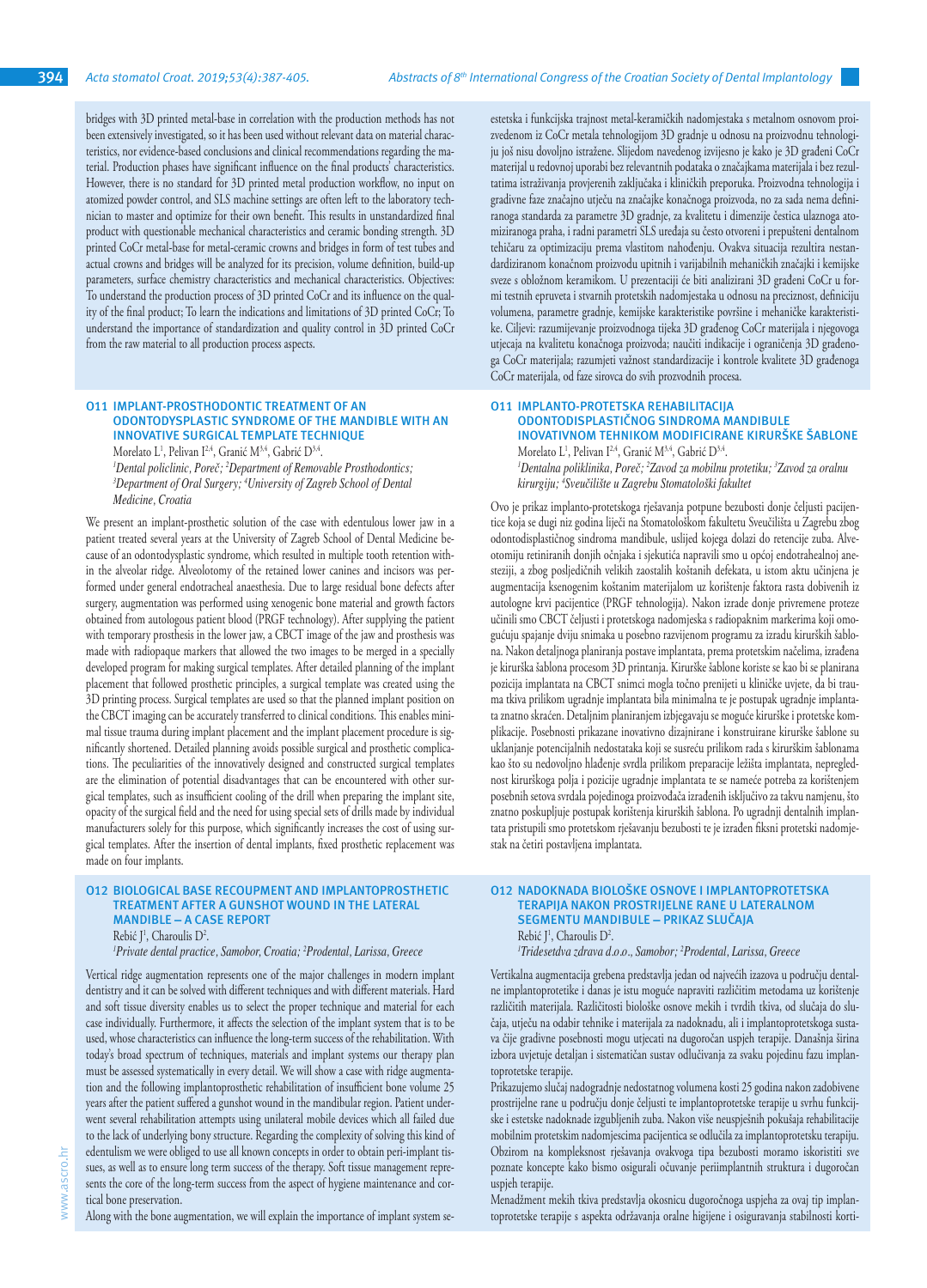lection in it's surgical as well as prosthetic part. Methodology of the donor site, implant system and material selection will be explained through the presentation.

#### **O13 NASAL FLOOR ELEVATION - TECHNIQUE OF AUGMENTATION IN THE FRONTAL REGION OF MAXILLA**

Vuletić M, Sušić M, Gabrić D.

*Department of Oral Surgery, University of Zagreb School of Dental Medicine, Croatia*

Nowadays, dental implants have a high degree of reliability and success when all of the preconditions of an adequate bone foundation are satisfied. Height of the alveolar bone is extremely important for the initial stability of the implant. Premaxilla is one of the most challenging areas for implant-prosthodontic rehabilitation because of the extensive resorptive processes that dominate after tooth loss and, consequently, the proximity of the surrounding anatomical structures, primarily the base of the nose. In such cases, therapy is performed with short implants or procedures of bone height enhancement, such as onlay grafts, guided bone regeneration, or titanium meshes. The literature also mentions the method of augmentation of the premaxilla by raising the floor of the nose. The principle of this method, which is rarely used, is the same as open sinus lift techniques, with the fact that the nasal mucosa is thicker than the Schneiderian membrane. A 72-year-old female patient came to the Department of Oral Surgery for a new prosthodontic solution for her upper jaw. She had been prosthodontically supplied with complete dentures for many years. Clinical examination revealed advanced atrophy of the upper jaw, at the level of the palate bone and with surplus of soft tissue along the remaining ridge. CBCT analysis revealed extensive pneumatization of the base of the nose and maxillary sinuses, without residual bone adequate for implantation. The technique of nasal floor elevation under local anaesthesia was performed on both sides, as a form of augmentation for increasing height in the area of the premaxilla. Through the crestal incision, the base of the nose was accessed through the piriform aperture and through the lateral window distally. The nasal mucosa was raised and the area was augmented with xenogenic material in combination with PRGF fractions F1 and F2, without immediate implantation. The postoperative period was uneventful without complications. This case and the available literature on the topic reveal that nasal floor elevation is a useful and safe method of augmentation in the atrophic premaxilla that can be applied clinically with the same success as the sinus lift technique in the posterior region of the upper jaw.

#### **O14 INNOVATIVE HORIZONTAL AUGUMENTATION TECHNIQUE OF THE ALVEOLAR RIDGE WITH AUTOLOGOUS TOOTH – A PILOT CLINICAL STUDY**

Smojver I<sup>1</sup>, Sušić M<sup>2</sup>, Gabrić D<sup>2</sup>

*1 Policlinic Fiziodent, Zagreb; <sup>2</sup> Department of Oral Surgery, University of Zagreb School of Dental Medicine, Clinical Hospital Centre Zagreb, Croatia*

A recent series of experimental animal studies have investigated the effectiveness of extracted tooth roots for the purpose of horizontal augmentation of the alveolar ridge and subsequent placement of dental implants in such augmented area. The roots used in this technique were obtained from healthy, endodontically treated, uninfected, or periodontally compromised upper premolars and used as an autologous block graft to augment the horizontal defects of the alveolar ridge. Histological, immunohistochemical and tomographic analyses of the samples had not revealed significant differences in the augmentation quality between the tooth root graft and autologous bone grafts for lateral alveolar ridge augmentation. The aim of this pilot clinical study was to evaluate the efficacy and safety of autologous tooth roots for horizontal augmentation of the alveolar ridge in preparation for the subsequent dental implants placement. Ten patients were included in the study, all of whom were candidates for horizontal augmentation of the alveolar ridge due to insufficient bone width at the site of planned implant placement. Preoperative CBCT was performed for each patient and measurements were made prior to surgery. Patients had to fully understand the nature of the proposed procedure and signed an informed consent form. After removal of the impacted tooth or a periodontally compromised tooth, the crown of the tooth was separated at the enamel-cement junction using a rotating carbide drill and the dental pulp preserved. The separated tooth root was adjusted to the size and shape of the defect. To achieve ankylosis between the graft and the surgical site, the cement layer of the root was carefully removed with a diamond drill, until the dentin was fully exposed. For better root and defect contact, the alveolar extension was prepared by gentle decortication and preparation of the cortical hole defects. Grafts were fixed using a single osteosynthetic screw (1.5 × 9.5 mm, Helmut Zepf, Germany). After supraperiosteal releasement, the mucoperiosteal flaps were coronally positioned and fixed with vertical double sutures to ensure primary wound healing. All patients were prescribed with perioperative antibiotics (1  $\times$  amoxicillin with clavulanic acid 2 g) as well as peri- and postopkalne kosti. Uz samu koštanu augmentaciju biti će prikazana i važnost primjene osobitosti implantološkoga sustava, kako u kirurškoj, tako i u protetskoj fazi. Kroz prezentaciju biti će objašnjena i metodologija odlučivanja prema izboru donorskih mjesta, implantološkoga sustava i korištenih materijala.

#### **O13 PODIZANJE DNA NOSA - TEHNIKA AUGMENTACIJE U FRONTALNOJ REGIJI MAKSILE** Vuletić M, Sušić M, Gabrić D.

*Zavod za oralnu kirurgiju, Sveučilište u Zagrebu Stomatološki fakultet* 

Dentalni implantati u današnje vrijeme imaju visoku stopu pouzdanosti i uspjeha ukoliko se zadovolje svi preduvjeti adekvatnoga koštanoga temelja. Visina alveolarne kosti je iznimno važna za inicijalnu stabilnost implantata. Premaksila je jedna od najzahtjevnijih područja za implanto-protetsku rehabilitaciju zbog opsežnih resorptivnih procesa koji dominiraju nakon gubitka zuba te posljedično tome blizina okolnih anatomskih struktura, prije svega baze nosa. U većini takvih slučajeva terapija se provodi kratkim implantatima ili postupcima povećanja visine kosti s onlay graftovima, vođenom koštanom regeneracijom ili titanskim mrežicama. U literaturi se spominje i metoda augmentacije premaksile pomoću podizanja dna nosa. Princip ove metode, koja se rijetko upotrebljava, je isti kao i tehnike otvorenog sinus lifta, uz činjenicu da je sluznica nosa deblja nego Schneiderianova membrana. 72- godišnja pacijentica koja je dugi niz godina bila protetski opskrbljena s totalnim protezama javila se, zbog boljeg rješenja u gornjoj čeljusti, u Zavod za oralnu kirurgiju. Pregledom smo utvrdili izrazitu atrofiju gornje čeljusti, do razine nepčane kosti i suvišak mekoga tkiva duž preostalog grebena. Analizom CBCT-a nađena je opsežna pneumatizacija baze nosa i maksilarnih sinusa, bez rezidualne kosti adekvatne za implantaciju. Učinjena je tehnika podizanja dna nosa u lokalnoj provodnoj anesteziji obostrano, kao oblik augmentacije za povećanje visine u području premaksile. Kroz krestalni rez pristupili smo na bazu nosa kroz aperturu piriformis i kroz lateralni prozor distalno. Podigli smo sluznicu nosa i augmentirali s ksenogenim materijalom u kombinaciji s PRGF frakcijama F1 i F2, bez imedijatne implantacije. Poslijeoperacijski tijek je bio uredan, bez komplikacija. Prikazom ovoga slučaja i pregledom dostupne literature može se zaključiti kako je podizanje dna nosa korisna i sigurna metoda augmentacije u atrofičnoj premaksili koja se može klinički primjeniti s jednakim uspjehom kao i tehnika sinus lifta u posteriornoj regiji gornje čeljusti.

#### **O14 INOVATIVNA TEHNIKA HORIZONTALNE AUGMENTACIJE ALVEOLARNOGA NASTAVKA PRIMJENOM AUTOLOGNOGA ZUBA - PILOT KLINIČKA STUDIJA** Smojver I<sup>1</sup>, Sušić M<sup>2</sup>, Gabrić D<sup>2</sup>.

*1 Poliklinika Fiziodent, Zagreb; <sup>2</sup> Zavod za oralnu kirurgiju, Sveučilište u Zagrebu Stomatološki fakultet, Klinički bolnički centar Zagreb* 

Recentna serija eksperimentalnih studija na životinjama istraživala je učinkovitost ekstrahiranih korijena zuba u svrhu horizontalne augmentacije alveolarnoga nastavka i naknadnoga postavljanja dentalnih implantata u tako augmentirano područje. Korijeni koji se koriste u ovoj tehnici bili su odvojeni od zdravih, endodontski liječenih, neinficiranih ili parodontološki kompromitiranih gornjih pretkutnjaka te su korišteni kao autologni blok graft za augmentaciju horizontalnih defekata alveolarnoga nastavka. Histološkim, imunohistokemijskim i tomografskim analizama uzoraka spomenutih studija nisu nađene značajne razlike u kvaliteti augmentacije između korijena zuba i autolognih koštanih graftova za lateralnu augmentaciju grebena. Cilj ove pilot kliničke studije bio je procijeniti učinkovitost i sigurnost autolognih korijena zuba za horizontalnu augmentaciju alveolarnoga grebena kao pripremu za naknadnu ugradnju dentalnih implantata. U studiju je bilo uključeno deset pacijenata, svi su bili kandidati za horizontalnu augmentaciju alveolarnoga nastavka zbog nedovoljne širine kosti na mjestu planirane ugradnje implantata. Prijeoperacijski CBCT rađen je za svakoga pacijenta te su izvršena mjerenja prije samoga zahvata. Pacijent je morao u potpunosti razumjeti prirodu predloženoga zahvata te je potpisao obrazac informiranoga pristanka. Nakon uklanjanja impaktiranoga ili parodontološki kompromitiranoga zuba u istom aktu kruna zuba je separirana na caklinsko-cementnom spojištu pomoću rotirajućeg karbida, a pulpa sačuvana. Odvojeni korijen zuba prilagođen je veličini i obliku defekta. Da bi se poboljšala ankiloza između transplantata i mjesta oštećenja, sloj cementa na odgovarajućim aspektima korijena pažljivo je uklonjen dijamantnim svrdlom do potpune eksponiranosti dentina. Radi boljega kontakta korijena i defekta, alveolarni nastavak je pripremljen blagom dekortikacijom i preparacijom kortikalnih rupa uz defekt. Graftovi su učvršćeni pomoću jednoga osteosinteskoga vijka (1,5×9,5 mm, Helmut Zepf, Njemačka). Nakon supraperiostalnoga rasterećenja, koronarno su postavljeni mukoperiostalni režnjevi te fiksirani vertikalnim dvostrukim šavovima kako bi se osiguralo primarno cijeljenje rane. Svim pacijentima propisan je perioperacijski antibiotik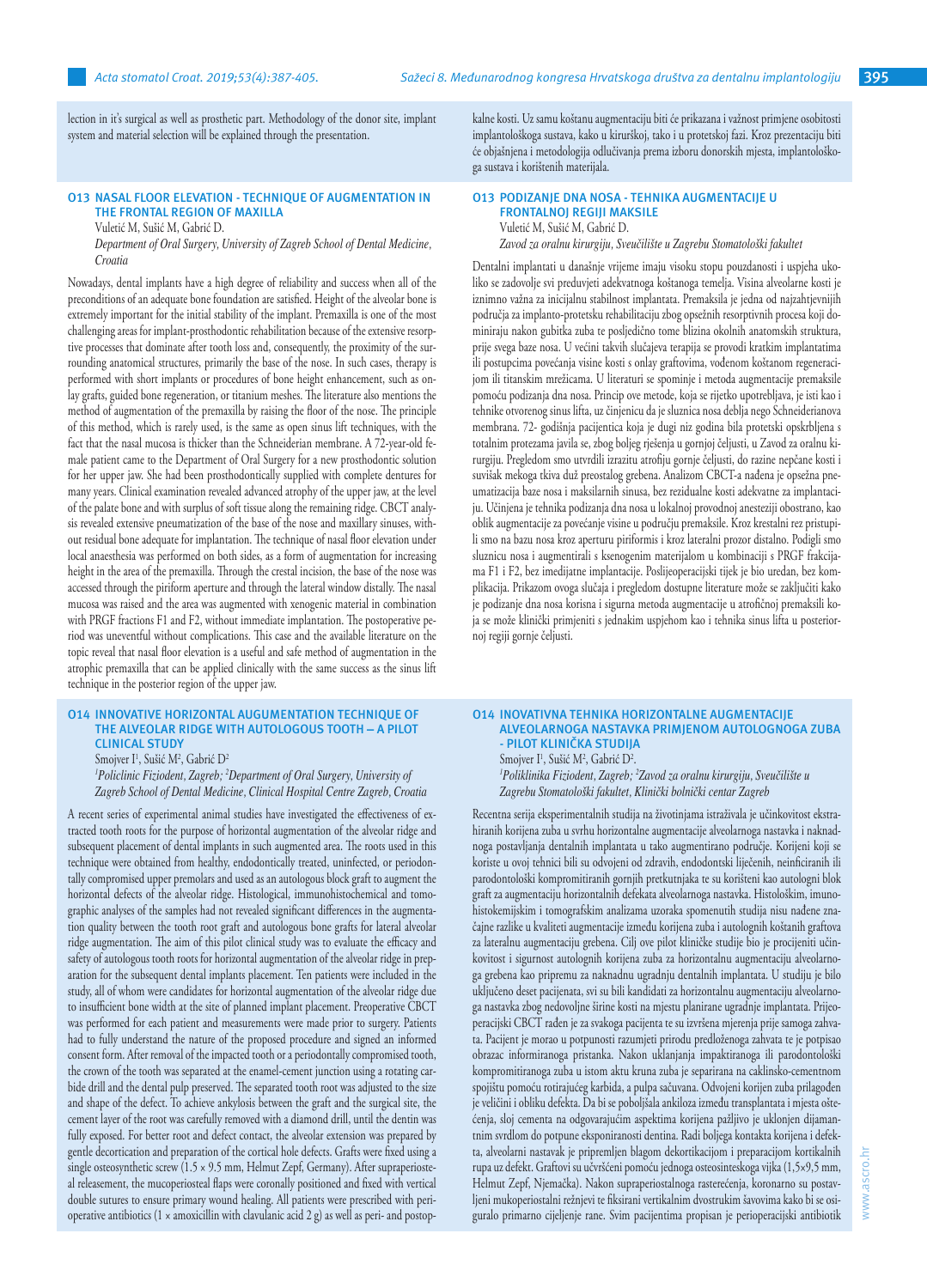erative (2 days) antiphlogistic prophylaxis (dexamethasone, 16 mg total). Analgesics (ibuprofen 600 mg) were prescribed and administered as needed. The suture was removed on the 10th postoperatively. After 6 months of healing, a mucoperiosteal flap was raised to reveal the target site and, after gentle removal of osteosynthesis screws, titanium implants placed (BL® taperd®, Institut Straumann AG, Basel, Switzerland). After 6 months, CBCT showed no signs of graft separation from the alveolar ridge. Clinical re-entry confirmed the homogeneous integration of tooth roots in the area of the previous defect, which was confirmed by a firm root-bone connection and circumferential hard tissue formation. Within its limitations, this pilot clinical study confirmed that tooth roots can serve as an adequate minimally invasive alternative for horizontal augmentation of the alveolar ridge prior to dental implant placement.

# **O15 SHELL OR KHOURY TECHNIQUE WITH AUTOLOGOUS OR ALLOGENEIC BONE MATERIALS IN THE REGENERATION OF HORIZONTAL ALVEOLAR RIDGE DEFECTS**

Blašković M, Ćabov T, Blašković D, Ćabov T, Ercegović L. *Department of Oral Surgery, University of Rijeka School of Medicine, Croatia* 

In cases of extensive bone defects of the alveolar ridge, implantoprosthetic therapy is performed in several steps. During the first procedure, it is necessary to compensate for the lost bone volume so that the implant can later on be placed in the ideal position determined by the future prosthodontic work. Several surgical techniques for horizontal bone regeneration have been described in the literature. Compared to other techniques, the onlay block technique with autologous bone can enable the highest regeneration potential with the smallest number of complications. The most common donor site localization for collection of an autologous bone block is the retromolar region, where the obtained bone blocks are completely or almost entirely made of cortical bone. Due to their hard and compact structure, their revascularization time is prolonged, and in some cases necrotic parts may be left behind. Another disadvantage of autologous bone blocks is the difficult adaptation of the block to the defects with complex morphology. In order to avoid the aforementioned disadvantages, a Shell or Khoury technique was developed. Unlike with the onlay block technique, in the Shell or Khury technique, a block of 1 mm thickness is used and fixed away from the defect surface and at the level of a future buccal or oral bone wall. The resulting gap, between the inner surface of the bone lamina and the bone defect, is filled with a granular bone graft.

#### **O16 OSCILLATING-ROTATING TOOTHBRUSHES FOR GOOD ORAL HYGIENE MAINTENANCE AND PREVENTION OF PERIIMPLANTITIS** Banjšak L. *Procter & Gamble d.o.o., Zagreb, Croatia*

Oscillating-rotating toothbrushes are a modern method of controlling plaque. According to the number of clinical studies, the most prevalent of all types of motorized oral hygiene devices are oscillating-rotating toothbrushes. Most studies have shown that they reduce the amount of plaque *in vivo* in the short and long term and reduce bleeding upon probing periodontal pockets. The increased trend of implant placement results in an increased incidence of periimplantitis. Proper oral hygiene in the form of regular and thorough removal of the plaque helps prevent periimplantitis. Additional products such as dental floss, interdental toothbrushes, and hydrodynamic irrigators are essential for quality maintenance of all prosthetic restorations, including implant crowns. Excellent oral hygiene reduces the chance of periimplantitis.

#### **O17 MANDIBULAR IMPLANTATION IN PATIENT WITH ODONTOMA AND BISPHOSPHONATE THERAPY**

Bizevski D, Kirilov B, Markoski N, Vlaški Z, Bajramov E. *Nova Dental Surgery, Skopje, North Macedonia*

The odontomas are the most common odontogenic tumors of the jaws. They represent from 22% to 67% of all odontogenic tumors. Although unknown, the etiology is believed to include gene mutation of tooth development, local trauma or odontogenic infections. The aim of this presentation is to present a tumour extirpation in the lower jaw with immediate implant placement. A 60 year old male patient came to the clinic for implant therapy. The patient had been treated for lung cancer and was now on postoperative bisphosphonate therapy. On radiograph odontoma was discovered in the lower jaw. The treatment included complete removal of the tumor, bone augmentation and placing implants in the same region. The importance of odontomas in the implant surgery is complex. It requires surgical removal of the lesion, managing the surgical complications, managing the bony defect with perfect bone augmentation, choosing the best dimension and design of the implant, and post-surgical follow up.

(1×amoksicilin s klavulanskom kiselinom 2 g), kao i perioperacijska (2 dana) protuupalna terapija (deksametazon, ukupno 16 mg). Propisani su analgetici (ibuprofen 600 mg) i primjenjivani prema potrebi. Uklanjanje šavi izvršeno je 10-tog poslijeoperacijskoga dana. Nakon 6 mjeseci zarastanja, odignut je mukoperiostealni režanj kako bi se otkrilo ciljno mjesto i nakon nježnog uklanjanja vijaka za osteosintezu ugrađeni su titanski implantati (BL® taperd®, Institut Straumann AG, Basel, Švicarska). Nakon 6 mjeseci CBCT snimke ciljnih područja nisu pokazale znakove razdvajanja transplantata od alveolarnoga nastavka. Klinički je utvrđena homogena integracija korijena zuba na području prethodnoga defekta, što je potvrđeno čvrstom vezom korijena i kosti te cirkumferentnim stvaranjem tvrdoga tkiva. Unutar svojih ograničenja, ova pilot klinička studija potvrdila je da korijeni zuba mogu poslužiti kao adekvatna minimalno invazivna alternativa kod horizontalnih augmentacija alveolarnoga grebena prije ugradnje dentalnih implantata.

#### **O15 "SHELL" ILI KHOURYEVA TEHNIKA S AUTOLOGNIM ILI ALOGENIM KOŠTANIM MATERIJALIMA U REGENERACIJI HORIZONTALNIH DEFEKTA ALVEOLARNOGA GREBENA** Blašković M, Ćabov T, Blašković D, Ćabov T, Ercegović L.

*Katedra za oralnu kirurgiju Sveučilišta u Rijeci*

U slučaju opsežnih koštanih defekta alveolarnogA grebena, implantoprotetska terapija se izvodi u nekoliko koraka. Za vrijeme prvogA zahvata potrebno je nadoknaditi izgubljeni volumen kosti, kako bi se tijekom idućega zahvata implantat postavio u idealnome položaju koji je određen budućim protetskim radom. U literaturi je opisano više kirurških tehnika za horizontalnu regeneraciju kosti. U usporedbi s ostalim tehnikama, onlay blok tehnikom s autolognom kosti možemo regenerirati najviše izgubljene širine grebena s najmanjim postotkom komplikacija. Najčešća lokalizacija donorskoga mjesta za prikupljanje autolognoga bloka kosti je retromolarna regija iz koje se mogu prikupiti blokovi kosti koji su u potpunosti ili gotovo u potpunosti kortikalne građe. Zbog svoje tvrde i kompaktne strukture njihovo vrijeme revaskularizacije je produženo, a u nekim slučajevima mogu zaostati nekrotični dijelovi. Drugi nedostatak autolognih blokova je otežana adaptacija bloka defektima složene morfologije. Kako bi se izbjegli prethodno navedeni nedostaci razvijena je Shell ili Khouryeva tehnika. Za razliku od onlay blok tehnike, kod Shell ili Khuryeve tehnike koristi se blok debljine 1 mm koji se fiksira udaljen od površine defekta, u razini buduće bukalne ili oralne koštane stijenke. Nastali procjep, između unutarnje površine koštane lamine i koštanoga defekta ispuni se s granuliranim koštanim graftom.

#### **O16 OSCILIRAJUĆE-ROTIRAJUĆE ČETKICE ZA KVALITETNO ODRŽAVANJE ORALNE HIGIJENE I SPREČAVANJE NASTANKA PERIIMPLANTITISA** Banjšak L. *Procter & Gamble d.o.o., Zagreb*

Oscilirajuće-rotirajuće četkice za zube moderna su metoda kontrole plaka. Prema broju kliničkih istraživanja najzastupljenije su od svih vrsta motoriziranih uređaja za održavanje oralne higijene. Iz većine studija razvidno je da kratkoročno i dugoročno reduciraju količinu plaka *in vivo*, te reduciraju krvarenje kod sondiranja parodontnih džepova. Povećani trend ugradnje implantata donosi povećanu incidenciju periimplantitisa. Pravilna oralna higijena u vidu redovitoga i temeljitoga odstranjivanja plaka pomaže pri prevenciji periimplantitisa. Dodatni proizvodi kao što su zubna svila, interdentalna četkica i hidrodinamički irigatori bitni su za kvalitetno održavanje svih protetskih nadomjestaka uključujući krunice na implantatima. Odlična oralna higijena umanjuje šansu za nastanak

# **O17 MANDIBULARNA IMPLANTACIJA U PACIJENTA NA BIFOSFONATNOJ TERAPIJI S ODONTOMOM** Bizevski D, Kirilov B, Markoski N, Vlaški Z, Bajramov E.

periimplantitisa.

*Nova Dental Kirurgija, Skopje, Sjeverna Makedonija*

Odontomi su najčešći benigni odontogeni tumori čeljusti. Njihova prevalencija među odontogenim tumorima kreće se od 22-67%, upitne etiologije, s imperativom genetske mutacije koja utječe na histo i morfodiferencijaciju zubnih tkiva, lokalne traume ili odontogene infekcije. Svrha ovoga je rada je pokazati ekstirpaciju tumora donje čeljusti, povećanje koštanoga defekta i postavljanje implantata u istoj regiji. 60-godišnji pacijent s odontomom mandibule kod kojega je planirana terapija implantatima je zbog primarnoga karcinoma pluća, nakon operacije bio na bifosfonatnoj terapiji. Krajnji rezultat je bio uklanjanje odontogenoga tumora in toto, augmentacija defekta ksenogenim materijalom i postavljanje implantata u donju čeljust. Nakon 12 mjeseci napravljena je fiksna protetska konstrukcija. *Zaključak:* Odontomi po prirodi nisu agresivni tumori i polako rastu. Obično se dijagnosticiraju u prva dva desetljeća života, iako postoje iznimke koje su posebno važne prilikom planiranja oralno-kirurškoga zahvata. Važnost odontoma u implantaciji u stražnji dio mandibule je velika jer usko povezuje kirurško uklanjanje (ekstirpaciju) tu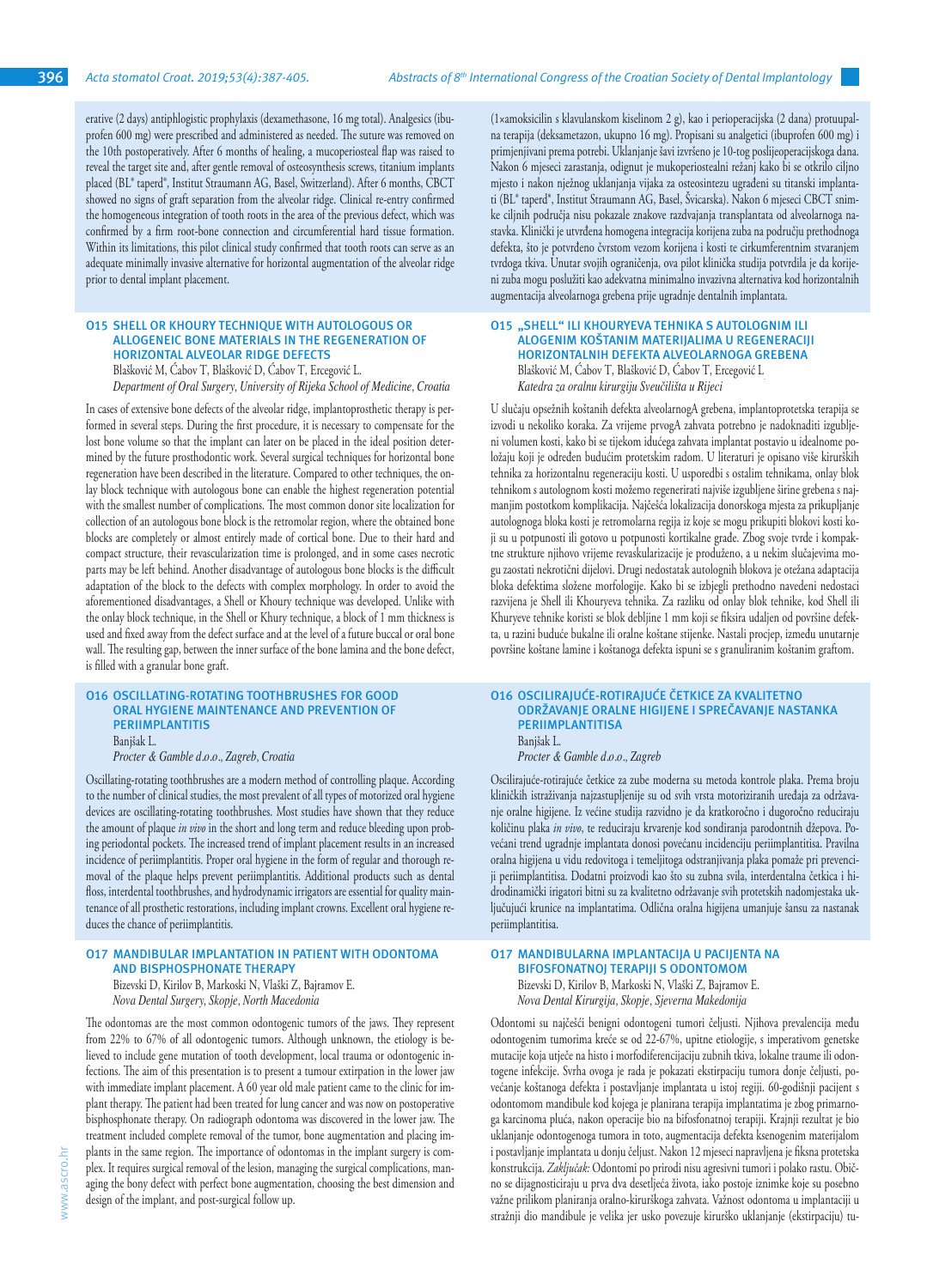**O18 DENTAL IMPLANTS AND ANTIRESORBTIVES. CAN WE AVOID** 

# **OSTEONECROSIS?**

Sapundziev D.

*Private Dental Institute Vergina,Department of Oral Surgery, Ljubljana, Slovenia*

Anti-resorbtive drugs (ARD) are used to prevent skeletally related events in patients with osteoporosis and bone metastases. Their side effect is bone necrosis due to impaired osteoclast function, named medically induced osteonecrosis of the jaw (MRONJ). Its incidence is mainly influenced by their type, concentration and frequency of use. Dental implants are used to improve lost chewing function and quality of life. Success of dental implants depends on normal bone turnover. Implant placement and inflammation around dental implants in patients taking ARD can lead to MRONJ and can severely negatively influence on quality of life. The aim of this presentation is to show several possible scenarios in different type of patients taking ARD treated with dental implants. Furthermore, we want to explain how wrong decisions and treatment options can lead to development of MRONJ and negatively influence on quality of life of the affected patients. In series of different types of patients taking ARD for osteoporosis and bone metastases, dental implants were used to restore missing teeth. Different treatment protocols were used. Patient selection was performed on the basis of indication, time, concentration and frequency of taking ARD.

Some oncologic patients with dental implants placed years before the ARD therapy, had presented with MRONJ. Several patients taking ARD for osteoporosis were successfully treated by adjusting the treatment protocol. In some patients' wrong treatment plan and periimplantitis lead to MRONJ and severe bone loss. Dental implants can be predictably used in osteoporotic patients taking ARD by adapting the treatment protocol to prevent development of MRONJ. It is not recommended to treat oncologic patients on ARD with dental implants.

#### **O19 IMPLANT-PROSTHODONTIC REHABILITATION OF A PATIENT AFTER SURGICAL TREATMENT OF OROPHARYNGEAL MALIGNANT TUMOUR – A CASE REPORT**

Balić S<sup>1</sup>, Pelivan I<sup>2,5</sup>, Morelato L<sup>3</sup>, Gabrić D<sup>4,5</sup>.

*1 DentIN Private dental practice, Zagreb; 2Department of Removable Prosthodontics; <sup>3</sup> Dental policlinic, Poreč; <sup>4</sup> Department of Oral Surgery; 5 University of Zagreb School of Dental Medicine, Clinical Hospital Centre Zagreb, Croatia*

A sixty-five-year-old patient came to the Department of Oral Surgery, Clinical Hospital Centre Zagreb after resection of the mandible due to oropharyngeal cancer. Medical history revealed radical neck dissection, commando surgery and reconstruction using the ALT flap due to a squamous cell carcinoma localized in the anterior palate arch with expansion into the retromolar trigonum and lateral oropharyngeal walls (T3N0M0). The patient had recieved chemotherapy (cicplastin i.v.) postoperatively for a total of three cycles in conjunction with radiotherapy. 3-D conformal radiotherapy was performed in the region of the tumour with a total of 32 fractions, with a total dose of 64 Gy, and in the region of the lymph node regions bilaterally with 25 fractions in a total dose of 50Gy. The patient handled the therapy well (ECOG 0), with no major side effects. The only symptom he had was the expected local side-effect, mucositis. 50 µg levothyroxine hormone replacement therapy had also been introduced. On initial examination, a edentulous lower jaw was found with a reduced attached gingiva which prevented high-quality mobile prosthodontic work. A CBCT image was made showing adequate residual alveolar ridge for the implantation of dental implants. After consultation with a prosthodontist, we decided to place three dental implants which would later on retain a complete prosthesis with a individual crossbar. Zimmer Biomet Trabecular Metal ™ implants (4.1mm x10 mm) were placed at positions 31, 35 and 45. Four months after implant placement, the implants were opened and gingiva-formers placed. Two weeks later, the anatomical and functional impressions of both jaws were taken for the production of a new upper partial denture and a lower prosthesis retained on a crossbar. Three weeks later, new dentures were submitted to the patient. No local complications of implant-prosthodontic therapy were clinically observed. The patient reported a significant improvement in chewing efficiency and, consequently, quality of life.

mora, blizinu određenih anatomskih struktura i rezultirajući defekt kosti. Implantacija u ovome području zahtijeva pravilno upravljanje neizbježnim intraoperacijskim komplikacijama, odgovarajući odabir uvećanja kosti, postavljanje implantata odgovarajućih dimenzija i dugotrajno poslijeoperacijsko praćenje.

# **O18 DENTALNI IMPLANTATI I ANTIRESORPTIVNI LIJEKOVI. MOŽEMO LI IZBJEĆI OSTEONEKROZU?** Sapundžiev D.

*Privatni dentalni institut Vergina, Odjel za oralnu kirurgiju, Ljubljana, Slovenia*

Antiresorptivni lijekovi (ARL) se koriste za prevenciju skeletnih promjena u pacijenata s osteoporozom i koštanim metastazama. Njihova nuspojava je nekroza kosti, a radi negativnog utjecaja na osteoklaste, zvana je i medikamentna osteonekroza čeljusti (MRONJ). Incidencija MRONJ-a, ovisi o tipu, koncentraciji i frekvenciji upotrebe lijeka. Dentalni implantati se koriste za nadoknadu zubi i poboljšanje kvalitete života. Uspješnost implantološke terapije ovisna je o pregradnji kosti. Ugradnja dentalnih implantata u upaljeno tkivo u pacijenata koji uzimaju ARL može dovesti do MRONJ-a i značajno negativno utjecati na kvalitetu života.

Cilj prezentacije jest prikazati nekoliko scenarija u različitih pacijenata na terapiji ARLom s liječenih dentalnim implantatima. Uz navedeno, cilj je objasniti kako loša odluka i opcija liječenja mogu dovesti do razvoja MRONJ-a i negativno utjecati na kvalitetu života pacijenata. Dentalni implantati su postavljeni većem broju pacijenata na ARL terapiji radi osteoporoze ili koštanih metastaza. Korišteni su različiti protokoli. Selekcija pacijenata odvijala se prema indikaciji, vremenu uzimanja, koncentraciji i frekvenciji uzimanja ARL. Poneki onkološki pacijenti kojima su dentalni implantati postavljeni prije početka ARL terapije, razvili su MRONJ. U nekoliko pacijenata s osteoporozom uspješno su postavljeni dentalni implantati samo prilagodbom protokola liječenja. Kod nekih je pogrešan pristup i periimplantitis doveo do razvoja MRONJ-a i značajnoga gubitka kosti. Dentalni implantati se mogu uspješno koristiti u pacijenata s osteoporozom na terapiji s ARL, uz prilagođeni protokol liječenja. Ugradnja dentalnih implantata ne savjetuje se u onkoloških pacijenata.

# **O19 IMPLANTO-PROTETSKA REHABILITACIJA BOLESNIKA NAKON KIRURŠKOG LIJEČENJA ZLOĆUDNE NOVOTVORINE OROFARINKSA – PRIKAZ SLUČAJA**

Balić S<sup>1</sup>, Pelivan I<sup>2,5</sup>, Morelato L<sup>3</sup>, Gabrić D<sup>4,5</sup>. *1 DentIN privatna ordinacija dentalne medicine, Zagreb; <sup>2</sup> Zavod za mobilnu protetiku; <sup>3</sup> Dentalna poliklinika, Poreč; <sup>4</sup> Zavod za oralnu kirurgiju; 5 Sveučilište u Zagrebu Stomatološki fakultet* 

Prikazat ćemo 65-godišnjeg onkološkog bolesnika koji dolazi u Zavod za oralnu kirurgiju KBC-a Zagreb nakon resekcije donje čeljusti po kirurškom liječenju karcinoma orofarinksa. Anamnestički se nalazi dokumentacija o kirurškom liječenju unatrag četiri godine, učinjena je radikalna disekcija vrata, commando operacija i rekonstrukcija ALT režnjem radi planocelularnoga karcinoma lokaliziranoga u predjelu prednjega nepčanoga luka sa širenjem u retromolarni trigonum te lateralne stijenke orofarinksa (T3N0M0). Poslijeoperacijski je provedena kemoterapija (cisplastin i.v.) kroz ukupno tri ciklusa konkomitantno s radioterapijom. Provedena je 3-D konformalna radioterapija na području ležišta tumora u ukupno 32 frakcije, u ukupnoj dozi od 64 Gy te na područje regija limfnih čvorova vrata obostrano u 25 frakcija u ukupnoj dozi od 50Gy. Bolesnik je terapiju dobro podnio, ECOG 0, bez većih nuspojava, tek s očekivanim lokalnim nuspojavama (mukozitis), uz daljnji zadovoljavajući oporavak. Uvedena je i supstitucijska hormonalna terapija levotiroksinom u dozi od 50 µg. Pri inicijalnom pregledu nađe se bezuba donja čeljust, reducirana nepomična sluznica koja je onemogućavala kvalitetan mobilni protetski rad. Učinjena je CBCT snimka na kojoj je uočljiv adekvatan rezidualni alveolarni greben za ugradnju dentalnih implantata. Nakon konzultacije sa specijalistom stomatološke protetike odlučuje se postaviti 3 dentalna implantata kao osnova za nošenje mobilnog protetskog rada – pokrovne proteze retinirane individualno frezanom prečkom. Ugrađeni su implantati Zimmer Biomet Trabecular Metal™ implantati (4.1mm x10 mm) koji su postavljeni na pozicijama 31, 35 i 45. Četiri mjeseca nakon ugradnje implantata pristupi se otvaranju istih te se postave gingivaformeri. Dva tjedna kasnije, uzeli smo anatomske i funkcijske otiske obje čeljusti radi izrade nove gornje subtotalne proteze i donje pokrovne proteze retinirane prečkom. Tri tjedna kasnije pacijentu su predane nove proteze. Na redovitim kontrolnim pregledima nisu klinički uočene lokalne komplikacije implantoprotetske terapije. Pacijent navodi izrazito povećanje žvačne učinkovitosti i posljedično kvalitete života.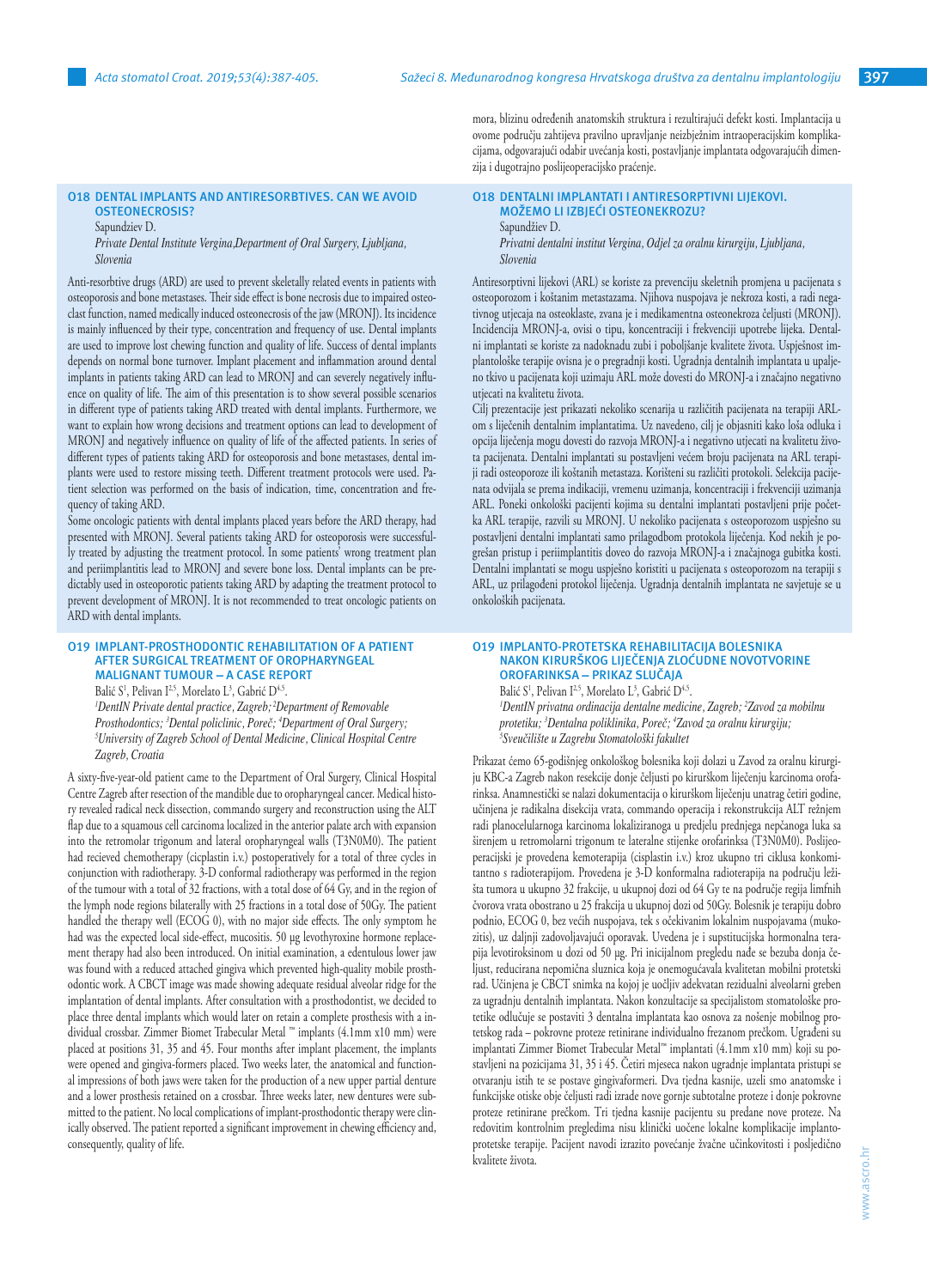# **O20 DENTAL-IMPLANTOLOGICAL THERAPY IN CHRONIC KIDNEY DISEASE PATIENTS**

Kopić V, Petrović S, Pavić D, Jurlina D. *Department of Maxillofacial and Oral Surgery, Clinical Hospital Centre Osijek, University of Osijek School of Medicine, Croatia*

The number of patients with chronic kidney disease (CKD) is on the increase in the world, with estimates of its prevalence worldwide varying between 6 and 18%. The vast majority of these patients have some kind of the symptoms of the oral disease. Manifestations of CKD in the oral cavity are caused by endocrine imbalance, uremia, and immune response change in these patients. With the advancement of medicine, they live longer and the number of dental treatments in these patients is increasing. Dental implants are often the treatment of choice in partial and complete edentulousness cases. However, this therapy is challenging for practitioners in patients with CKD. The reasons for this are the potential complications of the primary condition: higher risk for infection, pathological changes in bone tissue, increased risk of bleeding and therapy side-effects. In a study conducted at the Department of Maxillofacial and Oral Surgery, Clinical Hospital Osijek, in a sample of 80 patients with CKD, we confirmed poorer oral hygiene, elevated serum parameters that suggested bone metabolic disorders, as well as a high percentage of moderate and aggressive periodontal disease. Although history of periodontal disease is not scientifically linked with the success of dental implant therapy, poor oral hygiene and pathological changes in bone mineral metabolism certainly are. Their negative impact on the process of osseointegration, implant survival, and on the success of bone-regenerative therapy as a component of dental implant treatment is well documented. Consequently, patients with CKD need to be adequately prepared for dental implant therapy, and cooperation with a nephrologist is of utmost importance. Preoperative treatment requires targeted laboratory blood testing, radiological evaluation of the alveolar bone, elimination of inflammatory conditions in the oral cavity and antibiotic prophylaxis. After dental implant placement, in the healing period, the cessation of smoking, treatment of comorbidities and adequate and regular oral hygiene are basic measures for preventing periimplant disease in patients with CKD.

#### **O21 IMPLANT-PROSTHETIC THERAPY FOR MONOOSTOTIC FIBROUS DYSPLASIA – A CASE REPORT**

Grüngold L<sup>1</sup>, Sušić M<sup>2</sup>, Vuletić M<sup>2</sup>, Gabrić D<sup>2</sup>. *1 Štimac Dental Centre, Zagreb; <sup>2</sup> Department of Oral Surgery, University of Zagreb School of Dental Medicine, Clinical Hospital Centre Zagreb, Croatia*

Fibrous dysplasia is a benign progressive pathological bone condition where the fibrous tissue gradually expands and replaces the normal bone tissue. It shows a wide variability of symptoms depending on the type of the disorder (monostotic form, polyostotic form and McCune-Albright syndrome in which, along with bone involvement, pigmentation and endocrine disorders are present). We will present a case of a healthy patient who came to the Department of Oral Surgery for oral rehabilitation. Panoramic x ray revealed an abnormality located in the mandible. CBCT and biopsy revealed the fibrous dysplasia. The patient was referred to a radiological/endocrinological examination which excluded the existence of fibrous dysplasia in other bones, after which a monostotic form of fibrous dysplasia was diagnosed. Teeth 36 and 37 were extracted. Cases of successful implant-prosthetic treatment were reported in the available literature. After an informative conversation with the patient we decided to place dental implants in regions 36 and 46. Bego Semados implant 4,1 x 11.5 mm was placed in the region 46 and ISQ value was measured after reaching the primary stability (83,78). Bego Semados implants 4,1 x 7 mm was placed in the region 36 and the buccal area augmented using collagen membrane and xenogeneic bone substitute. The covering screws were placed and the wound stitched with 4-0 silk. After 6 months the implants were opened using modified flaps to preserve and widen the height of the keratinized gingiva. Implants' stability measured (ISQ 46-74, ISQ 36-84). One month after surgery metal ceramic crowns were made and control x-ray was taken.

**O22 LONG-TERM FOLLOW-UP OF IMPLANT-PROSTHETIC REHABILITATION OF PATIENTS WITH FREE FIBULA FLAP**

Brajdić D<sup>1,2</sup>, Batinjan G<sup>1</sup>, Varga S<sup>1</sup>, Dediol E1,3,, Macan D<sup>1,2</sup>. *1 Department of Oral and Maxillofacial Surgery, University Hospital Dubrava; 2 University of Zagreb School of Dental Medicine; <sup>3</sup> University of Zagreb School of Medicine, Croatia*

Dental implant placement in osteofasciocutaneous free fibula flaps (OSCFFF) presents a special clinical challenge in implantology. Because of the structural diversity, drilling into OSCFFF can be demanding. Often it is difficult to achieve primary stability of the implants. As patients in need of OSCFFF represent a therapeutically demanding group of patients, even when satisfying dental implant osseointegration is achieved, it is not easy to obtain a satisfactory long-term oral rehabilitation. The aim is to show advantages and the importance

#### **O20 DENTALNO-IMPLANTOLOŠKA TERAPIJA U OBOLJELIH OD KRONIČNE BUBREŽNE BOLESTI**

Kopić V, Petrović S, Pavić D, Jurlina D.

*Zavod za maksilofacijalnu i oralnu kirurgiju Kliničkog bolničkog centra Osijek, Medicinski fakultet Sveučilišta Josipa Jurja Strossmayera u Osijeku*

Broj oboljelih od kronične bubrežne bolesti (KBB) u svijetu je u porastu, a procjene njene prevalencije na svjetskoj razini variraju između 6 i 18%. Velika većina oboljelih ima neki od simptoma bolesti usne šupljine. Manifestacije KBB u ustima uzrokovane su endokrinim disbalansom, uremijom i imunološkim promjenama kod tih bolesnika. S napretkom medicine, oni dočekuju dužu životnu dob pa raste potreba za njihovim dentalnomedicinskim liječenjem. Dentalni implantati trenutno predstavljaju terapiju izbora u liječenju djelomične i potpune bezubosti. Ipak, ta terapija kod oboljelih od KBB izazov je za praktičara. Razlog tome su komplikacije te bolesti: sklonost infekcijama, patološke promjene u koštanom tkivu, povećan rizik od nastanka krvarenja i promjene u metabolizmu lijekova koje izaziva. U istraživanju provedenom na Zavodu za maksilofacijalnu i oralnu kirurgiju Kliničkoga bolničkoga centra Osijek na uzorku od 80 ispitanika oboljelih od KBB potvrdili smo lošiju oralnu higijenu, povišene razine laboratorijskih parametara koji upućuju na poremećaj koštanoga metabolizma i povećanu razgradnju kosti te visok postotak oboljelih od umjerenoga i uznapredovaloga oblika parodontne bolesti. Iako parodontna bolest u anamnezi nije nedvosmisleno znanstveno povezana s lošijim dugoročnim uspjehom dentalno-implantološke terapije, loša oralna higijena i patološke promjene mineralnog metabolizma kosti to svakako jesu. Poznat je njihov negativan utjecaj na proces oseointegracije, preživljenje implantata, kao i na uspjeh koštano-regenerativne terapije kao sastavnice dentalno-implantološkoga liječenja. Slijedom navedenoga, oboljele od KBB potrebno je adekvatno pripremiti za dentalno-implantološku terapiju, a pritom je neophodna suradnja sa specijalistom nefrologije. Preoperativna obrada iziskuje ciljano laboratorijsko testiranje krvi, radiološku evaluaciju kosti alveolarnoga grebena, uklanjanje uzroka upalnih promjena s oralne sluznice i antibiotsku profilaksu. U razdoblju nakon implantacije, uz prestanak pušenja i liječenje komorbiditeta, adekvatno i redovito provođenje oralne higijene osnovna je mjera za prevenciju periimplantatnih bolesti u oboljelih od KBB.

# **O21 IMPLANTO-PROTETSKA TERAPIJA KOD MONOOSTOTSKOG TIPA FIBROZNE DISPLAZIJA – PRIKAZ SLUČAJA**

Grüngold L<sup>1</sup>, Sušić M<sup>2</sup>, Vuletić M<sup>2</sup>, Gabrić D<sup>2</sup> *1 Štimac centar dentalne medicine, Zagreb; <sup>2</sup> Zavod za oralnu kirurgiju, Sveučilište u Zagrebu Stomatološki fakultet, Klinički bolnički centar Zagreb*

Fibrozna displazija je benigno progresivno patološko stanje kosti u kojem se fibrozno tkivo postepeno širi i zamjenjuje normalnu kost. Pokazuje veliku varijabilnost simptoma koji ovise o tipu bolesti (monoostotski, poliostotski oblik te McCune - Albright sindrom, u okviru kojeg se uz zahvaćenost kosti javljaju pigmentacije i endokrinološki poremećaji). Prikazat ćemo pacijenticu, anamnestički bez osobitosti, koja se javila u ordinaciju zbog želje da nadomjesti izgubljene zube te uljepša svoj osmijeh. Na ortopantomogramu, utvrđena je promjena u mandibuli. CBCT-om i biopsijom potvrđena je dijagnoza fibrozne displazije. Pacijentica je upućena na radiološku/endokrinološku obradu kojom je isključeno postojane promjena u ostalim kostima te je dijagnosticiran monoostotski oblik fibrozne displazije. Zubi 36 i 37 su ekstrahirani. Pretraživanjem literature našli smo prikaze sličnih slučajeva koji su uspješno liječeni implanto-protetskom terapijom te nakon informativnoga razgovora s pacijenticom, indicirali smo postavu implantata u području 36 i 46. U područje 46 postavili smo Bego Semados implantat 4,1 x 11.5 mm te se izmjeri ISQ vrijednost nakon postizanja primarne stabilnosti (83,78). U područje 36 se postavi Bego Semados 4,1 x 7mm te se bukalno područje augmentira kolagenom membranom i ksenogenim koštanim nadomjestkom. Postave se pokrovni vijci, a rana sašije svilom 4-0. Nakon 6 mjeseci otvorili smo implantate modificiranim rezovima zbog očuvanja i proširivanja visine keratinizirane gingive te izmjerili stabilnost implantata (ISQ 46- 74, ISQ 36 – 84). Mjesec dana nakon kirurškoga zahvata izradili smo metalne keramičke krunice na vijak te učinili kontrolni ortopantomogram.

# **O22 VIŠEGODIŠNJE PRAĆENJE IMPLANTOPROTETSKE**

**REHABILITACIJE PACIJENATA SA SLOBODNIM FIBULA GRAFTOM** Brajdić D<sup>1,3</sup>, Batinjan G<sup>2,3</sup>, Varga S<sup>2,3</sup>, Dediol E<sup>3,4</sup>, Macan D<sup>1,3</sup>. *1 Zavod za oralnu kirurgiju, Sveučilište u Zagrebu Stomatološki fakultet; 2 Ambulanta za kiruršku protetiku; <sup>3</sup> Klinika za kirurgiju lica, čeljusti i usta, Klinička bolnica Dubrava; <sup>4</sup> Sveučilište u Zagrebu Medicinski fakultet* 

Postavljanje dentalnih implantata u osteofasciokutani režanj fibule (OSCFFF) predstavlja poseban klinički izazov u implantologiji. Zbog strukturne raznolikosti, bušenje u OSCFFF može biti zahtjevno. Često je teško postići primarnu stabilnost implantata. Budući da bolesnici kojima je potreban OSCFFF predstavljaju terapijski zahtjevnu skupinu pacijenata, čak i kada se postigne oseointegracija implantata, nije lako postići dugoročnu zadovoljavajuću oralnu rehabilitaciju. Cilj nam je pokazati prednosti i važnost pred-kirurškog planiranja u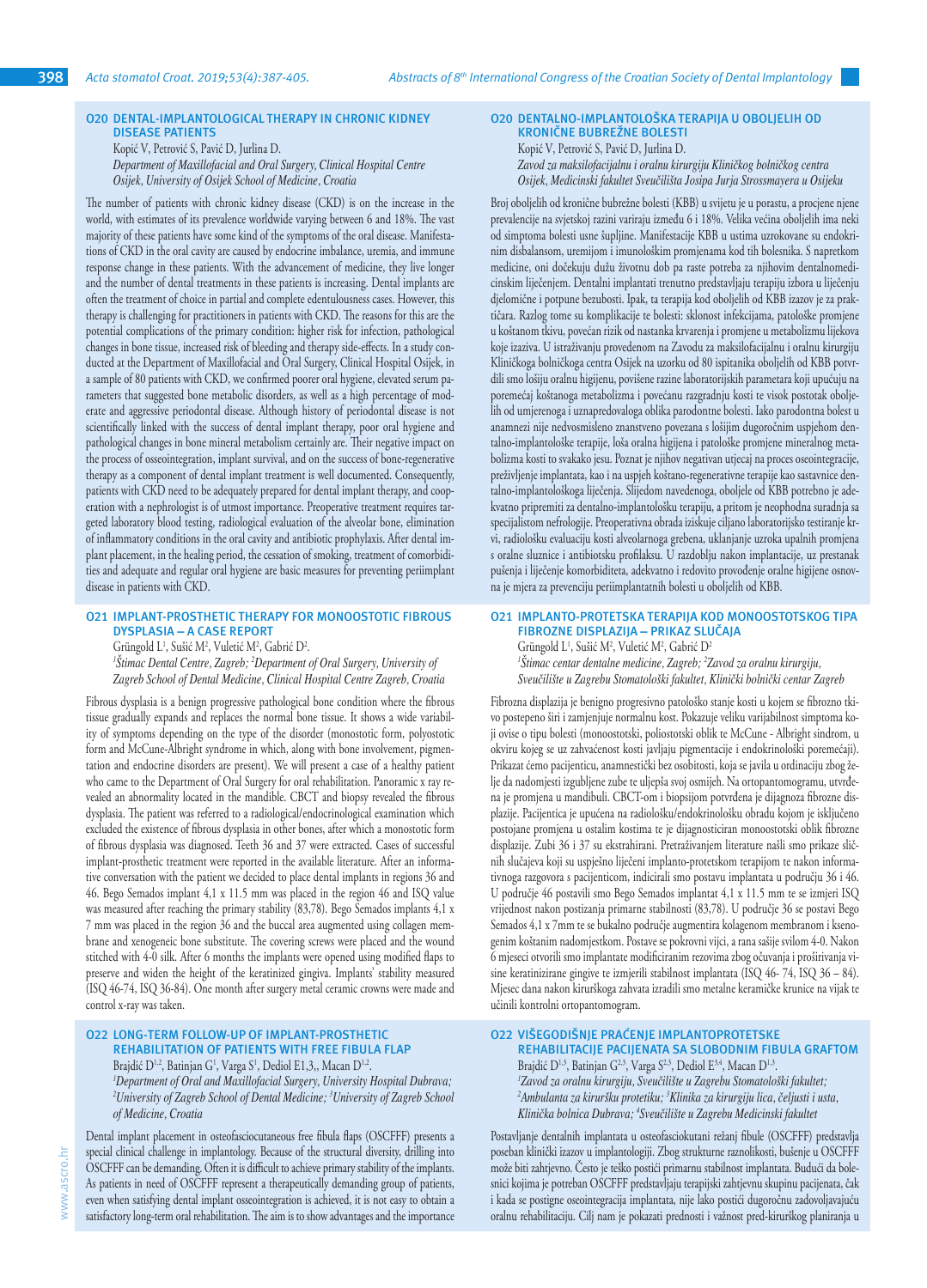of pre-surgical planning in patients in need for mid-facial reconstruction using OSCFFF. We present a 4 - 21 years follow-up of OSCFFF reconstruction cases in which the importance of interdisciplinary cooperation between maxillofacial surgeons, oral surgeons and prosthodontists is shown. In all patients after 4 - 21 years, satisfactory functionality and aesthetics of the implant-prosthetic reconstruction in OSCFFF graft were observed. OSCFFF presents a valuable technique for major facial reconstructions. After inserting dental implants in OSCFFF reconstructed jaws, the healing period should be extended up to nine to twelve months. Vestibuloplasty is recommended before placing the dentures. Dental implant placement in OSCFFF presents a valuable solution for major dentoalveolar defects.

## **O23 A 4- YEAR SURVIVAL RATE OF TITANIUM DENTAL IMPLANTS AND RELATED COMPLICATIONS: A RETROSPECTIVE STUDY**

Azizi B<sup>1,</sup>, Azizi V<sup>2</sup>, Mehmeti B<sup>3</sup>, Gabric D<sup>4</sup>.

*1 AAB College, Prishtina, Kosovo; <sup>2</sup> Krajkodent, Kićevo, North Macedonia; <sup>3</sup> Department of Dentistry, Faculty of Medicine, University of Prishitina,Kosovo; <sup>4</sup> Department of Oral Surgery, University of Zagreb School of Dental Medicine, Clinical Hospital Centre Zagreb, Croatia*

The data from recent studies report an average of 96% long-term survival rate of dental implant therapy which makes it a predictable treatment option. The aim of this study was to present the results from a retrospective study conducted on 246 dental implants placed in 60 patients from April 2014 to April 2017. The mean follow-up period was 47 months. The patient data were analysed retrospectively up to the last check up and the following data were evaluated: the survival rate, prosthodontic complications and the presence of periimplantitis.

The survival rate was 97.15 %. Two implants (0.81%) failed to integrate and five implants (2.03%) were lost due to periimplantitis. For the remaining 239 implants, the prevalence of periimplantitis was 5.85% (14 implants in 7 patients). Prosthodontic complications were reported at a level of 3.76 % (screw loosening: 6 implants in 4 patients and a screw fracture: 3 implants in 2 patients). The results from this study show similar findings to other published articles regarding the survival rate of dental implants.

#### **O24 EXTRAORAL MANIFESTATION OF CHRONIC ODONTOGENIC INFECTIONS IN PATIENTS WITH AND WITHOUT DENTAL IMPLANTS** Vidaković B.

*Istrian Health Centre Pula, University of Osijek School of Dental Medicine, Croatia*

Odontogenic infection is frequent in dental medicine and occurs in patients with and without dental implants. Odontogenic infection is manifested with acute onset, progression and after drainage it transforms to a chronic inflammation. In some circumstances, which are related to anatomical structures, chronic odontogenic infection can lead to formation of an extraoral sinus tract. Extraoral sinus tracts are usually undetected, misdiagnosed and mistreated non- surgically or surgically by doctors of dental medicine or by different medical specialists such as plastic surgeons, otorhinolaryngologists, dermatologists etc. The aim of this report is to show on number of patients, manifestations of extraoral chronic odontogenic infections, long-term treatment, as well as report mistakes and omissions between diagnosis and treatment. Poor oral hygiene in patients with extraoral sinus tracts is very common, but sometimes this is not the case. We will report a case of extraoral sinus tract in a patient with good oral hygiene who undergone dental implant surgery and had extraoral sinus tract complication as a result of misdiagnosed periapical lesion of a single tooth.

#### **O25 PATIENT SATISFACTION WITH IMMEDIATE IMPLANT REHABILITATION OF TOOTHLESS OR NEARLY TOOTHLESS PATIENTS ON 4 OR MORE IMPLANTS WITH MIS MULTIFIX CONCEPT**

# Šeparović I, Đenđo A, Zavadlav T, Paleško Tubikanec T, Krpan K, Malić I, Vukić M, Cekić D.

*Digital Smile Academy, Zagreb, Croatia*

The loss of even one tooth in the stomatognathic system leads to a number of changes pn the alveolar ridge, of the adjacent teeth, teeth of the opposite jaw, height of the intermaxillary space, changes in occlusion, articulation, phonation and many other. All of this compromises the patient's function and aesthetics, and thus the quality of life. The loss of all teeth completely impairs the masticatory function. In an era without implant prosthetics, the solution for such patients were complete dentures, and before the implementation of the immediate implant rehabilitation system, cover dentures anchored on 2 or 4 implants, rarely fixed on 6 implants. All of these concepts would restore impaired funcbolesnika kojima je potrebna srednja rekonstrukcija lica pomoću OSCFFF-a. Predstavljamo praćenje rekonstrukcije s OSCFFF-om od 4 do 21 godine u kojoj je prikazana važnost interdisciplinarne suradnje maksilofacijalnih kirurga, oralnih kirurga i protetičara. U svih bolesnika nakon 4 - 21 godine praćenja primijećena je zadovoljavajuća funkcionalnost i estetika rekonstrukcije implantata u presadku OSCFFF-a. OSCFFF predstavlja vrijednu tehniku za velike rekonstrukcije lica. Nakon postavljanja dentalnih implantata u čeljusti rekonstruirane OSCFFF-om razdoblje oseointegracije treba produžiti na devet do dvanaest mjeseci. Prije postavljanja proteza preporučuje se vestibuloplastika. Postavljanje dentalnih implantata u OSCFFF predstavlja dragocjeno rješenje za velike dentoalveolarne defekte.

#### **O23 ČETVEROGODIŠNJA STOPA PREŽIVLJAVANJA TITANSKIH DENTALNIH IMPLANTATA I POVEZANE KOMPLIKACIJE: RETROSPEKTIVNA STUDIJA**

Azizi B<sup>1</sup>, Azizi V<sup>2</sup>, Mehmeti B<sup>3</sup>, Gabrić D<sup>4</sup>.

 *AAB College, Priština, Kosovo; <sup>2</sup> Krajkodent, Kićevo, Sjeverna Makedonija; Odjel stomatologije, Medicinski fakultet, Sveučilište u Prištini, Kosovo; Zavod za oralnu kirurgiju, Stomatološki fakultet Sveučilišta u Zagrebu, Klinički bolnički centar Zagreb, Hrvatska*

Podaci nedavnih studija izvješćuju o prosječnoj stopi od 96% preživljavanja implantata, što ih čini predvidivom opcijom liječenja. Cilj ove studije bio je analizirati rezultate retrospektivne studije provedene na 246 zubnih implantata postavljenih u 60 pacijenata od travnja 2014. do travnja 2017. godine. Prosječno razdoblje praćenja bilo je 47 mjeseci. Podaci o pacijentu analizirani su retrospektivno do zadnjeg pregleda te su bili procijenjeni sljedeći podaci: stopa preživljavanja, komplikacije protetske opskrbe i prisutnost periimplantitisa. Stopa preživljavanja iznosila je 97,15%. Dva implantata (0,81%) se nisu integrirala, a pet implantata (2,03%) je izgubljeno u međuvremenu zbog periimplantitisa. Za preostala 239 implantata prevalencija periimplantitisa bila je 5,85% (14 implantata u 7 bolesnika). Zabilježene su protetske komplikacije na razini od 3,76% (labavljenje vijka: 6 implantata u 4 bolesnika i fraktura vijaka: 3 implantata u 2 bolesnika). Rezultati ove studije pokazuju slične rezultate s ostalim objavljenim studijama o stopi uspješnosti i komplikacijama dentalnih implantata.

#### **O24 EKSTRAORALNE MANIFESTACIJE KRONIČNE ODONTOGENE INFEKCIJE U PACIJENATA SA I BEZ DENTALNIH IMPLANTATA**  Vidaković B.

*Istarski domovi zdravlja, Pula; Fakultet za dentalnu medicinu i zdravstvo, Osijek*

Odontogena upala je svakodnevna pojava u dentalnoj medicini kako u predimplantološkoj eri tako i danas kada je sve veći broj pacijenata opskrbljeno dentalnim implantatima. Odontogena upala se očituje svojim početkom, progresijom odnosno akutnom fazom i potom nakon drenaže prelaskom u kroničnu fazu odontogene upale. Pod određenim okolnostima i anatomskim odnosima može doći do formiranja ekstraoralne fistule. Iz kliničke prakse u više navrata se pokazalo da ekstraoralne fistule ostaju dugo vrijeme neprepoznate, krivo dijagnosticirane te višekratno liječene kako konzervativno, tako i kirurški i to od strane doktora dentalne medicine, ali i različitih nestomatoloških specijalnosti poput specijalista plastične kirurgije, otorinolaringologa, dermatologa itd. Svrha ovoga izlaganja je na nizu pacijenata pokazati manifestacije ekstraoralne kronične upale, višegodišnje liječenje, kao i put od raznoraznih ambulanti do postavljanja konačne dijagnoze. Pacijenti s ekstraoralnim fistulama vrlo često zapuštenoga oralnoga zdravlja, no to ne mora uvijek biti slučaj pa tako se može raditi i o neprepoznatim slučajevima odontogene ekstraoralne fistule i u saniranih pacijenata koji su bili podvrgnuti ugradnji dentalnih implantata, a mogu imati samo jedan zub s ostitičkim procesom koji može ostati neprepoznat i biti uzročnik ekstraoralne fistule.

# **O25 ZADOVOLJSTVO PACIJENATA KONCEPTOM IMEDIJATNE IMPLANTOPROTETSKE REHABILITACIJE BEZUBIH ILI GOTOVO BEZUBIH PACIJENATA NA 4 ILI VIŠE IMPLANTATA** Šeparović I, Đenđo A, Zavadlav T, Paleško Tubikanec T, Krpan K, Malić I, Vukić M, Cekić D.

*Digital Smile Academy, Zagreb*

Gubitak već i jednoga zuba u stomatognatom sustavu dovodi do niza promjena na alveolarnom grebenu, susjednim zubima, zubima suprotne čeljusti, visini međučeljusnoga prostora, promjeni okluzije, artikulacije, fonacije i brojne druge. To ugrožava pacijentovu funkciju i estetiku, a samim time i kvalitetu života. Gubitak pak, svih zuba u potpunosti narušava sklad i funkciju. U doba bez implantoprotetike, rješenje za takve pacijente bile su totalne proteze, a prije implementacije sustava imedijatne implantoprotetske rehabilitacije pokrovne proteze sidrene nekim od načina na 2 ili 4 implantata, rjeđe fiksni rad sidren na 6 implantata. Svi ti koncepti obnavljali bi poremećenu funkciju i donekle estetiku te na taj način i povećavali pacijentovu kvalitetu života te zadovoljstvo dobivenom tera-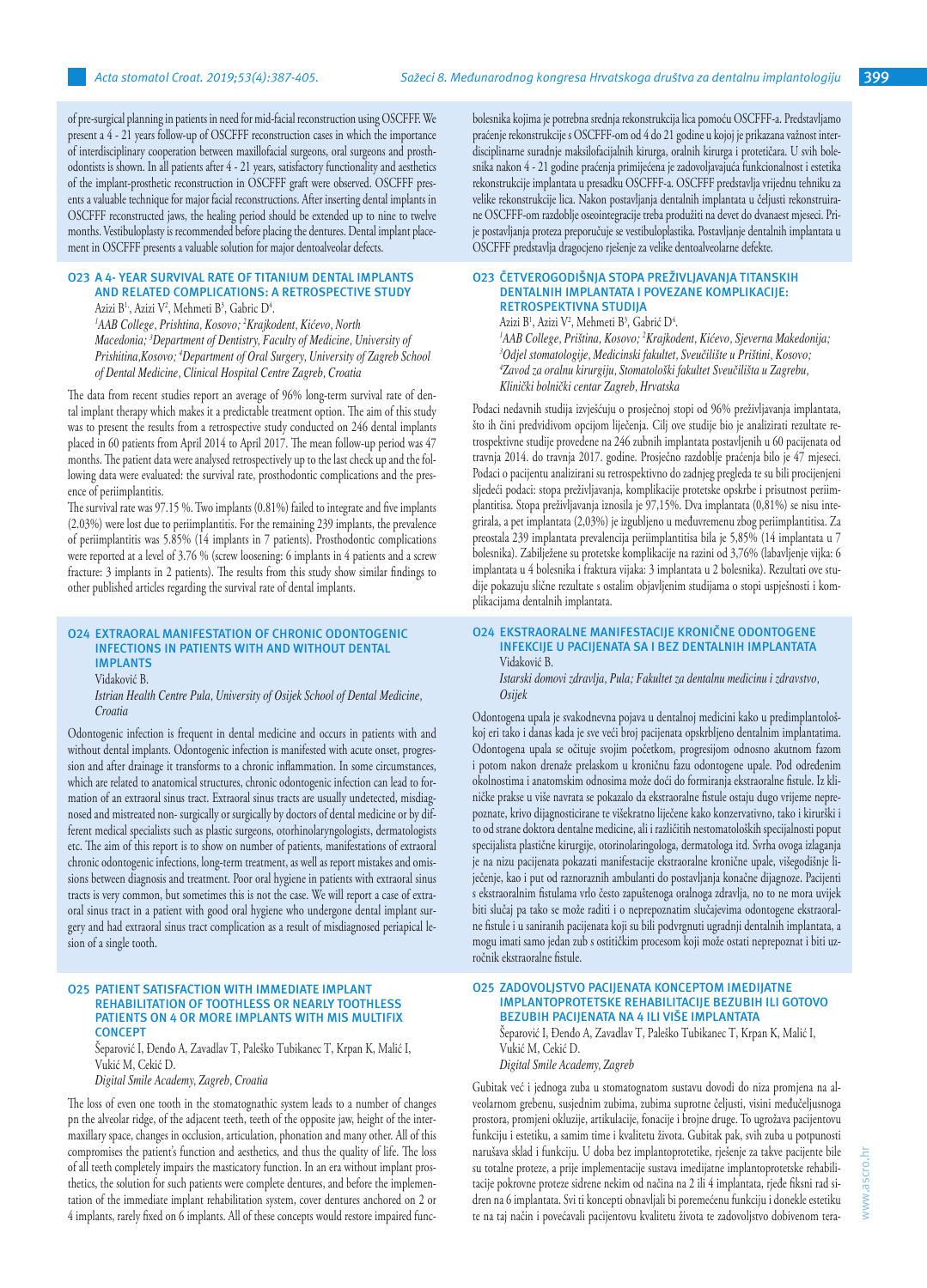tion and some aesthetics and thus increase the patient's quality of life, however not entirely. The immediate implant rehabilitation concept, which is adapted to today's lifestyle, results in fast fixed prosthetic work with the released palate, greater chewing ability, good stability of prosthetic work as well as a satisfactory aesthetic result, especially extra-orally, since it greatly enhances the lip tone. Due to the concept of implant placement, anatomical structures that interfere with the classic implant placement (maxillary sinuses, inferior alveolar nerve, mental foramen) may be bypassed and augmentative techniques are less frequently required. This concept largely fits in with the wishes and expectations of patients, which is important to keep in mind during treatment planning, as well as their general health and financial capabilities. The aim of this paper is to validate patients' satisfaction before and after provided therapy through a validated OHIP - 14 questionnaire, to present the results and answer the question whether this popular concept truly satisfies patients and if so, to what extent.

# **O26 THE COMPLEX DUO OF AGE AND ORAL IMPLANTS. A PROOF OF PRINCIPLE CONCEPT.**

Charoulis D. *Prodental Larissa, Greece*

Bone resorption is an undesirable but physiological phenomenon during healing process following tooth removal. The alveolar ridge undergoes major alterations both in its vertical and horizontal vector, hence compromising the hard and soft tissue volume of the site in need of restoration. In adult patients, ridge preservation techniques can be very beneficial in limiting resorption, although cost effectiveness and morbidity owe to be foreseen. Immediate implant placement and provisionalization on the other hand, is a very attractive treatment strategy. Besides the limited amount of surgical interventions and short treatment time, long term successful outcomes present peri-implant hard and soft tissue stability. However, evidence shows that the aesthetic zone depicts a region of great concern when it comes to the final rehabilitation in adolescents, due to the generated complexity by the maturation process. A proper protocol-based engineering of the future implant site to ensure tissue volume stability, temporization, aesthetic and social parameters are of utmost importance when treating adolescent patients. Furthermore, the problem increases should the site of the future restoration be that of a single central incisor. This presentation will focus on the time-lapse between "loss of tooth" and "adulthood" strategies applied, to overcome the formidable challenges accompanying implant rehabilitation in this group of patients. By following the treatment of a teenager patient from year 2004 to 2018, post extraction alveolar ridge preservation as well as soft tissue enhancement and remodeling techniques guiding to an ideal implant placement with temporization will be analyzed. Ultimately, the application of modern-day digital protocols to mimic the demanding case of reproducing a single central incisor leading to an optimal result will be assessed.

#### **Poster presentations**

# **P1 ANTIMICROBIC EFFICIENCY EVALUATION OF DIFFERENT TYPES OF MICRO-PERFORMANCE SEALING MATERIALS AT THE LEVEL OF ABUTMENT-IMPLANT CONNECTION – AN MICROBIOLOGICAL AND IN VITRO PILOT STUDY**

Smojver I<sup>1</sup>, Budimir A<sup>2</sup>, Vuletić M<sup>3</sup>, Sušić M<sup>3</sup>, Gabrić D<sup>3</sup>. *1 Policlinic Fiziodent, Zagreb; <sup>2</sup> Department of Medical Microbiology and Parasitology, University of Zagreb School od Medicine; <sup>3</sup> Department of Oral Surgery, University of Zagreb School of Dental Medicine, Clinical Hospital Centre Zagreb, Croatia* 

Periimplantitis is an inflammation that over time causes bone resorption which can lead to implant loss. There are different ways to treat and prevent peri-implant diseases. One of the ideas for a preventative measure is the use of micro-permeability sealing materials and antimicrobial materials to decontaminate the implant interface, thus preventing the colonization of microorganisms and their effect on periimplantitis. The aim of this study was to evaluate the antimicrobial efficacy and sealing quality of various types of micro-permeability sealant materials at the level of abutments-implant connection. The study used 30 titanium dental implants and abutments. Three test groups (different sealants) were formed, with six implants in each, with one positive control group (chlorhexidine (CHX) gel) and 1 negative control group (no sealants). The implants were removed from the original package under sterile conditions. Afterwards, they are fixed with a sterile holder to allow for firm rotating action and vertical position. Prior to abutment fixation, the implants were filled with sealing material depending on the group (Oxysafe, Gapseal, Flowseal, CHX gel). All implant / abutment assemblies were placed in suspension contaminated with *S. aureus* and *C. albicans*, 0.5 McFarland density solution. Implants were immersed over the implant-abutment connection level in the prepared solution for 7 days under aerobic conditions. The negative control group was immersed in the solution with-

pijom, ali ne u potpunosti. Konceptom imedijatne implantoprotetske rehabilitacije, koji je prilagođen današnjem načinu života, dobiva se u konačnici brzo fiksan protetski rad s oslobođenim nepcem, veća sposobnost žvakanja nego kod mobilnih radova, dobra stabilnost protetskoga rada kao i zadovoljavajući estetski rezultat, pogotovo ekstraoralno jer se uvelike pojačava tonus usnice. Zbog koncepta implantacije mogu se zaobići anatomske strukture koje smetaju pri klasičnom postavljanju implantata (maksilarni sinusi, donji alveolarni živac, mentalni otvor) i rjeđe su potrebne augmentativne tehnike. Ovaj se koncept u velikome dijelu uklapa u želje i očekivanja pacijenata što je svakako bitno imati na umu prilikom odabira terapije kao i njihovo opće zdravlje, ali i financijske mogućnosti. Cilj je ovoga rada putem validiranoga upitnika OHIP-14 ispitati zadovoljstvo pacijenata prije i poslije provedene terapije i prikazati rezultate da li ovaj popularni koncept terapije zaista u konačnici zadovoljava pacijente i u kojoj mjeri.

#### **O26 KOMPLEKSAN ODNOS DOBI I UGRADNJE DENTALNOG IMPLANTATA. DOKAZ PRINCIPA KONCEPTA.** Charoulis D.

*Prodental Larissa, Grčka*

Resorpcija kosti je nepoželjan fiziološki fenomen koji se odvija nakon vađenja zuba. Dolazi do značajnoga gubitka visine i širine alveolarnoga grebena, a time i kompromitiranja volumena tvrdoga i mekoga tkiva u području planirane restauracije. U odraslih pacijenata uspješne su prezervacijske tehnike alveolarnoga grebena jer limitiraju resorpciju, iako se morbiditet i isplativost često predviđaju. S druge strane, imedijatno postavljanje implantata je veoma atraktivna tehnika. Iako smanjuje broj kirurških intervencija i smanjuje vrijeme liječenja, dugotrajnost je ovisna o harmoniji mekoga i tvrdoga tkiva. Literatura pokazuje da je estetska zona područje koje iziskuje pažnju i oprez kada je u pitanju konačna rehabilitacija u adolescenata zbog složenosti i nepredvidivosti rasta i razvoja. Pravilno oblikovanje buduće pozicije za implantat prema protokolu za stabilnost volumena tkiva te estetski i socijalni parametri su od najveće važnosti pri liječenju adolescenata. Nadalje, problem postaje veći ukoliko je potrebno restaurirati središnji sjekutić. Ovo će se izlaganje usredotočiti na vremensko razdoblje između perioda od gubitka zuba do odrasle dobi te će se iznijeti silni izazovi koji prate rehabilitaciju implantata u ovoj dobnoj skupini. Prateći tretman pacijenta tinejdžera od 2004. do 2018. godine analizirat će se očuvanje alveolarnoga grebena nakon ekstrakcije, kao i tehnike za povećanje mekoga tkiva u cilju omogućavanja idealnoga postavljanja implantata. Konačno, procijenit će se primjena suvremenih digitalnih protokola u zahtjevnom slučaju rehabilitacije središnjega sjekutića.

# **Poster prezentacije**

#### **P1 EVALUACIJA ANTIMIKROBNE UČINKOVITOSTI RAZLIČITIH VRSTA MATERIJALA ZA BRTVLJENJE MIKROPROPUSNOSTI NA SPOJU ABUTMENTA I IMPLANTATA - MIKROBIOLOŠKA IN VITRO PILOT STUDIJA**

Smojver I<sup>1</sup>, Budimir A<sup>2</sup>, Vuletić M<sup>3</sup>, Sušić M<sup>3</sup>, Gabrić D<sup>3</sup>. *1 Poliklinika Fiziodent, Zagreb; <sup>2</sup> Zavod za medicinsku mikrobiologiju i parazitologiju Medicinskog fakulteta Sveučilišta u Zagrebu; <sup>3</sup> Zavod za oralnu kirurgiju, Sveučilište u Zagrebu Stomatološki fakultet, Klinički bolnički centar Zagreb* 

Periimplantitis je upala koja s vremenom uzrokuje resorpciju kosti što može dovesti do gubitka implantata. Postoje različiti načini liječenja i prevencije periimplantnih bolesti. Jedna od ideja preventivnih mjera je uporaba materijala za brtvljenje mikropropusnosti i antimikrobnih materijala za dekontaminaciju sučelja implantata i nadogranje te na taj način sprečavanje kolonizacije mikroorganizama i njihovog utjecaja na periimplantitis. Cilj ovoga istraživanja bila je evaluacija antimikrobne učinkovitosti te kvalitete brtvljenja različitih vrsta materijala za brtvljenje mikropropusnosti na spoju abutmenta i implantata. U istraživanju je korišteno 30 titanskih dentalnih implantata i 30 tvorničkih abutmenta. Formirane su 3 ispitne skupine (različiti materijali za brtvljenje), po 6 implantata u svakoj, 1 pozitivna kontrolna skupina (klorheksidinski (CHX) gel) i 1 negativna kontrolna skupina (bez materijala za brtvljenje). Implantati su bili uklonjeni iz originalnog pakiranja u sterilnim uvjetima. Nakon toga su fiksirani sterilnim držačem kako bi se omogućilo čvrsto okretno djelovanje i vertikalni položaj. Prije fiksiranja abutmenta implantati su napunjeni materijalom za brtvljenje, ovisno o skupini (Oxysafe, Gapseal, Flowseal, CHX gel). Svi sklopovi implantat/abutment stavljeni su u suspenziju kontaminiranu s *S.aureus* i *C.albicans*, otopina gustoće od 0,5 McFarland. Implantati su bili uronjeni do iznad spoja implantat/abutment u pripremljenu otopinu tokom 7 dana u aerobnim uvjetima. Ne-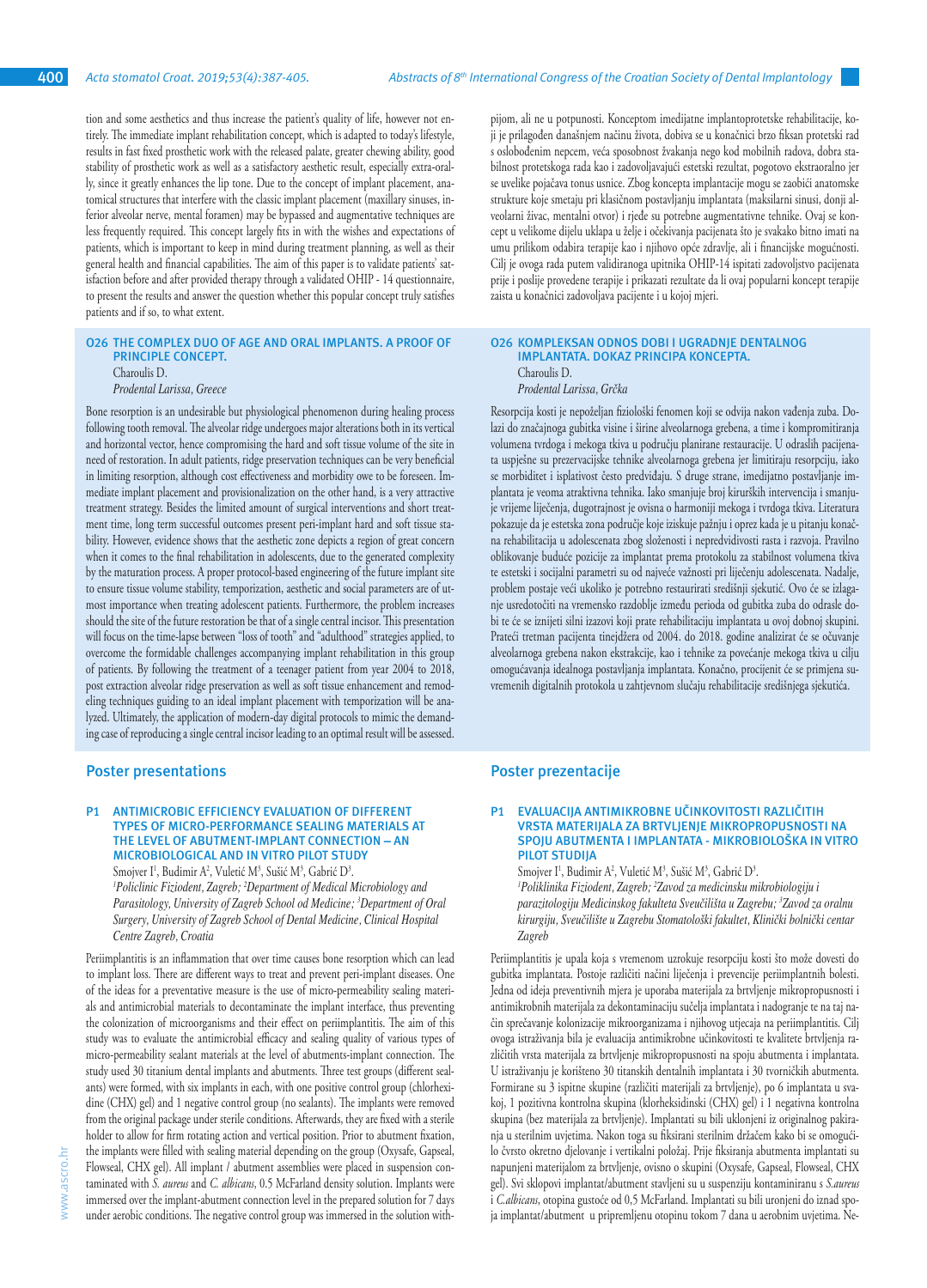out sealing material. After a 7-day incubation, samples were removed from the tubes using sterile forceps, immersed in 70% alcohol for up to 3 minutes, to prevent external contamination, and dried with sterile gauze. The sample assemblies were carefully disassembled. After disassembly, the internal surfaces of the implants were sampled with sterile paper sticks, which were then immersed in tubes containing sterile BHI solution. The cultures were grown on blood agar plates and incubated for 48 hours at 37 ° C. Subsequently, the bacterial colonies were identified and quantified. After data analysis, it was determined that even one week after incubation, none of the sealing materials completely sealed the implant-abutment connection.

#### **P2 ASSESSMENT OF DENTAL IMPLANT GENOTOXICITY IN GINGIVAL CELLS**

Radović M<sup>1</sup>, Jerković D<sup>2</sup> ,Gavić L<sup>1</sup>, Macan D<sup>3</sup>, Srzentić I<sup>4</sup>, Tadin A<sup>1</sup>. *1 University of Split School of Dental Medicine; <sup>2</sup> Department of Maxillofacial Surgery, Clinical Hospital Centre Split; <sup>3</sup> Department of Oral and Maxillofacial Surgery, University of Zagreb School of Dental Medicine, University Hospital Dubrava; <sup>4</sup> Privatne dental practice, Zadar, Croatia*

Although titanium (Ti) implants are considered as bioinert, it is known that they can undergo corrosion and wear. The aim of this *in vivo* study was to evaluate genotoxic potential from two different implant systems in gingival epithelial cells. Exfoliated gingival cells were three times taken from 78 participants. DNA damages were analyzed using the micronucleus test before implant placement (T0), 90 days after dental implant placement i.e. immediately before gingiva former placement (T1), and 21 days after gingiva former placement (T2). Both implant systems, Ankylos and Dentium, showed a significant increase only in the number of binuclei (T0 vs T1;  $p = 0.011$  and  $p \le 0.001$ ). Furthermore, compared to the baseline values, after placing the gingiva formers (T0 vs T2), subjects had a significant increase in the number of micronucleus cells ( $p = 0.007$  and  $p =$ 0.002) and binuclear cells (p = 0.006 and p  $\leq$  0.001). Based on the results, it can be concluded that there is no Ti implant-dependent cytotoxic or genotoxic effect in the gingival epithelial cells. The slightly increased cytogenetic damages cannot be labelled as biologically relevant.

#### **P3 VERTICAL DISTRACTION OSTEOGENESIS FOR IMPLANTOPROTHETIC REHABILITATION AFTER MANDIBLE RECONSTRUCTION WITH FIBULA FLAP**

Tarle M<sup>1</sup>, Karlović Z<sup>1</sup>, Blivajs I<sup>1</sup>, Grgić N<sup>2</sup>, Dediol E<sup>1,3</sup>.

*1 Department of Oral and Maxillofacial Surgery, University Hospital Dubrava; 2 Health Centre Bjelovarsko-Bilogorska county; <sup>3</sup> University of Zagreb School of Medicine, Croatia*

Quality prosthetic jaw reconstruction with free microvascular bone flaps in patients with malignant diseases remains a major challenge. It is preferred that in younger motivated patients the prosthetic rehabilitation involves fixed dental prosthodontics on dental implants. The fibula flap as the most frequent choice for segmental mandibular defects reconstruction has proved adequate for osteointegration of dental implants. The fibula flap provides either a satisfactory aesthetic inferior margin of the mandible or a functional alveolar ridge height for the dental implant placement, never both. The positioning of the fibula at the lower edge of the mandible maintains an excellent contour, however, the dental implants in this position require excessively elongated prosthetic suprastructures to achieve occlusion, which compromises the long-term success of the implant therapy. Distraction osteogenesis has proven to be a successful method for vertical augmentation of the fibula flap. Due to the traction forces, mandibular distraction osteogenesis is a technique taken from orthognathic surgery that relies on the biological potential of the new bone formation between the two bone fragments. We will present a case of a patient that underwent "Commando" surgery due to a squamous cell carcinoma of the mandibular gingiva and in which the mandibular defect was reconstructed using a fibula flap. After proper healing, the patient was provided with a partial denture that he was not satisfied with. It was decided to implant two dental implants in the fibula flap after vertical augmentation using osteogenetic distraction and an intraoral distractor. A 0.6 mm distraction was performed daily with a total of 9 mm of bone height obtained. Three months after distraction, the patient was treated with two dental implants placed in the fibula bone.

gativna kontrolna skupina bila je uronjena u otopinu bez materijala za brtvljenje. Nakon inkubacije od 7 dana, uzorci su uklonjeni iz epruveta pomoću sterilnih kliješta, uronjeni u 70%-tni alkohol u trajanju do 3 minute, kako bi se spriječila vanjska kontaminacija i osušeni sterilnom gazom. Sklopovi uzoraka su bili pažljivo rastavljeni. Nakon rastavljanja uzoraka, unutrašnje površine implantata uzorkovane su sterilnim papirnim štapićima koji su potom uronjeni u epruvete koje sadrže sterilnu BHI otopinu. Kulture su rađene na pločicama s krvnim agarom i inkubirane tijekom 48 sati na 37 °C. Nakon toga, rezultirajuće kolonije su identificirane i kvantificirane. Nakon napravljene analize dobivenih rezultata utvrđeno je da nakon inkubacije od tjedan dana niti jedno ispitivano sredstvo za brtvljenje ne brtvi u potpunosti spoj implantata i abutmenta.

#### **P2 PROCJENA GENTOKSIČNOSTI DENTALNIH IMPLANTATA U GINGIVNIM STANICAMA**

Radović M<sup>1</sup>, Jerković D<sup>2</sup>, Gavić L<sup>1</sup>, Macan D<sup>3</sup>, Srzentić I<sup>4</sup>, Tadin A<sup>1</sup>. <sup>1</sup> Studij dentalne medicine, Medicinski fakultet, Sveučilište u Splitu; <sup>2</sup>Odjel za *maksilofacijalnu kirurgiju, Klinički bolnički centar Split;<sup>3</sup> Zavod za oralnu kirurgiju, Klinika za kirurgiju lica, čeljusti i usta, Klinička bolnica Dubrava, Sveučilište u Zagrebu Stomatološki fakultet; <sup>4</sup> Privatna ordinacija dentalne medicine, Zadar*

Iako se na titanu (Ti) temeljeni dentalni implantati smatraju bioinertnima, potvrđeno je kao su podložni koroziji i trošenju. Cilj ove *in vivo* provedene studije bio je procijeniti genotoksičan potencijal dvije vrste dentalni implantata u gingivnim epitelnim stanicama. U 78 ispitanika uzeti su uzorci oljuštenih gingivnih stanica tri puta. Prije postavljanja dentalnih implantata (T0), 90 dana nakon implantacije - neposredno prije postavljanja gingiva formera (T1) te 21 dan od postavljanja gingiva formera (T2). DNK oštećenje je procjenjivano mikronukleus testom. Dobiveni rezultati pokazuju kako nakon postavljanja obje vrste ispitivanih dentalnih implantata (Ankylos i Dentium) dolazi do značajnog povećanja broja binuklearnih stanica u odnosu na početne vrijednosti (T0 vs T1; p = 0,011 i p ≤ 0,001). Također u odnosu na početne vrijednosti, nakon postavljanja gingiva formera (T0 vs T2) kod ispitanika dolazi do značajnog povećanja broja stanica s mikronukleusom (p = 0,007 i p = 0,002) i binuklearnih stanica (p = 0,006 i p  $\leq$  0,001). Na osnovu dobivenih rezultata može se zaključiti kako titanijum temeljeni dentalni implantati nakon postavljanja ne izazivaju citotoksične i genotoksične učinke u gingivnim stanicama.

#### **P3 VERTIKALNA DISTRAKCIJSKA OSTEOGENEZA ZA IMPLANTOPROTETSKU REHABILITACIJU NAKON REKONSTRUKCIJE MANDIBULE FIBULARNIM REŽNJEM**

Tarle M<sup>1</sup>, Karlović Z<sup>1</sup>, Blivajs I<sup>1</sup>, Grgić N<sup>2</sup>, Dediol E<sup>1,3</sup>. *1 Klinika za kirurgiju lica, čeljusti i usta, Klinička bolnica Dubrava; <sup>2</sup> Dom zdravlja Bjelovarsko-bilogorske županije; <sup>3</sup> Sveučilište u Zagrebu Medicinski fakultet* 

Kvalitetna protetska rehabilitacija čeljusti rekonstruiranih slobodnim mikrovaskularnim koštanim režnjevima u onkoloških pacijenata i dalje predstavlja veliki izazov. Kod mlađih motiviranih pacijenata težnja je da protetska rehabilitacija uključuje fiksni rad na dentalnim implantatima. Fibularni režanj kao najčešći izbor za rekonstrukciju segmentalnih mandibularnih defekata pokazao se zahvalnim za osteointegraciju dentalnih implantata. Fibularni režanj omogućuje postizanje zadovoljavajućeg estetskog inferiornog ruba mandibule ili funkcionalnu visinu alveolarnog grebena za ugradnju dentalnih implantata, ali ne i jedno i drugo. Pozicioniranje fibule na donjem rubu mandibule održava izvrsnu konturu, međutim, dentalni impantati u ovom položaju zahtijevaju pretjerano izdužene protetske suprastrukture da bi se postigla okluzija, što dovodi u opasnost dugovječnost implantata. Distrakcijska osteogeneza pokazala se kao uspješna metoda vertikalne augmentacije fibularnog režnja. Mandibularna distrakcijska osteogeneza je tehnika preuzeta iz ortognatkse kirurgije koja se oslanja na biološki potencijal stvaranja nove kosti između dva koštana ulomka uslijed korištenja sila trakcije. Prikazujemo pacijenta u kojeg je učinjena Commando operacija zbog planocelularnog karcinoma gingive mandibule te rekonstrukcija defekta mandibule fibularnim režnjem. Nakon urednog cijeljenja pacijentu je izrađena parcijalna proteza s kojom nije bio zadovoljan jer mu je ispadala. Odlučeno je ugraditi dva dentalna implantata u fibularni režanj nakon vertikalne augumentacije režnja osteogenetskom distrakcijom uz pomoć intraoralnog distraktora. Dnevno je provođena distrakcija za 0,6 mm te je ukupno dobiveno 9 mm visine kosti. Tri mjeseca nakon distrakcije pacijentu su ugrađena dva dentalna implantata u fibulu.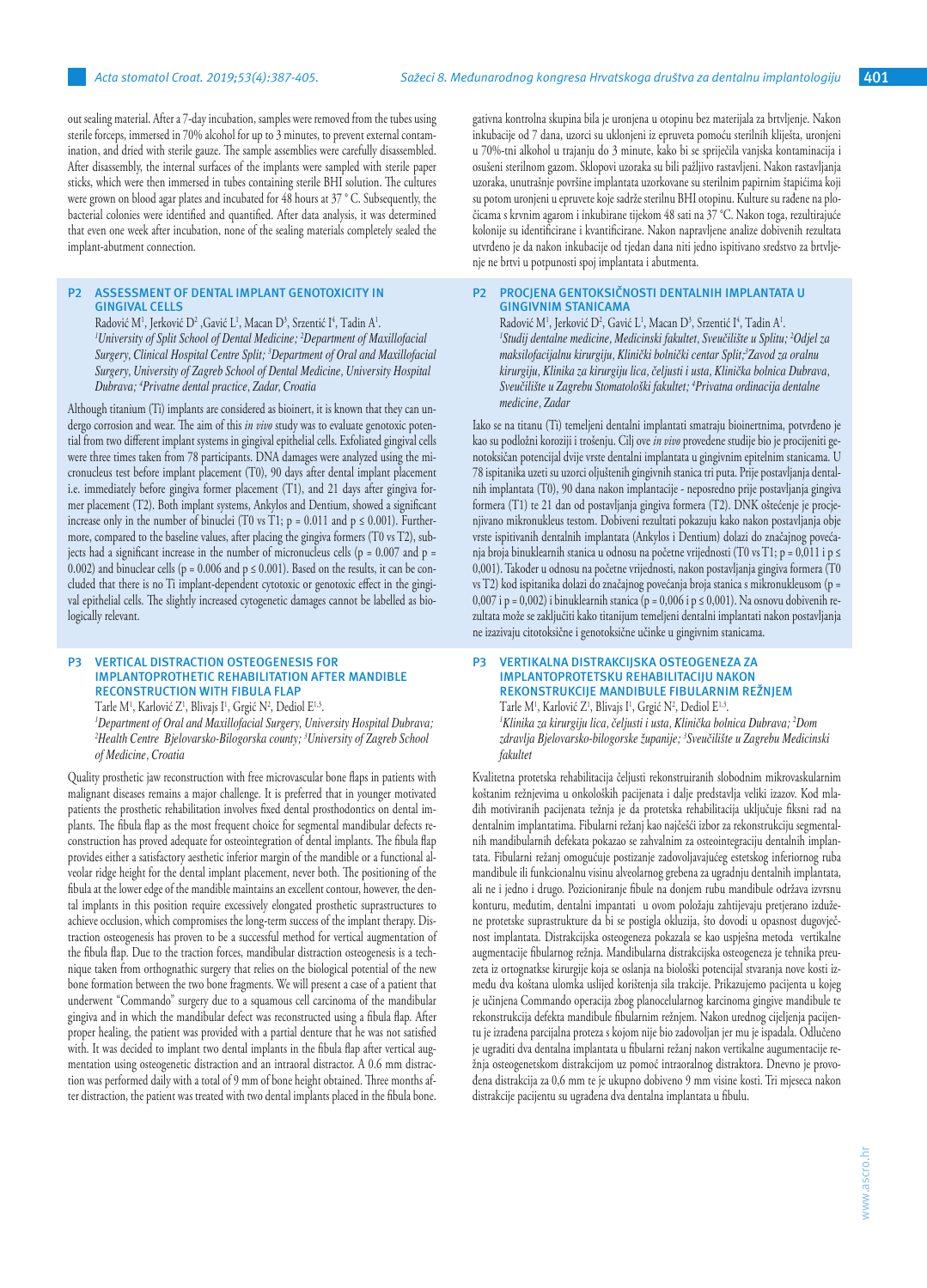*fakultet Sveučilišta u Osijeku*

# **P4 THE USAGE OF BIPHASIC CALCIUM-PHOSPHATE PASTE AND NATIVE COLLAGEN MEMBRANE FOLLOWING TOOTH EXTRACTION: A CASE REPORT**

Matijević N<sup>1</sup>, Pejakić M<sup>2</sup>, Perić Kačarević Z<sup>3</sup>, Matijević M<sup>2</sup>, Karl M<sup>4</sup>. *1 School of Dental Medicine, University of Zagreb; <sup>2</sup> Faculty of Dental Medicine and Health, Osijek; <sup>3</sup> Faculty of Dental Medicine and Health, Department of Anatomy, Histology, Embryology, Pathology Anatomy and Pathology Histology, Osijek; <sup>4</sup> University of Osijek Faculty of Medicine, Croatia*

Failures in endodontic treatments, along with trauma, are still the most common causes that lead to tooth loss. Dental implants are, for sure, the best treatment option in case of one or more teeth missing. However, in situations when there is insufficient width and height of the residual alveolar ridge, there is a need for augmentation procedures. This case report will present an alveolar ridge augmentation following tooth extraction. A healthy 25-year-old female was referred to a dental surgeon in Community Healthcare Centre in Osijek, for tooth extraction due to endodontic treatment failure. An intraoral x-ray showed bone destruction in the periapical region of tooth 25. It was decided to place an implant after tooth extraction. The site of extraction was exposed via elevation of a fullthickness flap. Tooth extraction was done atraumatically, and afterwards, detailed curettage was performed. The site of extraction was filled by biphasic calcium phosphate paste (BCP-paste) (Maxresorb inj., Botiss GmbH) and the whole defect was covered by a resorbable membrane (Collprotect, Botiss GmbH). The wound was closed with 5/0 single sutures. Seven days after surgery, intraoral x-rays showed volume stability of the augmented area and no dislocation of the bone graft. This case highlights the use of BCP-paste and native collagen membrane before the implant placement. The bone defect was filled excellently due to the viscosity of BCP-paste. Also, the material showed easy handling. Followup is needed to define volume stability of augmented area six months after healing and before the re-entry procedure.

#### **P5 AUGMENTATION OF THE BUCCAL BONE PLATE FOLLOWING TOOTH EXTRACTION USING XENOGENIC BONE GRAFT AND RESORBABLE MEMBRANE: A CASE REPORT**

Karl M<sup>1</sup>, Pejakić M<sup>2</sup>, Perić Kačarević Z<sup>3</sup>, Matijević N<sup>4</sup>, Matijević M<sup>2</sup>. *1 University of Osijek Faculty of Medicine; <sup>2</sup> Faculty of Dental Medicine and Health Osijek; <sup>3</sup> Faculty of Dental Medicine and Health, Department of Anatomy, Histology, Embryology, Pathology Anatomy and Pathology Histology, Osijek; <sup>4</sup> School of Dental Medicine, University of Zagreb, Croatia*

Bone remodeling occurs following the tooth extraction, and in case we want to be sure that the newly formed bone will be suitable for dental implant placement, it is necessary to do one of the augmentation procedures. The various bone substitutes, such as autografts, allografts, xenografts or alloplastic (synthetic) materials in combination with resorbable and non-resorbable membranes are commonly used to augment the alveolar ridge. In this case report we want to focus on the use of xenograft in combination with native collagen membrane for the augmentation of the buccal bone plate following tooth extraction and prior to dental implant placement. A female patient was referred to an oral surgeon in the Community Healthcare Centre in Osijek. Surgical treatment was required because of root fracture of the tooth 13. After the extraction, detailed curettage of inflammatory tissue was performed. The elevation of full-thickness mucoperiosteal flap showed extensive destruction of buccal bone along with buccal fenestration. The defect was filled by a xenogenic bone graft of bovine origin (Cerabone, Botiss GmbH), and covered by a resorbable membrane (Jason membrane, Botiss GmbH). The wound was closed by single 5/0 sutures. The healing period was neat, and sutures were removed 7 days following the tooth extraction. The patient still needs to wait for full bone regeneration to complete the implant-supported prosthodontic therapy.

# **P6 SOCKET PRESERVATION USING AUTOLOGOUS DENTINE GRAFT – A CASE REPORT**

Marković L<sup>1</sup>, Plančak D<sup>2</sup>, Jelušić D<sup>3</sup>, Tonković Sarić G<sup>4</sup>, Fazlić A<sup>5</sup>. *1 Private dental practice, Pula; <sup>2</sup> Department of Peridontology, University of Zagreb School of Dental Medicine, Clinical Hospital Centre Zagreb; <sup>3</sup> Dental poyclinic Opatija; <sup>4</sup> Health Centre Zagreb West; <sup>5</sup> Health Centre Zagreb Center, Croatia*

When unable to treat larger periapical lesions, tooth extraction remains the only option. In case of major bone destruction, it is recommended to preserve the tooth socket with a bone substitute. Autologous bone graft is the gold standard in augmentative techniques, however it has flaws. Resorption of the graft is frequently major, which is why it is most commonly used in combination with xenogeneic material that has less tendency for resorption and preserves the graft volume. In recent years, the dentine graft, or an autologous tooth graft, which is prepared using a special hard tissue grinder, gains attention in the literature. Dentin is similar in structure to the cortical bone, and cement similar

#### **P4 UPOTREBA DVOFAZNE KALCIJ-FOSFATNE PASTE I KOLAGENE MEMBRANE NAKON EKSTRAKCIJE ZUBA: PRIKAZ SLUČAJA** Matijević N<sup>1</sup>, Pejakić M<sup>2</sup>, Perić Kačarević Z<sup>3</sup>, Matijević M<sup>2</sup>, Karl M<sup>4</sup>. *1 Stomatološki fakultet Sveučilišta u Zagrebu; <sup>2</sup> Fakultet za dentalnu medicine i zdravstvo Osijek; <sup>3</sup> Zavod za anatomiju, histologiju, embriologiju, patologiju i histopatologiju, Fakultet za dentalnu medicine i zdravstvo Osijek; <sup>4</sup> Medicinski*

Neuspjesi u endodontskom liječenju, zajedno s traumom, najčešći su uzroci gubitka zuba. Zubni implantati su zasigurno najbolja opcija liječenja u slučaju nedostatka jednoga ili više zubi. Međutim, u situacijama kada je nedostatna širina i visina alveolarnoga grebena, potrebni su augmentativni postupci. Ovim prikazom slučaja predstavit će se augmentacija alveolarnoga grebena nakon vađenja zuba. Zdrava 25-godišnjakinja upućena je oralnom kirurgu u Dom zdravlja u Osijeku radi vađenja zuba nakon dosadašnjih neuspješnih endodontskih liječenja. Intraoralna radiološka snimka prikazala je periapikalni ostitički proces zuba 25. Odlučeno je da se implantat postavi nakon vađenja zuba. Mjesto ekstrakcije prikazano je odizanjem režnja pune debljine. Ekstrakcija zuba izvršena je atraumatski, nakon čega je izvršena detaljna kiretaža. Mjesto ekstrakcije bilo je ispunjeno dvofaznom kalcij fosfatnom pastom (BCP-pasta) (Maxresorb inj., Botiss GmbH), a defekt prekriven resorptivnom membranom (Collprotect, Botiss GmbH). Rana je sašivena s 5/0 pojedinačnim šavovima. Sedam dana nakon operacije, ciljane rtg snimke pokazale su volumnu stabilnost augmentiranoga područja. Ovaj slučaj prikazuje uspješnu upotrebu BCP paste i nativne kolagene membrane prije postavljanja implantata. Koštani defekt bilo je izvrsno popunjen radi viskoznosti BCP paste. Također, s materijalom se jednostavno rukovalo. Potrebno je praćenje i procjena stabilnosti volumena augmentiranoga područja jer se planira šest mjeseci nakon cijeljenja ugraditi dentalni implantat.

#### **P5 AUGMENTACIJA BUKALNOGA KORTIKALISA NAKON EKSTRAKCIJE ZUBA KORISTEĆI KSENOGENI GRAFT I RESORPTIVNU MEMBRANU: PRIKAZ SLUČAJA**

Karl M<sup>1</sup>, Pejakić M<sup>2</sup>, Perić Kačarević Z<sup>3</sup>, Matijević N<sup>4</sup>, Matijević M<sup>2</sup>. *1 Medicinski fakultet Sveučilišta u Osijeku; <sup>2</sup> Fakultet za dentalnu medicine i zdravstvo Osijek; <sup>3</sup> Zavod za anatomiju, histologiju, embriologiju, patologiju i histopatologiju, Fakultet za dentalnu medicine i zdravstvo Osijek; 4 Stomatološki fakultet Sveučilišta u Zagrebu*

Pregradnja i resorpcija kosti odvija se nakon vađenja zuba, a u slučaju da želimo biti sigurni da će novostvorena kost biti prikladna za postavljanje dentalnih implantata, potrebno je obaviti jedan od postupaka augmentacije. Različite vrste koštanih nadomjestaka, poput autografta, alografta, ksenografta ili aloplastičnih (sintetskih) materijala u kombinaciji s resorptivnim i neresorptivnim membranama, obično se koriste za augmeentaciju alveolarnoga grebena. U ovome se izvješću želimo usredotočiti na uporabu ksenografta u kombinaciji s kolagenom membranom za povećanje bukalne stijenke alveolarnoga grebena nakon vađenja zuba i prije postavljanja zubnoga implantata.

Pacijentica je bila upućena oralnom kirurgu u Dom zdravlja u Osijeku radi vertikalne frakture zuba 13. Nakon ekstrakcije napravljena je detaljna kiretaža. Odizanjem mukoperiostalnoga režnja prikazao se veliki defekt bukalne kosti. Defekt je ispunjen ksenogenim koštanim materijalom goveđega podrijetla (Cerabone, Botiss GmbH) i prekriven resorptivnom membranom (Jason membrane, Botiss GmbH). Rana je zatvorena jednostavnim šavovima 5/0. Cijeljenje je bilo uredno i šavovi su uklonjeni 7 dana nakon ekstrakcije. Pacijent čeka potpunu regeneraciju kosti kako bismo dovršili protetsku terapiju na dentalnim implantatima.

#### **P6 PREZERVACIJA ALVEOLE AUTOLOGNIM DENTINSKIM GRAFTOM – PRIKAZ SLUČAJA**

Marković L<sup>1</sup>, Plančak D<sup>2</sup>, Jelušić D<sup>3,</sup>, Tonković Sarić G<sup>4</sup>, Fazlić A<sup>5</sup>. *1 Ordinacija dentalne medicine, Pula; <sup>2</sup> Zavod za parodontologiju Stomatološkog fakulteta Sveučilišta u Zagrebu, Klinika za stomatologiju KBC Zagreb; <sup>3</sup> Dentalna poliklinika, Opatija; <sup>4</sup> Dom Zdravlja Zagreb Zapad; <sup>5</sup> Dom Zdravlja Zagreb Centar*

Prilikom nemogućnosti liječenja većih periapikalnih lezija kao jedina mogućnost izbora ostaje ekstrakcija zuba. Kod većih koštanih destrukcija preporučuje se prezervacija alveole koštanim nadomjestkom. Autologna kost zlatni je standard prilikom augmentativnih tehnika, ali mana je velika resorpcija grafta, zbog čega se najčešće koristi u kombinaciji s ksenogenim materijalom koji ima manju sklonost resorpciji te se time prezervira volumen grafta. Zadnjih godina posebno zanimljivim čini se dentinski graft, odnosno autologni zub koji se usitnjava pomoću posebnog mlinca za tvrda zubna tkiva. Istraživanja pokazuju kako je dentin slične strukture kao kortikalna kost, cement kao spongioza, dok je caklina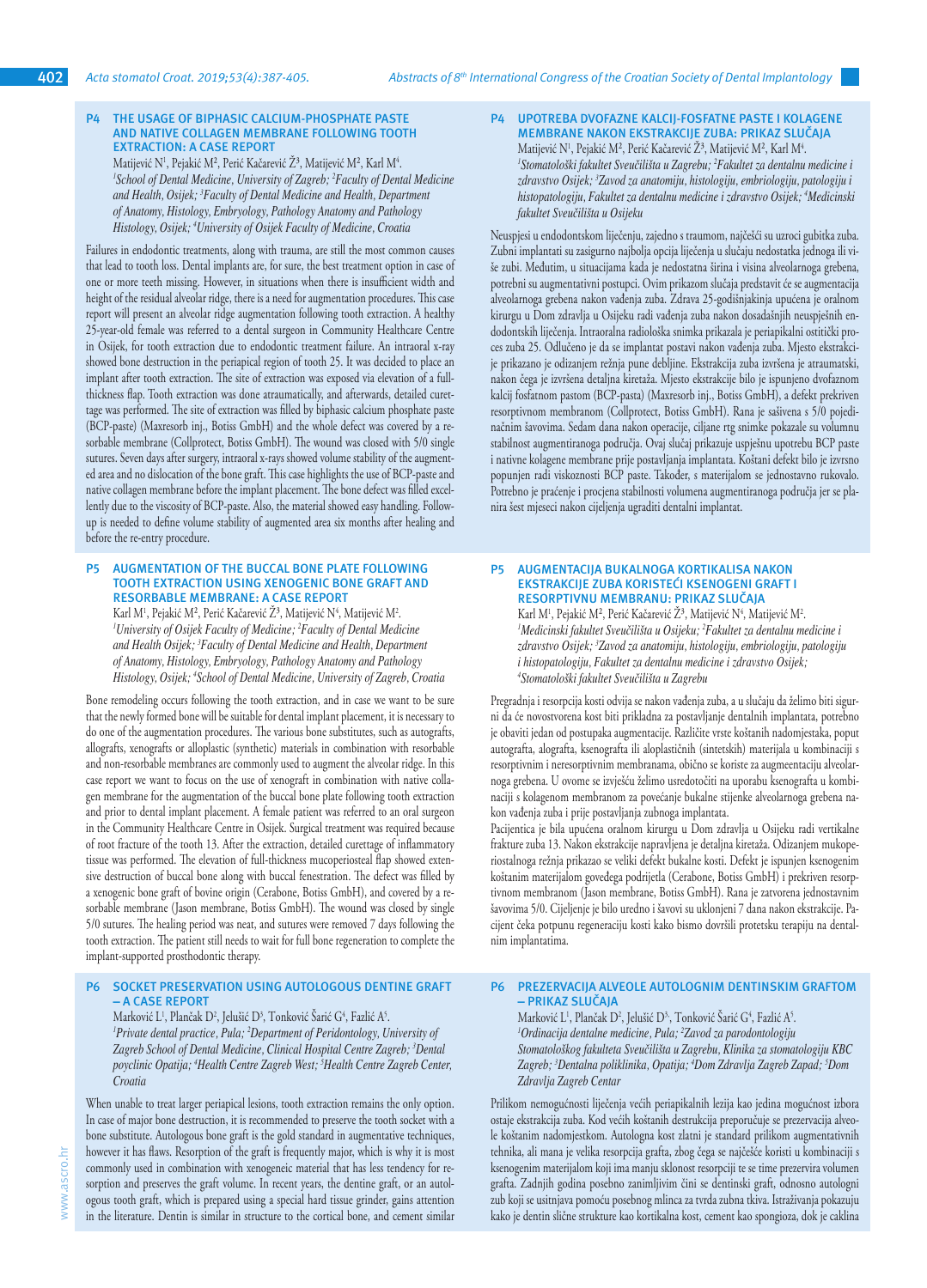to spongiosis, while the tooth enamel is similar to the structure of xenogeneic bone material. The patient reported to the Department of Periodontology for periodontal treatment. Examination of the panoramic x-ray revealed a periapical lesion of the tooth 46. Tooth extraction was suggested, with the preservation of the tooth socket using autologous hard dental tissue. Due to advanced periodontal involvement, the tooth had no long-term prognosis. Tooth extraction and the enucleation of the cyst-like formation were performed 4 weeks before augmentation in order to enable soft tissue healing and to prevent graft exposure. On the day of surgery, tooth 16 was extracted, incision was made on the edentulous ridge in the region 45 and 46, a mucoperiosteal lobe was released and granulations removed from the tooth socket. A perforation of the lingual cortical bone was observed. Afterwards, the extracted tooth was cleaned from soft tissue and caries and was crushed in a grinder. The graft was prepared according to a specified protocol and mixed with autologous growth factors obtained by the PRF technique. The mucoperiosteal lobe was elongated by releasing the periosteum and sutured with a 5-0 sutures. A control CBCT was performed 4 months after the procedure to evaluate bone healing.

#### **P7 POST-TRAUMATIC TREATMENT IN THE AESTHETIC ZONE USING AN TRABECULAR TANTALUM DENTAL IMPLANT – A CASE REPORT**

Meniga Koncul E<sup>1</sup>, Morelato L<sup>1</sup>, Pelivan I<sup>2</sup>, Gabrić D<sup>3</sup>.

*1 Private dental practice, Zagreb; <sup>2</sup> Department of Removable Prosthodontics, University of Zagreb School of Dental Medicine; <sup>3</sup> Department of Oral Surgery, University of Zagreb School of Dental Medicine, Clinical Hospital Centre Zagreb, Croatia*

Trabecular tantalum is a unique, highly porous biomaterial made of elemental tantalum with structural, functional and physiological properties similar to bone. It has an open, constructed and interconnected pore structure to support bone growth and vascularization. The material is bioinert, biocompatible and corrosion resistant and has over 20 years of successful clinical application in various orthopaedic indications. The design of the tantalum, as the name implies, resembles bone trabeculae, which further encourages osteoconduction and osseointegration. A case is presented in which, due to a fracture of the upper left central incisor (tooth 21), an extraction was indicated. After mucoperiosteal flap elevation, the tooth was atraumatically extracted using a piezoelectric device and the defect augmented with a combination of a xenogeneic bone graft and PRGF Endoret® technology. The wound was sutured with a non-resorbable suture. During the healing period, patient was provided with a provisional prosthodontics made from the crown of her own tooth. After 10 months, a control panoramic x-ray and a CBCT were taken and surgery was planned. With a minimally invasive technique, without extensive flap elevation, a Zimmer Biomet Trabecular Metal™ implant (4.1x11.5) was placed, soft tissue sutured with a non-resorbable suture and allowed 4 months to osseointegrate. Two days after the healing abutment was placed, an impression was taken using a single-phase technique. A temporary acrylic CAD/CAM crown was made on a PEEK abutment. In addition to the aesthetic and phonetic functions, the purpose of the temporary crown was to design the best possible emergence profile for a future, final crown. After 6 weeks, final impressions were taken and a complete lithium-disilicate ceramic crown was made with an individual CAD/CAM abutment made from zirconium oxide ceramic on a titanium link.

#### **P8 RADICULAR CYST TREATMENT AND IMMEDIATE IMPLANT PLACEMENT**

#### Gerova  $S^1$ , Sapundziev  $D^2$ .

*1 Private dental practice Promedica, Skopje, North Macedonia; <sup>2</sup> Department of Oral Surgery, Private Dental Institute Vergina, Ljubljana, Slovenia*

Radicular cyst (RC) is odontogenic cyst derived from cell rests of Malassez present in periodontal structures that proliferate in response to inflammation. Their growth is connected with the increased osmotic pressure causing bone resorption and enlargement which can compromise future rehabilitation. Immediate implant placement (IIP) allows us to place implants immediately in the extraction sockets by significantly shortening the treatment time. The aim of our presentation is to present a case report of RC treatment in the upper jaw with IIP after cyst removal for restoring missing tooth. In healthy 50 years old female patient RC on the tooth 15 was radiographically diagnosed that protruded into the right maxillary sinus without signs of inflammation. Cyst was completely removed after atraumatic tooth extraction. IIP was performed without bone or sinus floor augmentation. The implant was primary stable and the wound was closed by primary intention. The implant was left to osseointegrate for 6 months. With atraumatic tooth extraction we managed to preserve the buccal bone. Cyst was completely removed without antrooral communication. Primary stability was achieved by anchoring the implant on the lateral socket walls. The healing and osseointegration period were neat. Complete ossification of the cystic cavity was documented radiographically. During implant opening, high ISQ value was registered. Full ceramic crown with good aesthetic result was fabricated. Somezuba slična strukturi ksenogenoga koštanoga materijala.

Pacijentica se javila u Zavod na parodontologiju radi parodontološke obrade, uvidom u ortopantomogram uočena je periapikalna lezija zuba 46 te je predložena ekstrakcija zuba uz prezervaciju alveole primjenom autolognog tvrdog zubnog tkiva, zuba koji nema dugoročnu prognozu zbog zahvaćenosti uznapredovaloga parodontitisa. Ekstrakcija zuba 46 i enukleacija tvorbe nalik na cistu učinjene su 4 tjedna ranije, kako bi rana zacijelila i kako graft ne bi ostao eksponiran. Na dan operacije ekstrahiran je zub 16, učinjena incizija na bezubome grebenu regije 45 i 46 te je odignut poštedni mukoperiostalni režanj i uklonjene granulacije iz alveole, gdje je uočena perforacija lingvalnoga kortikalisa. U međuvremenu, ekstrahirani zub je bio očišćen od mekoga tkiva i karijesnih lezija te je zdrobljen u mlincu. Dobiveni graft je pripremljen po specificiranom protokolu za upotrebu te pomiješan s autolognim faktorima rasta dobivenim tehnikom PRF-a. Mukoperiostalni režanj je produljen presijecanjem periosta i zašiven koncem 5-0 madrac i pojedinačnim šavovima. Učinjen je kontrolni CBCT 4 mjeseca nakon zahvata radi evaluacije koštanoga cijeljenja.

#### **P7 POSTTRAUMATSKA OPSKRBA U ESTETSKOJ ZONI PRIMJENOM TRABEKULARNOGA TANTALSKOGA DENTALNOGA IMPLANTATA - PRIKAZ SLUČAJA**

Meniga Koncul E<sup>1</sup>, Morelato L<sup>1</sup>, Pelivan I<sup>2</sup>, Gabrić D<sup>3</sup>. *1 Privatna ordinacija dentalne medicine, Zagreb; <sup>2</sup> Zavod za fiksnu protetiku, Stomatološki fakultet Sveučilišta u Zagrebu; <sup>3</sup> Zavod za oralnu kirurgiju, Stomatološki fakultet Sveučilišta u Zagrebu, Klinički bolnički centar Zagreb*

Trabekularni tantal je jedinstveni, visoko porozni biomaterijal napravljen od elementarnoga tantala sa strukturnim, funkcijskim i fiziološkim svojstvima sličnima kosti koji ima otvorenu, konstruiranu i međusobno povezanu strukturu pora za potporu koštanoga rasta i vaskularizacije. Materijal je bioinertan, biokompatibilan i otporan na koroziju te ima preko 20 godina uspješne kliničke primjene u različitim ortopedskim indikacijama. Dizajn tantala, kako samo ime kaže, podsjeća na koštane trabekule što dodatno potiče osteokonduktivnost i osteointegraciju. Prikazana je pacijentica kojoj je zbog frakture gornjega lijevoga središnjega sjekutića indicirana ekstrakcija. Nakon odizanja mukoperiostalnoga režnja zub je ekstrahiran atraumatski piezoelektričnim uređajem te je defekt augmentiran kombinacijom ksenogenog koštanog nadomjeska i PRGF Endoret tehnologijom. Rana je sašivena neresorptivnim koncem. Tijekom cijeljenja augmentata pacijentica je nosila adhezijski provizorij napravljen od krune njenog zuba. Nakon 10 mjeseci učinjen je kontrolni ortopantomogram i CBCT snimka te se planirao zahvat ugradnje dentalnoga implantata. Minimalno invazivnom tehnikom, bez opsežnog odizanja režnja, ugradi se Zimmer Biomet Trabecular Metal™ implantat (4,1x11,5) te zašije neresorptivnim koncem i pusti 4 mjeseca da oseointegrira. Dva dana nakon postavljanja gingiva formera uzet je otisak monofaznom tehnikom temeljem kojega je izrađena privremena akrilatna CAD/ CAM krunica na PEEK nadogradnji. Osim estetske i fonacijske funkcije, svrha privremene krunice bila je i oblikovanje što je moguće boljeg izlaznog profila za buduću, konačnu krunicu. Nakon 6 tjedana uzeti su definitivni otisci i izrađena je potpuna keramička krunica od litij-disilikatne keramike nošena individualnom CAD/CAM nadogradnjom od cirkonij-oksidne keramike na titanskome linku.

# **P8 LIJEČENJE RADIKULARNE CISTE I IMEDIJATNO POSTAVLJANJE DENTALNOG IMPLANTATA**

Gerova S<sup>1</sup>, Sapundžiev D<sup>2</sup>. *1 Privatna ordinacija dentalne medicine Promedica, Skopje, Sjeverna Makedonija; <sup>2</sup> Privatni dentalni institut Vergina, Odjel za oralnu kirurgiju, Ljubljana, Slovenia* 

Radikularna cista (RC) je odontogena cista koja se razvija iz staničnih ostataka Malassezovih tjelešaca prisutnih u parodontnim strukturama kao odgovor na upalu. Njihov rast povezan je s povećanim osmotskim tlakom koji uzrokuje resorpciju kosti što može ugroziti buduću rehabilitaciju. Imedijatno postavljanje implantata (IIP) omogućava nam neposredno postavljanje implantata u postekstrakcijske alveole što znatno skraćuje vrijeme liječenja. Cilj naše prezentacije je prikazati slučaj liječenja RC-a u gornjoj čeljusti s IIPom nakon uklanjanja ciste. Zdravoj 50-godišnjoj pacijentici rendgenski je dijagnosticirana RC na zubu 15 koja se širi u desni maksilarni sinus bez znakova upale. Cista je potpuno uklonjena nakon atraumatske ekstrakcije zuba kojom smo sačuvali bukalnu kost i bez antrooralne komunikacije. IIP je izveden bez augmentacije kosti ili podizanja dna sinusa. Implantat je imao primarnu stabilnost, a rana je zatvorena per primam. Primarna stabilnost postignuta je pričvršćivanjem implantata na bočne stijenke alveole. Implantat je ostavljen da se oseointegrira 6 mjeseci. Razdoblje cijeljenja i oseointegracije bilo je uredno. Radiografski je dokumentirano potpuno okoštavanje cistične šupljine. Tijekom otvaranja implantata registrirana je visoka ISQ vrijednost. Izrađena je poptuna keramička krunica s dobrim estetskim rezultatom. Ponekad nam patološki procesi mogu pružiti priliku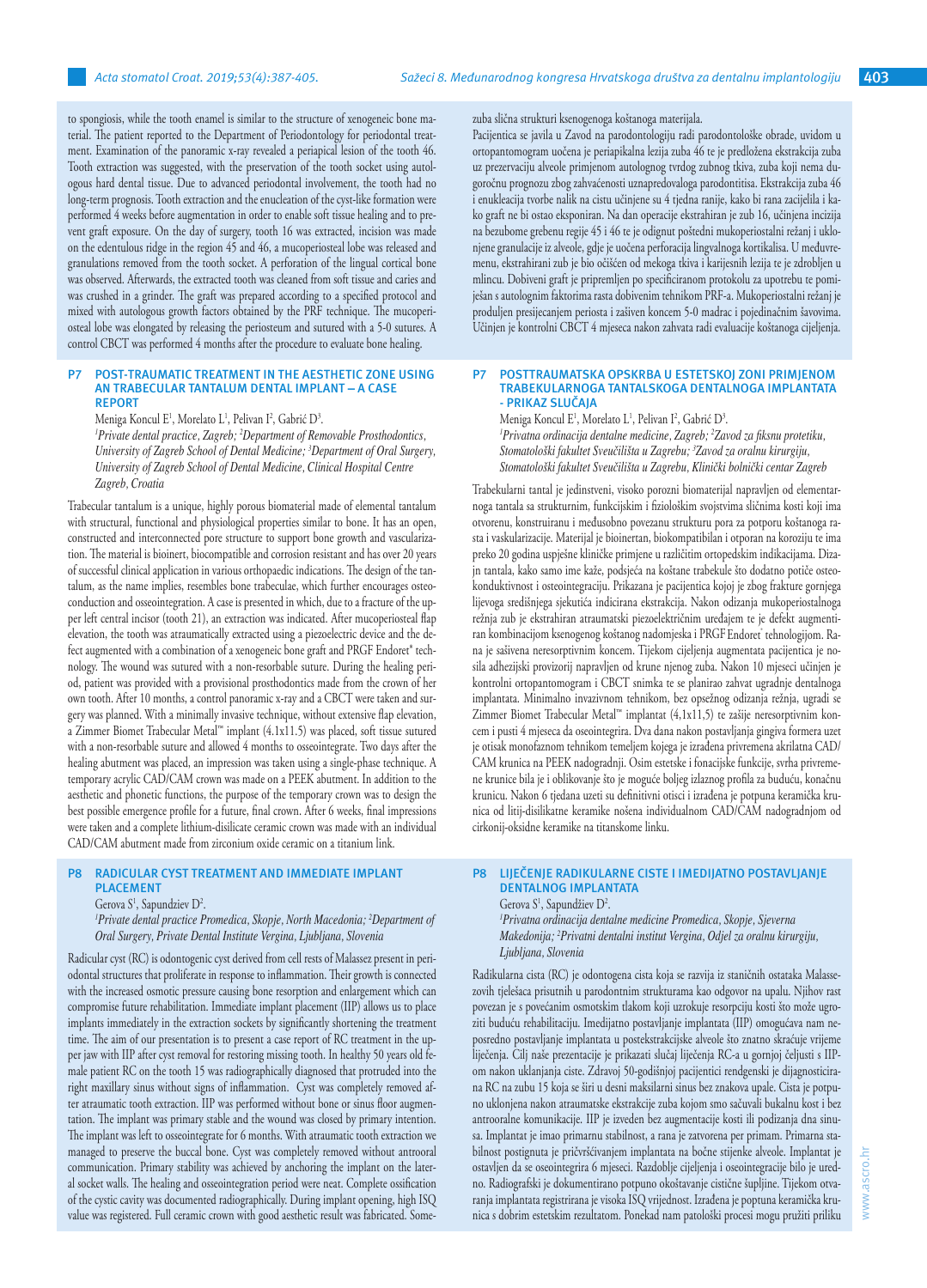times a pathological process can give us the opportunity to successfully perform a simple treatment protocol which would otherwise be more complex and longer lasting, with high predictability and reliability with the opportunity to avoid bone augmentation and significantly shorten the treatment time.

# **PRINCIPLES OF OCCLUSION IN IMPLANT-PROSTHODONTICS** Vukšić J<sup>1</sup>, Kranjčić J<sup>1,2</sup>, Zabarović M<sup>1</sup>, Zabarović D<sup>1,2</sup>.

*1 University Hospital Dubrava, Zagreb; <sup>2</sup> University of Zagreb School of Dental Medicine* 

Uneven occlusal relations can lead to biological and technical complications that include integrity loss of the prosthetic work, abutment fracture, implant fracture and marginal bone loss. Considering different biomechanical features of the tooth and the implant, and their different connection with the bone, it is not possible to use the same occlusal principles. The tooth is connected with the bone via periodontal ligament, while the implant is connected with the bone by osseointegration. The tooth has a much higher level of mobility than the implant, has a more favourable transition of the occlusal forces and has proprioceptors in the periodontal ligament that can protect the tooth from the occlusal overload and offer better tactile sensitivity. In implant-prosthodontics, it is necessary to follow the principles of the implant-protected occlusion. It includes specific morphology of the prosthetic work and different occlusal contacts. It is based on mutually protected occlusion with some modifications. Implant- protected occlusion has general recommendations and specific recommendations depending on the number of the missing teeth, condition of the opposing jaw and the prosthetic work used in a specific situation. Parafunctional activities should be carefully considered in treatment planning since they can affect the success and longevity of the implant-prosthodontic therapy. The purpose of this poster presentation is to present the principles of the implant protected occlusion according to latest available scientific data.

#### **P10 IMPLANTOPROTHETIC REHABILITATION OF PATIENTS WITH POSTTRAUMATIC BONE DEFECT IN PREMAXILLA**

Biočić J<sup>1</sup>, Rogoznica J<sup>2</sup>, Biočić A<sup>3</sup>, Lončar Rogoznica A<sup>2</sup>, Perić B<sup>1</sup>, Jerković D<sup>4</sup>. *1 Department of Oral Surgery, University of Zagreb School of Dental Medicine, University Hospital Dubrava; <sup>2</sup> Private dental practice, Zagreb; <sup>3</sup> Health centre East Zagreb; <sup>4</sup> Department of Maxillofacial Surgery, Clinical Hospital Centre Split, Croatia*

We will present a 65-year-old patient who showed up at our facility because of the inability to wear a partial denture in his upper jaw. As an 18-year-old, he had a car accident that resulted in an extensive dentoalveolar trauma of the premaxilla. It was then decided to extract the frontal teeth and bone fragments in the premaxilla, and as a result, a major bone defect was left behind. The patient was then prosthetically rehabilitated on two occasions with a partial denture, which was functionally satisfying until last tooth in the upper jaw was lost. In consultation with the patient, we decided to perform an implant-prosthetic rehabilitation, with a bilateral elevation and augmentation of the maxillary sinuses floor (Bio-Oss, Geistlicht, Switzerland). Maxillary sinus floor elevation was performed and after 9 months, implantation of two implants was made. On the left side, an open sinus lift was made and implant was placed in the same phase. Mesial to the bone defect an implant was placed and the vestible horizontally augmented with xenograft (Bio-Oss, Geistlich, Switzerland). All implants were (Astra Tech, Dentsply, Germany). Following the osseointegration of the implants, prosthetic rehabilitation was done with an acrylic prosthesis with composite teeth and the reduced base. The denture was retained with an individual fixed crossbar fixed on the implants. At the mesial ends of the crossbars additional attachments were placed (CEKA Preci-line, Switzerland).

#### **P11 TREATMENT OPTION FOR THE EDENTULOUS MAXILLA WITH SEVERE BONE ATROPHY**

Lesac S, Varljen Nikolić N, Nikolić M. *Private dental practice, Kastav, Croatia*

Implant-prosthodontic treatment is a common treatment solution for an edentulous patient. In these cases, sometimes it is necessary to deal with severe bone atrophy which can even unable dental implant placement. These patients complain on the inability to wear dental prosthesis due to the lack of retention and stability. After taking the medical history, clinical examination and CBCT analysis it is necessary to make a good treatment plan. We will present an implant-prosthodontic solution in a case with severe maxillary alveolar bone atrophy, in which we were unable to place dental implants in the frontal region. As a therapeutic solution, we performed a bilateral maxillary sinus floor lifting and placed two dental implants in the posterior regions. Xenograft was placed and resorbable membrane and blood plasma used. After osseointegration, we designed a dental prosthesis retained on two lateral prosthodontic crossbars.

da uspješno provedemo jednostavan protokol liječenja koji bi inače bio složeniji i dugotrajniji, s visokom predvidljivošću i pouzdanošću s mogućnošću da se izbjegne povećanje kostiju i značajno skrati vrijeme liječenja.

#### **P9 NAČELA OKLUZIJE U IMPLANTOPROTETICI**

Vukšić J<sup>1</sup>, Kranjčić J<sup>1,2</sup>, Zabarović M<sup>1</sup>, Zabarović D<sup>1,2</sup>. *1 Klinička bolnica Dubrava, Zagreb; <sup>2</sup> Stomatološki fakultet Sveučilišta u Zagrebu*

Nepravilno uspostavljeni okluzijski odnosi mogu dovesti do pojave tehničkih i bioloških komplikacija što uključuje lom protetske suprastrukture, lom protetske nadogradnje, lom implantata i gubitak periimplantne kosti. Uzimajući u obzir različita biomehanička svojstva zuba i implantata, te njihovo različito sidrenje u kosti, nije moguće koristiti okluzijska načela koja se klasično koriste u stomatološkoj protetici. Zub je s kosti povezan sa parodontnim ligamentom, dok je implantat povezan sa kosti oseointegracijom. Zbog toga zub ima veći stupanj pomičnosti nego implantat, ima povoljniji prijenos sila, te ima proprioceptore u parodontonom ligamentu koji pružaju bolju taktilnu osjetljvost i mogu zaštiti zub od preopterećenja. U izradi protetskih radova sidrenih na implantatima potrebno je koristiti okluzijska načela usmjerena zaštiti implantata, tzv. *implant protected occlusion.*  Ona uključuju pravilni raspored okluzijskih dodira te specifičnu modelaciju protetskog rada. Temelji se na uzajamno zaštićenoj okluziji uz određene modifikacije. *Implant protected occlusion* sadrži kako opće smjernice tako i specifične smjernice ovisno o stupnju bezubosti pacijenta, stanju u nasuprotnoj čeljusti i izboru protetskog rada. Parafunkcije su čimbenik koji utječe na uspješnost terapije i dugotrajnost implantoprotetskog rada, te stoga zahtijevaju posebnu pozornost prilikom planiranja terapije i uspostave okluzijskih dodira. Svrha ove poster prezentacije je prikazati načela *implant protected occlusion,* te sažeti najnovije spoznaje dostupne u znanstvenoj literaturi.

# **P10 IMPLANTOPROTETSKA REHABILITACIJA PACIJENTA S**

**POSTTRAUMATSKIM KOŠTANIM DEFEKTOM U PREMAKSILI** Biočić J<sup>1</sup>, Rogoznica J<sup>2</sup>, Biočić A<sup>3</sup>, Lončar Rogoznica A<sup>2</sup>, Perić B<sup>1</sup>, Jerković D<sup>4</sup>. *1 Zavod za oralnu kirurgiju, Stomatološki fakultet Sveučilišta u Zagrebu, Klinička bolnica Dubrava; <sup>2</sup> Privatna ordinacija dentalne medicine, Zagreb; 3 Dom zdravlja Istok, Zagreb; <sup>4</sup> Odjel za maksilofacijalnu kirurgiju, Klinički bolnički centar Split*

Prikazujemo 65-godišnjeg pacijenta koji se javio u našu ustanovu zbog nemogućnosti nošenja gornje suptotalne proteze. Kao 18-godišnjak je nastradao u prometnoj nesreći prilikom koje je došlo i do opsežnije dentoalveolarne traume u fronti maksile. U nadležnoj bolničkoj ustanovi su odlučili ukloniti frontalne zube i koštane fragmente u premaksili te je posljedično zaostao oveći koštani defekt u navedenome području. Pacijent je nakon toga u dva navrata protetski rehabilitiran parcijalnom protezom koja je donekle funkcijski zadovoljavala sve do potpunog rasklimavanja i posljednjeg zuba u gornjoj čeljusti. U dogovoru s pacijentom odlučili smo se na implantoprotetsku rehabilitaciju kojoj je prethodilo obostrano podizanje dna maksilarnih sinusa ksenograftom (Bio-Oss, Geistlich, Švicarska). S desne strane je učinjeno podizanje dna maksilarnog sinusa, a nakon 9 mjeseci i implantacija dvaju implantata. S lijeve strane distalno je učinjeno otvoreno podizanje dna maksilarnog sinusa s imedijatnom implantacijom implantata. Mezijalnije uz koštani defekt je implantiran implantat uz vestibularno minimalnu horizontalnu augmentaciju ksenograftom (Bio-Oss, Geistlich, Švicarska). Svi implantati su bili Astra Tech (Dentsply, Njemačka). Po oseointegraciji implantata učinjena je protetska rehabilitacija akrilatnom protezom reducirane baze s kompozitnim zubima koja je retinirana frezanim individulanim prečkama fiksiranim na implantatima obostrano. Na mezijalnim krajevima prečke završavaju dodatnim etečmenima (CEKA Preci-line, Švicarska).

# **P11 TERAPIJSKA MOGUĆNOST POTPUNE BEZUBOSTI U GORNJOJ ČELJUSTI KOD OPSEŽNE ATROFIJE KOSTI**

Lesac S, Varljen Nikolić N, Nikolić M. *Privatna ordinacija dentalne medicine, Kastav, Hrvatska*

Za rješavanje potpune bezubosti, sve više pacijenata se odlučuje za implantoprotetsku terapiju. U takvih pacijenata nerijetko imamo opsežnu atrofiju kosti te nije moguće postaviti implantate za fiksni rad. Žale se na nemogućnost nošenja proteze zbog nedostatka stabilnosti i retencije. Nakon anamneze, kliničkoga pregleda i analize CBCT-a, potrebno je dobro napraviti plan terapije. U ovome radu biti će prikazano implantoprotetsko rješenje kod nemogućnosti nošenja gornje potpune proteze zbog opsežne atrofije alveolarnoga grebena te ujedno i nemogućnosti postavljanja implantata u frontalnoj zoni zbog nedostatka kosti. Kao terapijsko rješenje odlučili smo se na obostrano veliko podizanje dna maksilarnoga sinusa te postavljanje po dva implantata sa svake strane. Korišten je ksenogeni koštani materijal, resorptivna membrana te krvna plazma. Nakon perioda osteointegracije izradili smo protetski nadomjestak - zubnu protezu retiniranu na dvije lateralne prečke.